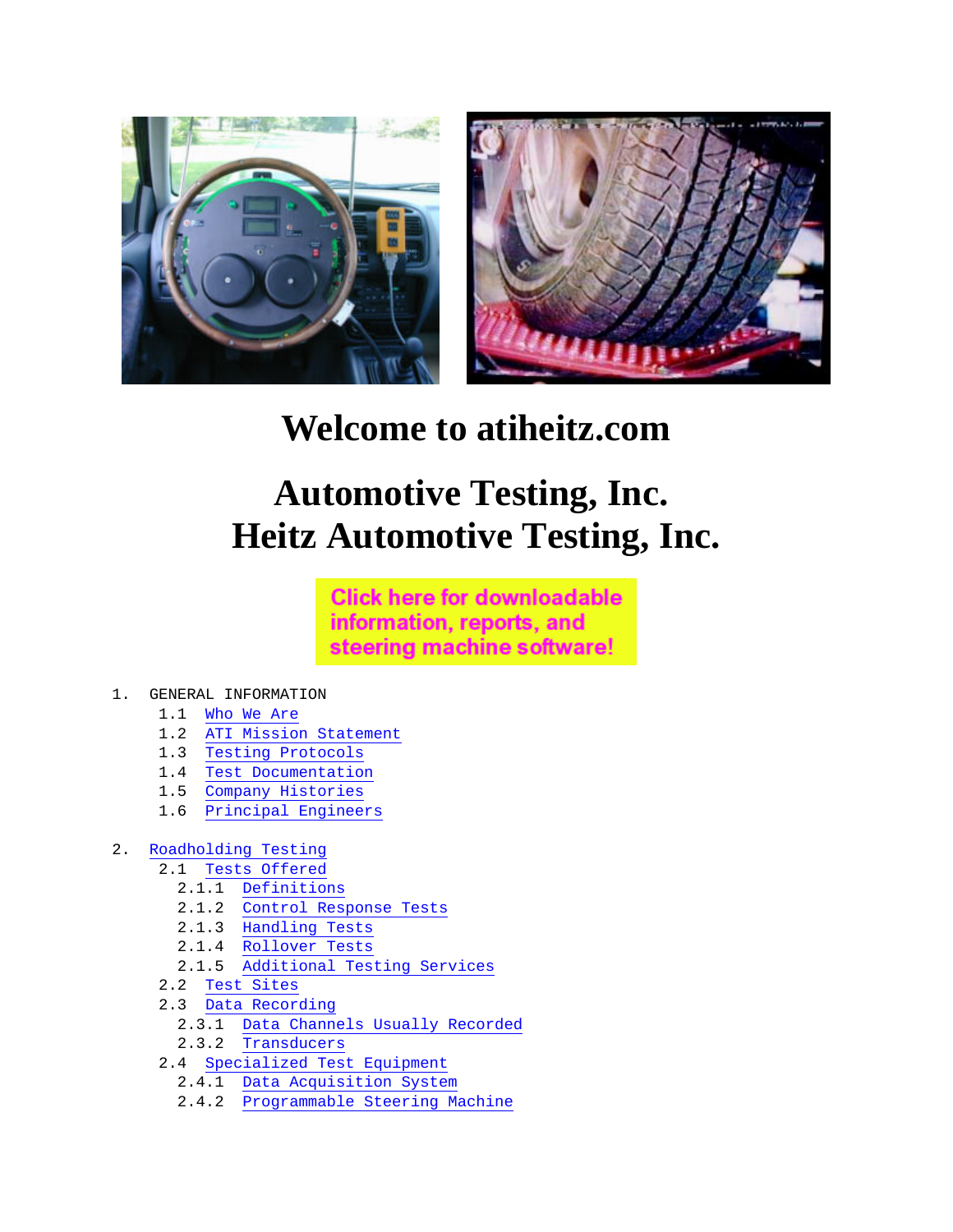- 2.5 Rollover Resistance Test Evaluation
	- 2.5.1 Overview
	- 2.5.2 NHTSA vs ATI Protocols
	- 2.5.3 The "Hump Problem"
	- 2.5.4 J-Turn
	- 2.5.5 Resonant Steer
	- 2.5.6 Roll Behavior Near Tip-Up Threshold
- 2.6 Schedule of Rates and Charges
- 2.7 Terms and Conditions of Agreement
- 3. ATI Chassis Lab Services
	- 3.0 "Topsy" The Heitz Chassis Parameter Measurement Facility (See PDF Document below - "The Topsy Story')
	- 3.1 Measurement Services Currently Offered
		- 3.1.1 Inertial Measurements
		- 3.1.2 Chassis Compliances
		- 3.1.3 Ride/Roll Spring Rates and Kinematics
		- 3.1.4 Steering System
	- 3.2 Measurement Methodologies
	- 3.3 Specification of Kinematics and Compliance Tests
		- 3.4.1 Standard/Nonstandard Conditions
		- 3.4.2 Equations Fitted to Plotted Data
		- 3.4.3 Choice of Data to be Plotted
		- 3.4.4 Organization of Data Plots
	- 3.4 Quotations
	- 3.7 Rates and Charges
	- 3.8 Terms and Conditions of Agreement
- 4. Heitz Test Automation
	- 4.1 The *Sprint 3 Programmable Steering Machine*
	- 4.2 *Reserved New Equipment*
- 5. ATI/Heitz Reports and documentation PDF documents only
	- 5.1 The Topsy Story
		- "Topsy A Modular Chassis Parameter Measurement System"
	- 5.2 The ATI/Heitz Programmable Steering Machine Sprint 1 machine described in "A Programmable Steering Machine for Vehicle Handling Tests"
	- 5.3 Sprint 3 Brochure A description of our current steering machine.
	- 5.4 Specifications for the ATI Rollover Test Protocols ATI's current protocols.
	- 5.5 The Hump in Roll Rate Feedback: Source and Countermeasures ATI Report 030112
	- 5.6 Tire Shoulder Wear in Repetitive Rollover Testing ATI Report 111901
	- 5.7 On-Road Rollover Testing: Outrigger Height and Data Filtering ATI Report 011500 Revised 01/30/02
	- 5.8 The Design of ATI's Outriggers ATI Report 30130
	- 5.9 Stock EPROMs for NCAP Testing **NCAP TESTING** Heitz Tech Memo 30213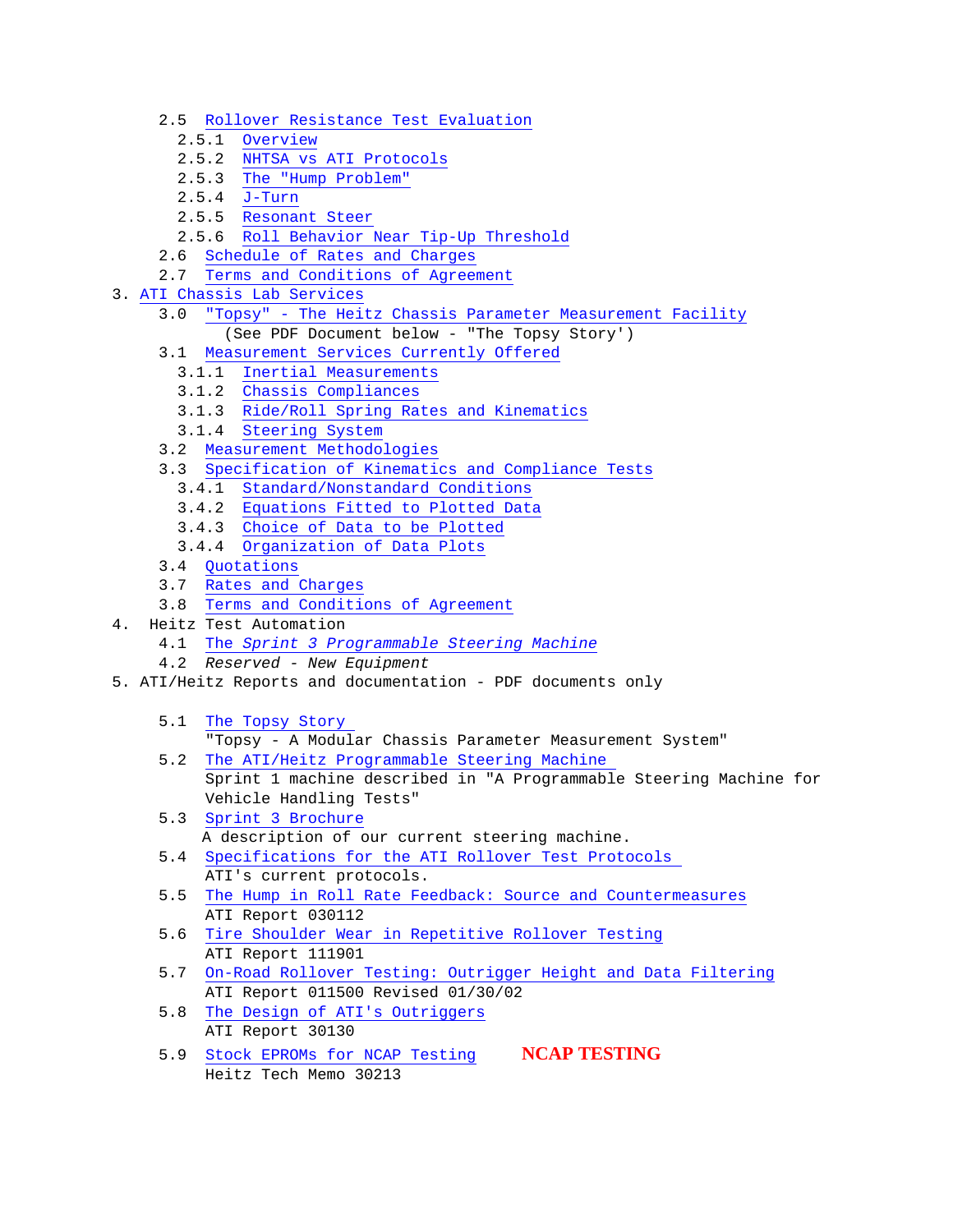The full text of everything contained in this website is also available for download in Adobe Acrobat PDF format on our **Download Page**. Steering machine software is also available for download on our **Download Page**.

Click here for directions & maps from Newark Airport and Philadelphia Airport to ATI/Heitz.

*AUTOMOTIVE TESTING, INC. / HEITZ AUTOMOTIVE TESTING, INC.* 

6 MOORES MILL ROAD PENNINGTON, NEW JERSEY 08534-9738

PHONE: (609) 466-2071 FAX: (609) 466-4866 e-mail: ati@atiheitz.com

*Last modified 04/06/2006*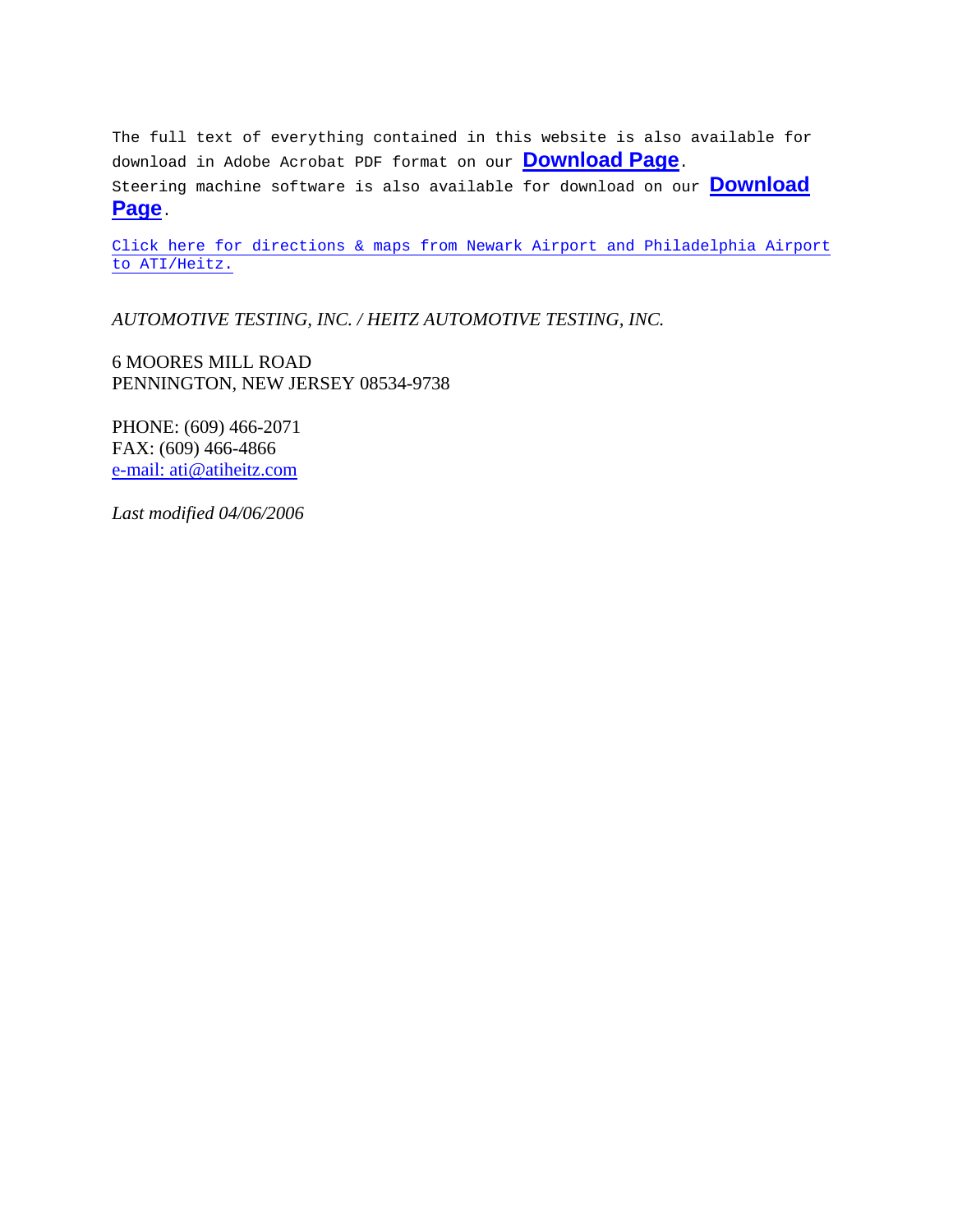## **1.1 WHO WE ARE**

Automotive Testing Incorporated and Heitz Automotive Testing (formerly doing business as Heitz Chassis Lab) originated as separate corporations which were complementary in function. Automotive Testing (ATI) provided fully-instrumented road, track, and proving grounds measurement of vehicle behavior, while the Chassis Lab provided laboratory measurement of all the individual vehicle parameters (except tires) involved in prediction of vehicle behavior by mathematical simulation models and in evaluation of vehicles against theoretically-defined criteria. Instrumentation, data acquisition hardware, and data processing software used by the two corporations are completely compatible.

In the period 1990-1996 ATI designed a "Programmable Steering Machine" to automate its rollover testing. In 1998 ATI used the new steering machine to develop a reversedsteer rollover test with roll rate feedback. This testing concept has become a world standard for rollover testing.

 When other testing organizations requested copies of the steering machine, Heitz Chassis Lab developed an improved machine for manufacture. The *Heitz Sprint 3* steering machine soon became the *de facto* standard for rollover and ESC testing, with over 40 units sold worldwide.

"In recent years, the use of programmable steering machines has become increasingly common in the automotive testing community. NHTSA, most automakers, and many private organizations now have extensive experience with these machines, and their respective test programs presently rely on the accuracy, repeatability, and reproducibility automated steering is capable of delivering." ( *An Assessment of Human Driver Steering Capability*. DOT HS 809 975, June 2005)

In 2005 it was decided that ATI would take over all testing activity, while Heitz Automotive Testing would concentrate on manufacture of equipment for general automation of vehicle testing. New developments in simultaneous control of steering, throttle and brakes, either on-board or by remote control, are now in prototype testing,

## **1.2 ATI MISSION STATEMENT**

C.S. Lewis, in his book The Four Loves, says that "the human mind is generally far more eager to praise and dispraise than to describe and define. It wants to make every distinction a distinction of value". ATI's mission is the opposite: it is not to make value judgments to "praise or dispraise"; it is to "describe and define" by objective, carefully instrumented measurements. We are advocates only for measurement accuracy.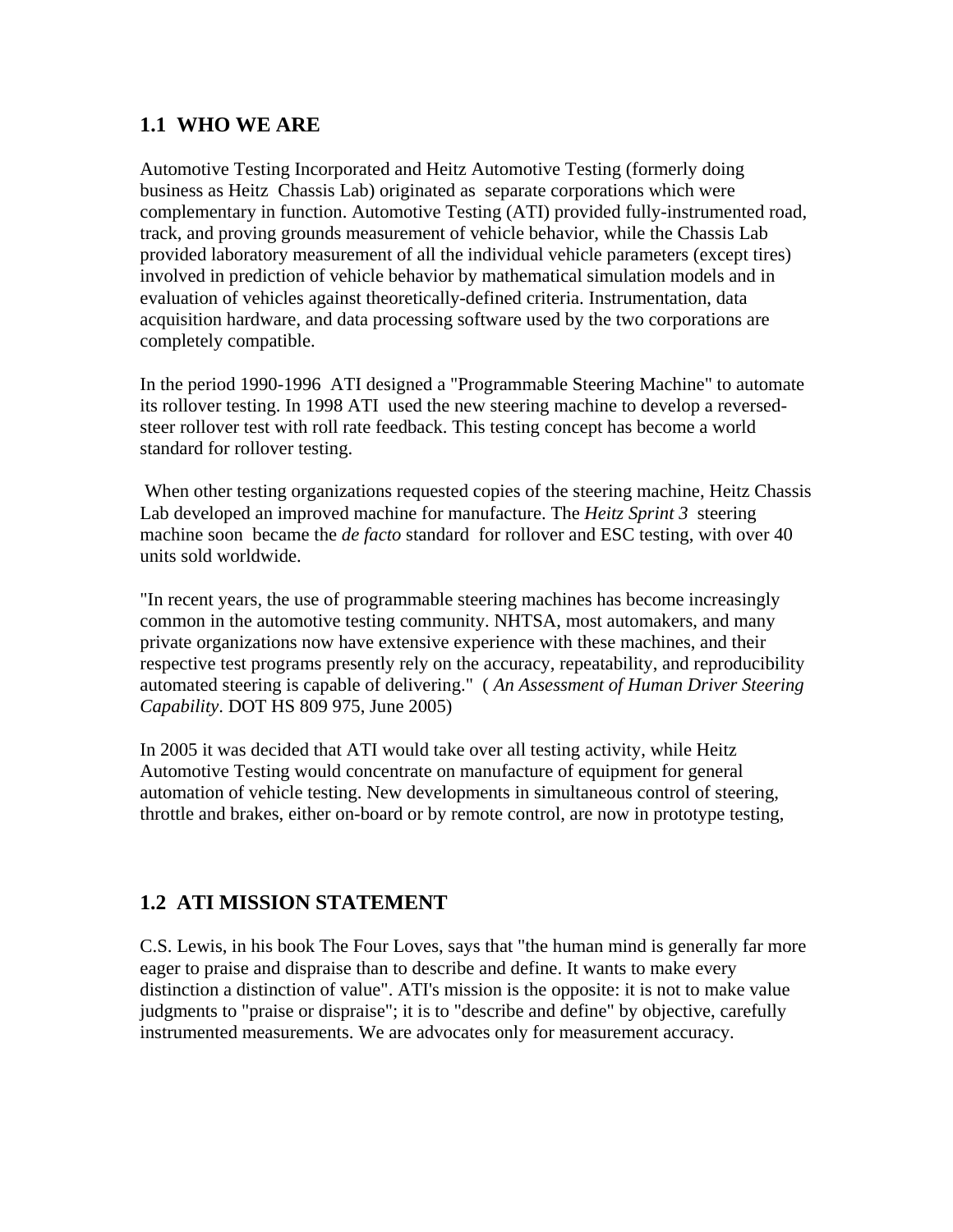## **1.3 TESTING PROTOCOLS**

All ATI testing is performed in accordance with established standards or recommended practices, whenever such standards or recommended practices exist for obtaining the desired data. The Chassis Lab methodologies and the instrumentation accuracies listed herein are in accordance with SAE J1574 for all items covered by J1574, although the range of applied forces, moments, and displacements is greater. Roadholding tests are performed in accordance with numerous standard protocols as noted herein. We do not perform result-oriented tests.

## **1.4 TEST DOCUMENTATION**

Each test program is documented by one or more spiral-bound test reports and by unedited videotapes. Raw and processed data is made available on CDs.

All tests are videotaped, and all raw instrumentation data is anti-alias filtered, sampled 60 times per second, and recorded in 12-bit binary serial format in one to three video lines at the top of the screen, in a patented, proprietary process. Each video line carries 12 channels of data. Raw instrumentation data is also superimposed onto the video picture, in columns of twelve 3-digit numerics or in several other graphic forms, either during the test or during editing. Test videotapes are provided with and without on-screen timing, and with and without superimposed numerical data. Video formats can be VHS, S-VHS, or digital.

Test reports are completely objective (no value judgments) and include: purpose of the test; vehicle description and any departure from manufacturer's specification; description of methodology and instrumentation; plotted data; equations fitted to plotted data (in parameter measurements); still photographs of test set-ups; and copies of the protocols used.

In preparation of the reports raw data is filtered as required, by running average or Fourier methods, and zeroed. In cases where dynamic data is to be compared, the phase shifts caused by anti-aliasing filters are removed. The resulting data set, along with any auxiliary variables that must be obtained from recorded data by integration, etc., is saved as the "processed data set" for use in preparing data plots. Floppy disks containing both the original raw data and the processed data set are supplied on request, in binary or compressed ASCII files.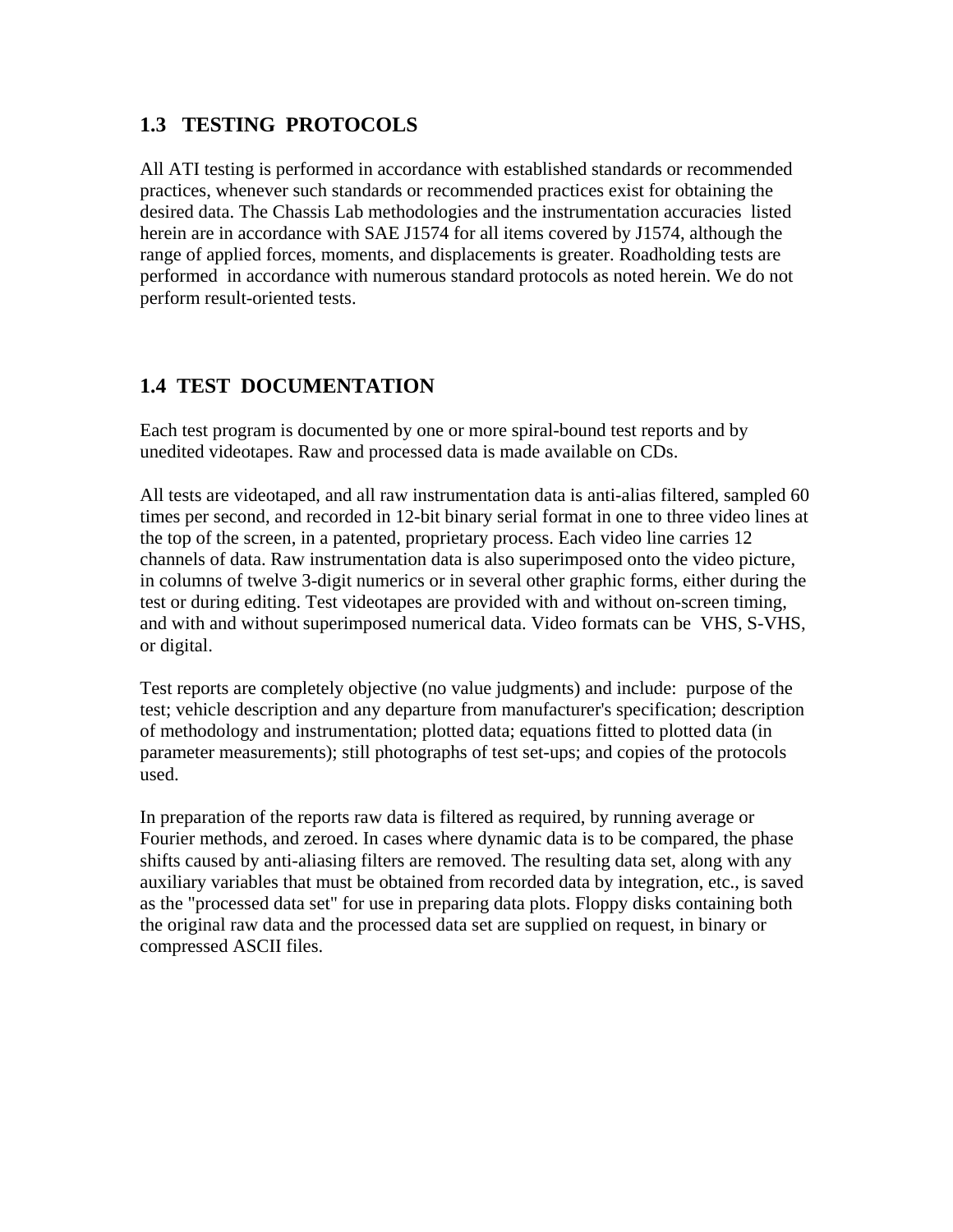## **1.5 COMPANY HISTORIES**

ATI began in 1970 as a spin-off from a Princeton University research project called "The Dynamics of the Car-Driver Combination". It was incorporated to "perform instrumented documentation of automobile handling performance" in 1978.

Primary interest has been in accurate, well-documented measurement of vehicle handling qualities, and in instrumentation methodologies to give better data and better insight into the measurement processes.

In the early 70's work concentrated on developing compact, light weight data acquisition and recording systems, with magnetic tape and "quick-look" eight-channel stripchart recorders, all powered from the vehicle's cigarette lighter. This was followed by improving in-vehicle motion picture photography with specially-designed, graduated "windshield filters", and in the late 70's by a switch to video and real-time split images using synchronized video cameras.

From 1981-85 a switch was made from analog to digital data recording, and development work was concentrated on combining the magnetic tape, "quick-look" stripchart, and audio/visual video recording into one source. This work culminated in patenting and putting into service the unique "Dataline System", which combines sight, sound, and instrumentation data for playback in synchronism for time  $\&$  motion study of vehicle handling questions. With 20 years of reliable service behind it, the Dataline System remains the mainstay of our data acquisition technology. One unique advantage of this system is the ability to single-frame the "driver's view" in a severe test maneuver, with on-screen display of all motion parameters from instrumentation. A second advantage is the ability to re-live a test program from the driver's seat months or years after its actual performance.

The "Video G-G Diagram", also patented in 1985, was a logical offshoot of the basic Dataline. This device overlays the vehicle G-G diagram on a through-the-windshield video picture, along with bar-graphs for throttle and brakes at the top of the picture and lap times & splits at the bottom. It has proven to be a useful tool for race car/driver in development and race practice.

ATI had been performing CG and various chassis parameter measurements on an asrequested basis since the 1970's. In 1992, anticipating that mathematical simulation models would soon come into wide use, it was decided to organize a complete chassis parameter capability, including all inertial, kinematics, compliance, steering, and shock absorber/strut items. Heitz Automotive Testing was formed as a separate, but complementary, entity, organized to do in-lab parameter testing as Heitz Chassis Lab, with ATI concentrating on vehicle handling testing. Acting together, using identical data acquisition hardware and complementary software, ATI/Heitz offers capability for complete evaluation of vehicles or simulation models.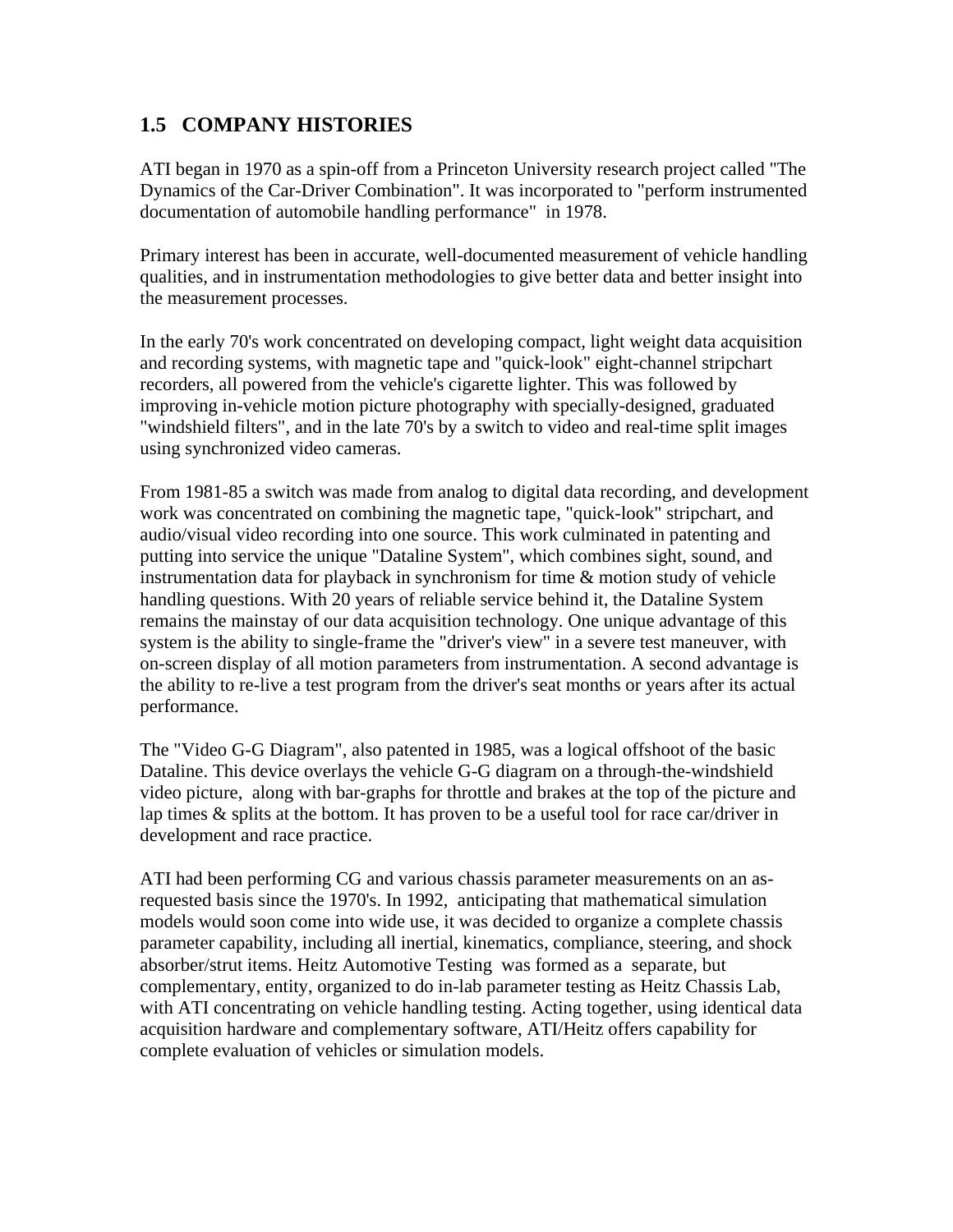ATI has always concentrated on standardized tests performed to industry protocols. For many years we have been active in preparing standards for handling qualities measurements, as a participant in the SAE Vehicle Dynamics Committee and in the American Advisory Group to the ISO committee for vehicle roadholding standards (ISO/TC22/SC9). ATI now offers all current SAE and ISO test protocols.

A steering machine is necessary for some ISO test protocols, and an easily-installed, high-performance, programmable steering machine can provide more precise, more repeatable results in many other test protocols. Furthermore, such a steering machine is necessary for any kind of objective rollover testing. Therefore in 1992 ATI built a crude prototype steering machine for its own rollover testing, and by the end of 1996 had developed a "proper" version. When several companies requested copies, and based on experience with that unit, Heitz began manufacture of the *Sprint* steering machine.

By 2005 Heitz was fully involved with steering machines and other devices for test automation, and so ATI took over all testing activities.

As illustrated throughout this Website description, ATI/Heitz offers, and will continue to offer, leading-edge capabilities in the study of vehicle roadholding performance.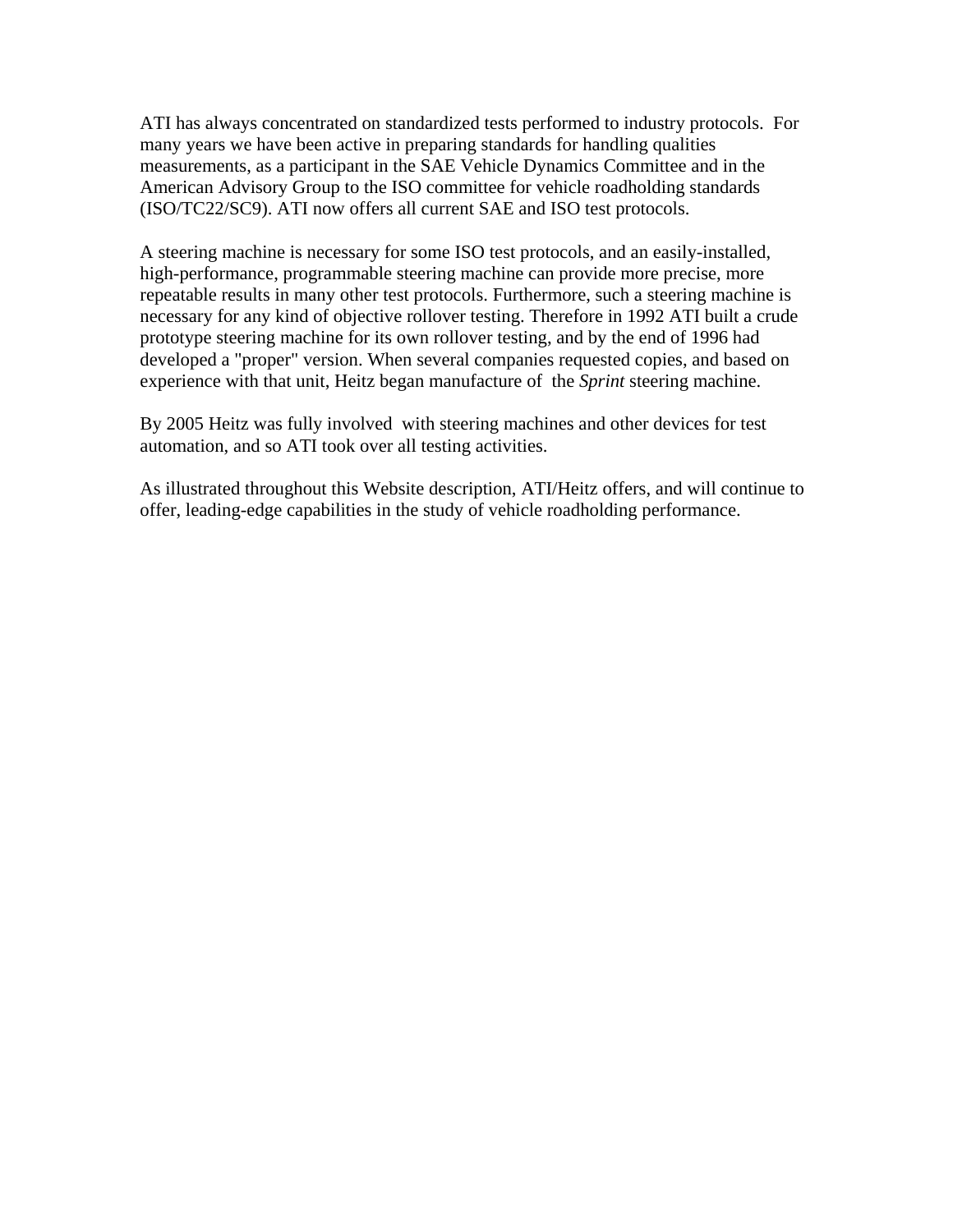## **1.7 PRINCIPAL ENGINEERS**

#### **1.7.1 Automotive Testing, Inc. - Edward J. Heitzman**

#### **ACADEMIC BACKGROUND**

M.E. degree, Stevens Institute of Technology, 1956. Graduate work in Mathematics, Engineering Mechanics, and Servomechanisms at Wayne State University, Detroit; Theoretical Aerodynamics at University of Detroit; Airplane Dynamics, Pilot Dynamics, Automatic Controls, and Aerospace Instrumentation at Princeton University.

#### **PROFESSIONAL EXPERIENCE**

June 1956-September 1964: Research Engineer at the General Motors Research Staff. Work included steering  $\&$  suspension systems, vehicle response to control inputs, chassis design and stress analysis, aerodynamics and wind tunnel testing. Senior Research Engineer at the General Motors Design Staff. Work included establishing structural frequency response criteria and development of structures and suspensions for future production cars.

September 1964 to January 1966: Attended Princeton University under General Motors Mid-Career Fellowship. Research in mathematical models for car/driver behavior. During summer of 1955 gave series of lectures at General Motors on car/driver modeling.

January 1966-June 1970: Member of Research Staff, Princeton University Department of Aerospace and Mechanical Sciences. Project Leader in a University research program called "Dynamics of the Car-Driver Combination", which was aimed at a fundamental understanding of the driving task and of the effect of vehicle response dynamics on the performance of the car/driver system. Work included design of a research automobile with four-wheel steer and a fully-active suspension system, using hydraulic servoactuators controlled by a 300-amplifier analog computer system. Technical responsibilities included design and construction of all mechanical, hydraulic, and electronic systems in this vehicle, general design of the experiments for which the vehicle was intended, design of the digital data acquisition system and its computer interface, and specification of test documentation requirements and associated computer programs.

October-December 1966: Special Consultant to National Highway Safety Bureau. Assisted in preparing the initial set of Motor Vehicle Safety Standards. Was primarily responsible for original versions of tire standards S-109 and S-110.

January 1967 to January 1970: Charter member of National Motor Vehicle Safety Advisory Council.

This Council, in which members were appointed by the President, was organized to advise the Secretary of Transportation on policy matters regarding motor vehicle safety standards.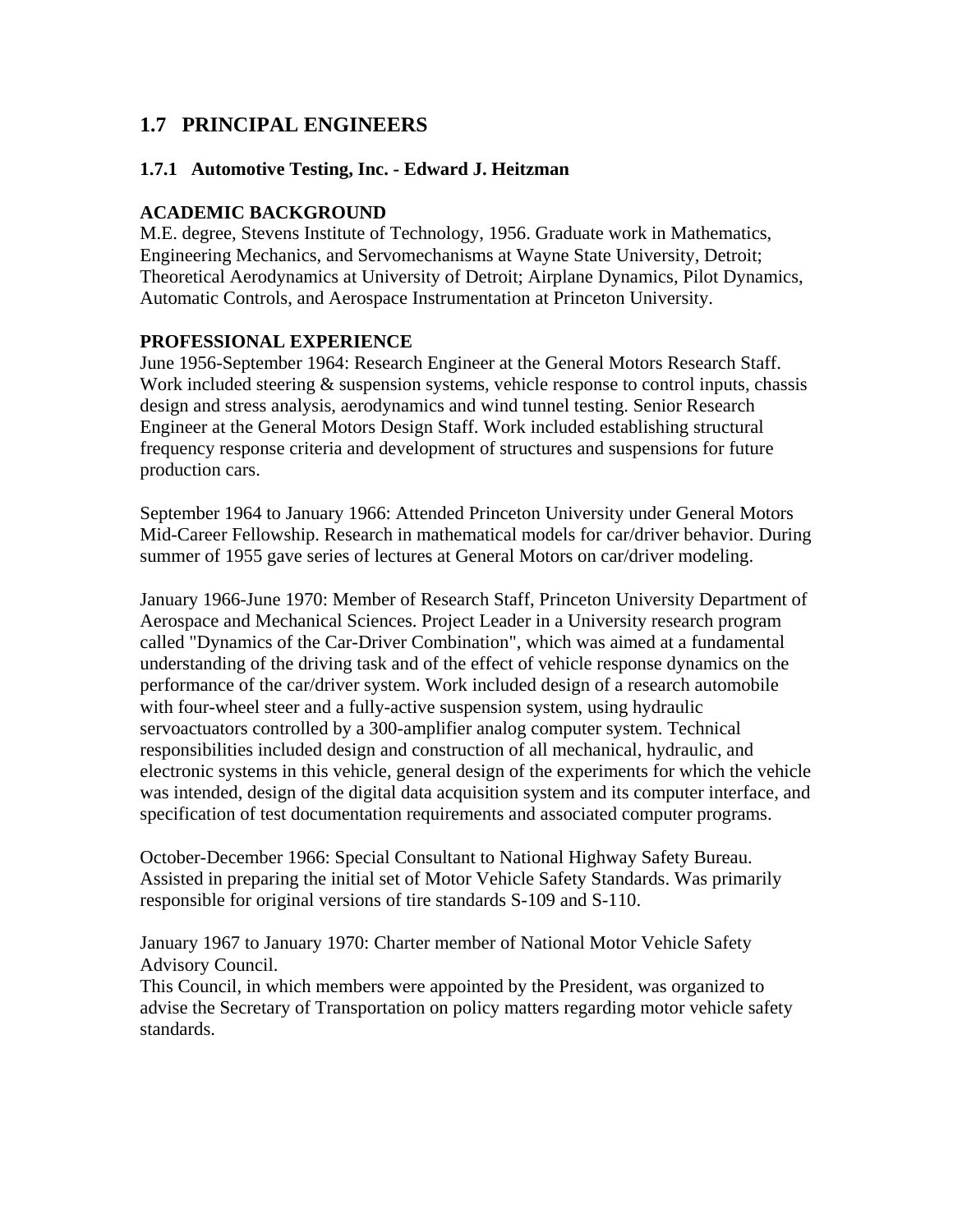February 1966 to July 1978: Partner in Automobile Development Associates, consulting in automobile design and design issues; and from 1970 on in handling qualities testing and in instrumentation for vehicle testing.

July 1978 to present: Principal Engineer, Automotive Testing, Inc. Responsible for customer interface, design and execution of test programs, mechanical design of instrumentation and test facilities.

March 1991 to present: Consultant to Heitz Chassis Lab and Heitz Automotive Testing. Performs mechanical design; assists in performance of tests and preparation of reports.

## **PROFESSIONAL AFFILIATIONS**

Member of Society of Automotive Engineers, American Institute of Aeronautics and Astronautics, and Human Factors Society. Member of the SAE Vehicle Dynamics, Ride & Handling Committee and the American Technical Advisory Group to the International Standards Organization Committee ISO/TC22/SC9 - Vehicle Dynamics and Roadholding. Editor of SAE Recommended Practice J266 (1995) - Steady-state Directional Control Test Procedures for Passenger Cars and Light Trucks.

#### **PATENTS**

"Forced-air cooled drum brake" (3,043,630); "Emergency hydraulic fluid supply system" (2,995,382); "Weight transfer compensated brake system " (3,133,766). "Driver-vehicle behavior display apparatus" (4,716,458) and "Real-time video-data acquisition system"(4,814,896) were co-invented with Edward F. Heitzman.

#### **1.7.2 Heitz Automotive Testing Inc. Edward F. Heitzman**

## **ACADEMIC BACKGROUND**

BE in Computer Science, Stevens Institute of Technology, 1983. MSE in Computer Science, University of Pennsylvania, 1985.

#### **PROFESSIONAL EXPERIENCE**

June 1983 to present: Consultant in computer integration and software to several organizations in fields of education and medical office billing systems.

June 1985 to Present: Electronic Design, Data Processing, and Test Engineer, Automotive Testing Inc. Was primarily responsible for all logic design and circuit design, and was totally responsible for all printed circuit layout, assembly, testing, and maintenance various data acquisition and video systems. Wrote all software for data processing system: data entry from videotape, frequency domain filtering, number crunching, data plotting and presentation. Participated in all vehicle test programs as instrumentation technician.

March 1991 to December 2005: Principal Engineer, Heitz Chassis Lab. Responsible for setup and conduct of tests, data acquisition, data processing, data presentation.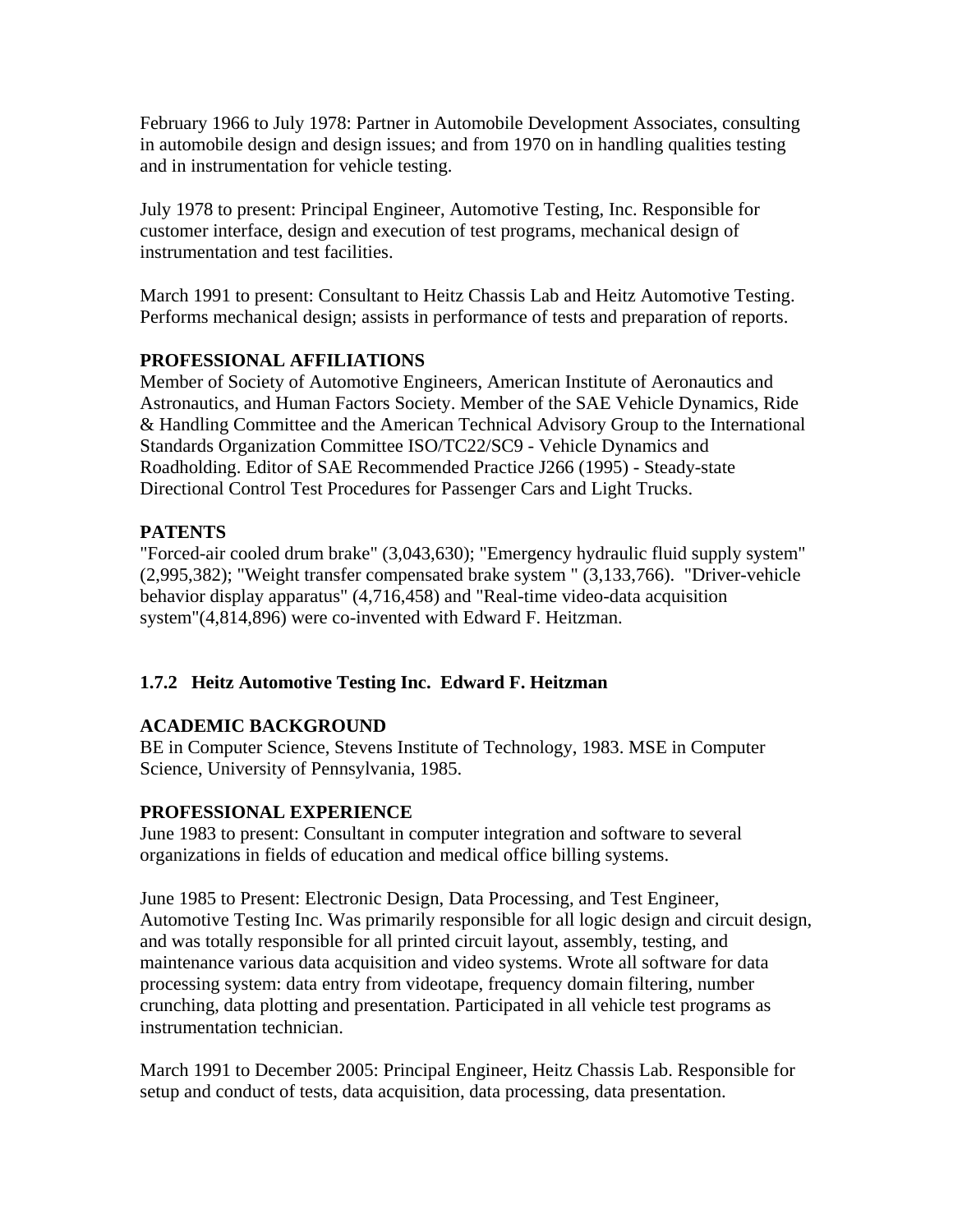January 2006 to present: Principal engineer , Heitz Automotive Testing. Performs all electronic circuit design and software, supervises layout, fabrication and testing, handles all sales, upgrades & repairs, etc.

#### **PROFESSIONAL AFFILIATIONS**

Member of the Association for Computing Machinery and the IEEE Computer Society.

#### **PATENTS**

Co-inventor of "Driver-vehicle display apparatus" (4,716,458), and "Real-time video data acquisition system" (4,814,896).

*Last modified 5/11/2006*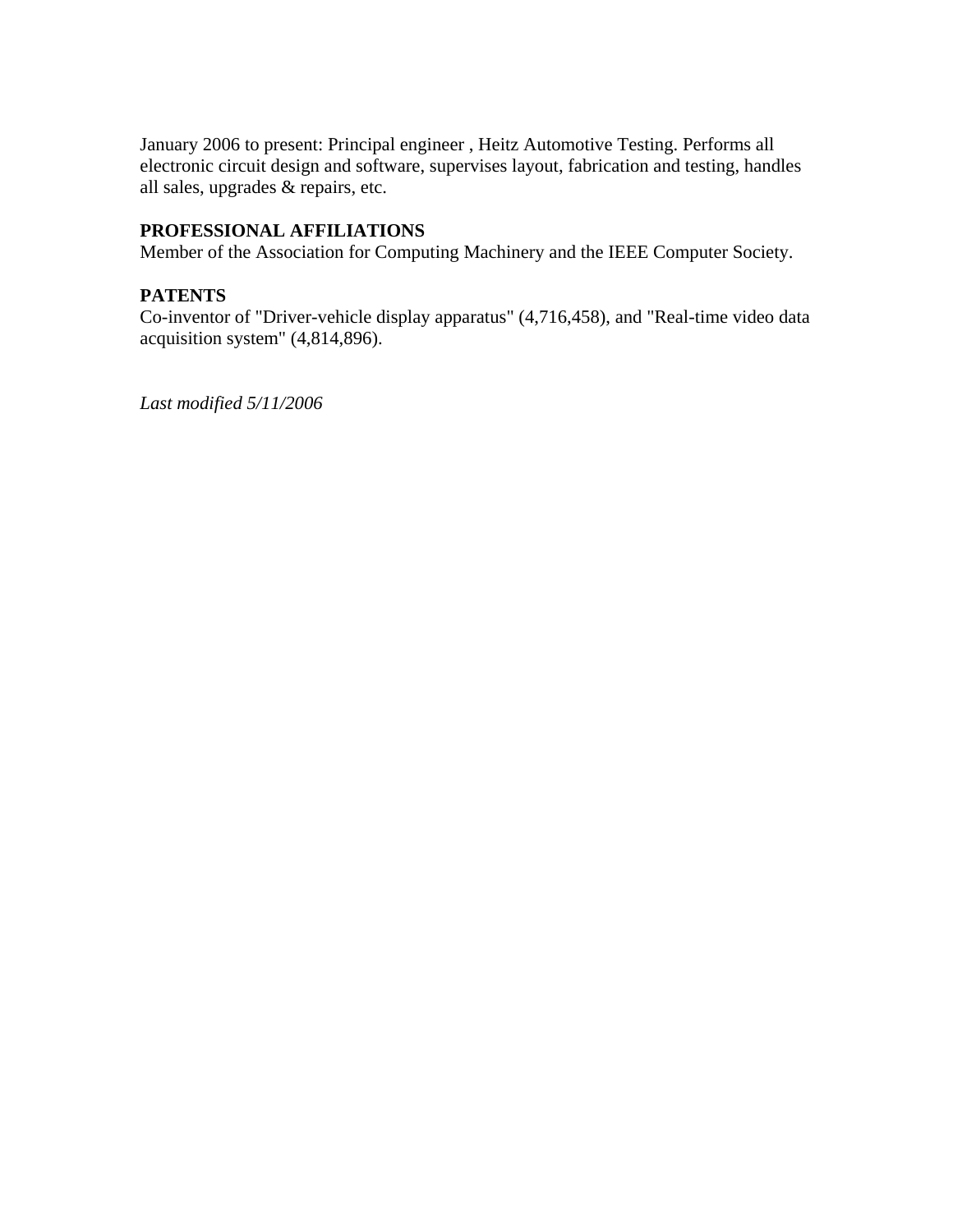## **2. Roadholding Testing Offered by ATI**

## **2.1 TESTS OFFERED**

## **2.1.1 Definitions**

"Control response" and "roadholding" refer to the open-loop response of the vehicle to inputs from steering, throttle, and brakes.

 "Handling" refers to the closed-loop behavior of the vehicle and driver, which involves the visual, kinesthetic and proprioceptive communication from vehicle to driver in addition to reliable control response. For example, a "couch-potato car" may have control responses that are in many respects proper, but will have poor handling. Similarly, a car may have good control response, but still "have no soul". Obviously, "good handling" is often a subjective opinion. Objective measures of handling usually involve the driver workload requirements in a given closed-loop driving task.

"Rollover" refers to those "limit" maneuvers that challenge a vehicle's rollover resistance. In rollover tests the severity of the control inputs are increased until the response limit - plowout, spinout, or rollover – is reached. Rollover testing may use either closed-loop avoidance maneuvers or open-loop maneuvers: but only open-loop tests can be objective and driver-independent.

## **2.1.2 Control Response Testing Currently Offered**

**SAE J266**- Steady State Directional Control Test Procedures

- Constant radius test (ISO 4138)
- Constant steer angle test
- Constant speed, variable steer test
- Response gain/speed test

**ISO 7401** - Lateral transient response test methods

- Step input
- Random input
- Pulse input
- Continuous sinusoidal input
- Single-cycle sinusoid

**ISO 7975** - Braking in a turn - open loop test procedure

**ISO 9816** - Power-off reactions of vehicle in a turn- Open-loop test procedure

**ISO 9815** - Passenger car-trailer combination - lateral stability test procedure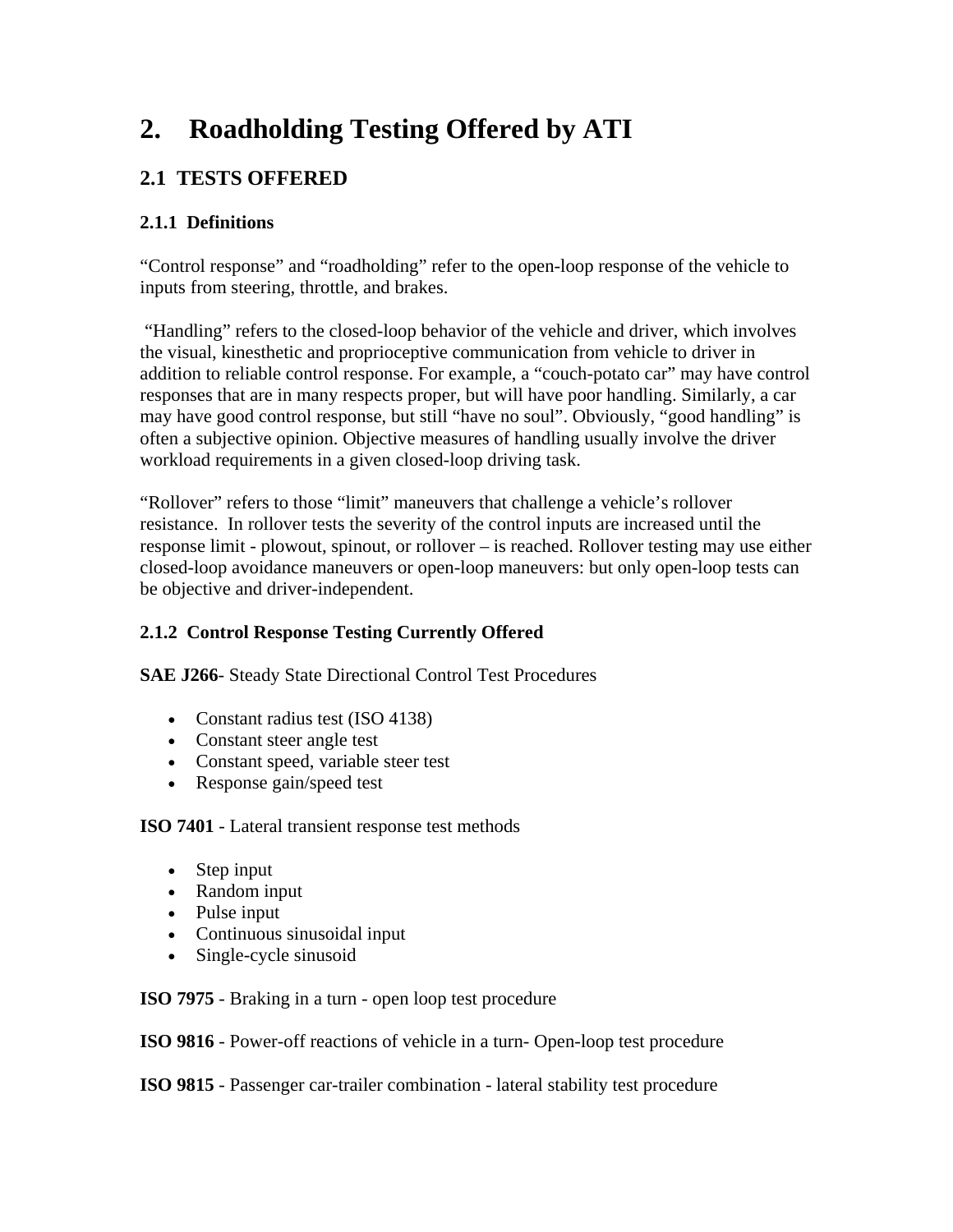#### **2.1.3 Handling Tests Currently Offered**

**ISO 3888 Part 1** – Test procedure for a severe lane change

**ISO 3888 Part 2 - Elk Test**

**NHTSA ESC Test Series**

#### **2.1.4 Rollover Tests Currently Offered**

**NHTSA Rollover Test Series** - Slowly Increasing Steer Road Edge Recovery Maneuver

**ATI Rollover Test Protocols (See Part 6)-** ATI Reversed Steer

#### **Notes:**

- SAE is Society of Automotive Engineers
- ISO is International Standards Organization
- NHTSA is National Highway Transportation Safety Agency

#### **2.1.5 Additional Roadholding Testing Services**

**Split Image Videography** - is performed in real time using multiple synchronized video cameras; usually at little or no extra testing costs.

**Braking Tests** - Simultaneous measurement of braking factors: pedal effort, booster vacuum, pressure at each brake line, speed of each wheel, vehicle speed, and brake temperatures. Measurement of vacuum booster exhaustion effects. Measurement of ABS internal electronic signals.

**Aerodynamic Effects** - Specially-designed, fast-response airspeed/direction system is used in conjunction with steering wheel angle and inertial sensors to study wind response, aerodynamic interaction with trucks, etc. One vehicle's response is compared to another "reference vehicle" by the methodology described in ISO/TC22/SC9/WG5 N11 (21 May 1991).

**Acceleration/Braking Lift/Dive** - Suspension deflections and pitch angle gradients due to acceleration and braking.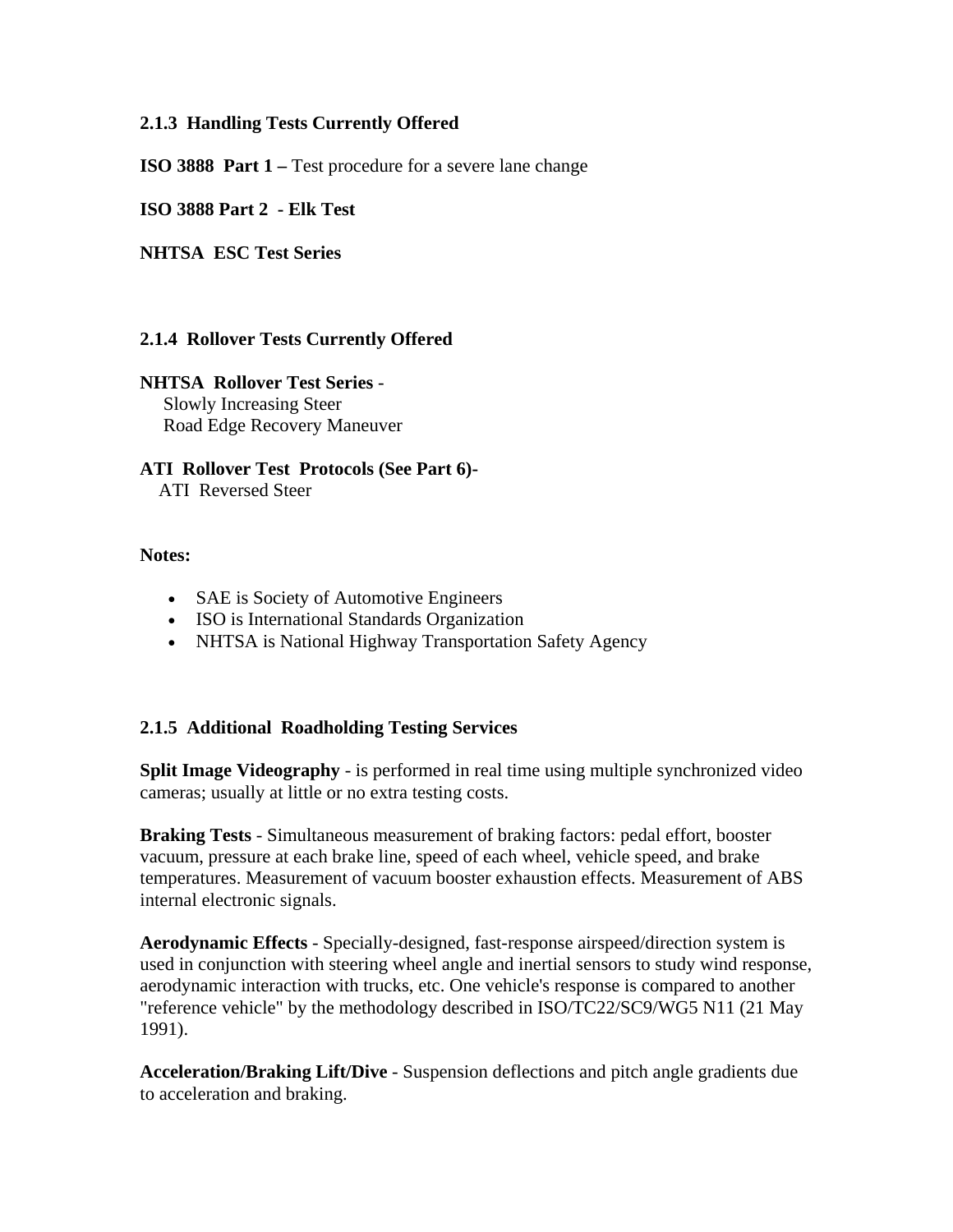**Vehicle Performance** - Time to speed and distance, braking stopping distances, etc.

**Accident Site Driving Task Analysis** - Accident site drivethroughs using fullyinstrumented exemplar vehicles, with "driver's eye view" and roadside video coverage.

**Tire Deflation** - Performed on test track or highway, by multiple solenoid valves mounted in tire rim, activated on switch command through a slipring assembly.

**Tire Standard MVSS 109** - The Bead Unseating Test and the Breaking Energy Test of Motor Vehicle Safety Standard S-109, performed on in-house laboratory test fixtures.

**Component "Failures"** - Staged failures of steering, brake, or suspension components with documentation of vehicle performance by instrumentation and real-time split-image (2 pictures-within-picture) video.

**Vehicle Systems** - Comprehensive testing of electric and electronic; hydraulic and pneumatic; fuel; engine management; diagnostic; servo control; active and passive safety systems.

**Four-Wheel Steer, Traction Control, Stability Augmentation** - Analysis and testing of electronically augmented or controlled steering, brake, throttle, and suspension systems. Experimental determination of operating algorithms.

**Data Presentation** - By "Mitsubishi Rhombus", "Weir Diagram", "Video G-G", and other methodologies.

**Analysis of Testing by Other Facilities** - Analysis of methodology, instrumentation capabilities, etc. Plotting of raw data; assessment of validity; interpretation of results.

#### **2.2 TEST SITES**

ATI's standard test programs are carried out on the drag strip and adjacent parking area at Raceway Park in Englishtown, NJ. The drag strip is constructed of extremely smooth blacktop, 80 feet wide and 4,000 feet long. It is level in the longitudinal direction, and has a constant one-degree cross slope for drainage. Adjacent to the dragstrip is a paved (March 1996), level-surface parking area, 400 feet wide and 2,000 feet long, with an entrance road for acceleration to speed. All testing in which the steering machine is used are run in the parking area. Test programs may also be run at Transportation Research Center in East Liberty, Ohio, and at other locations as requested by clients.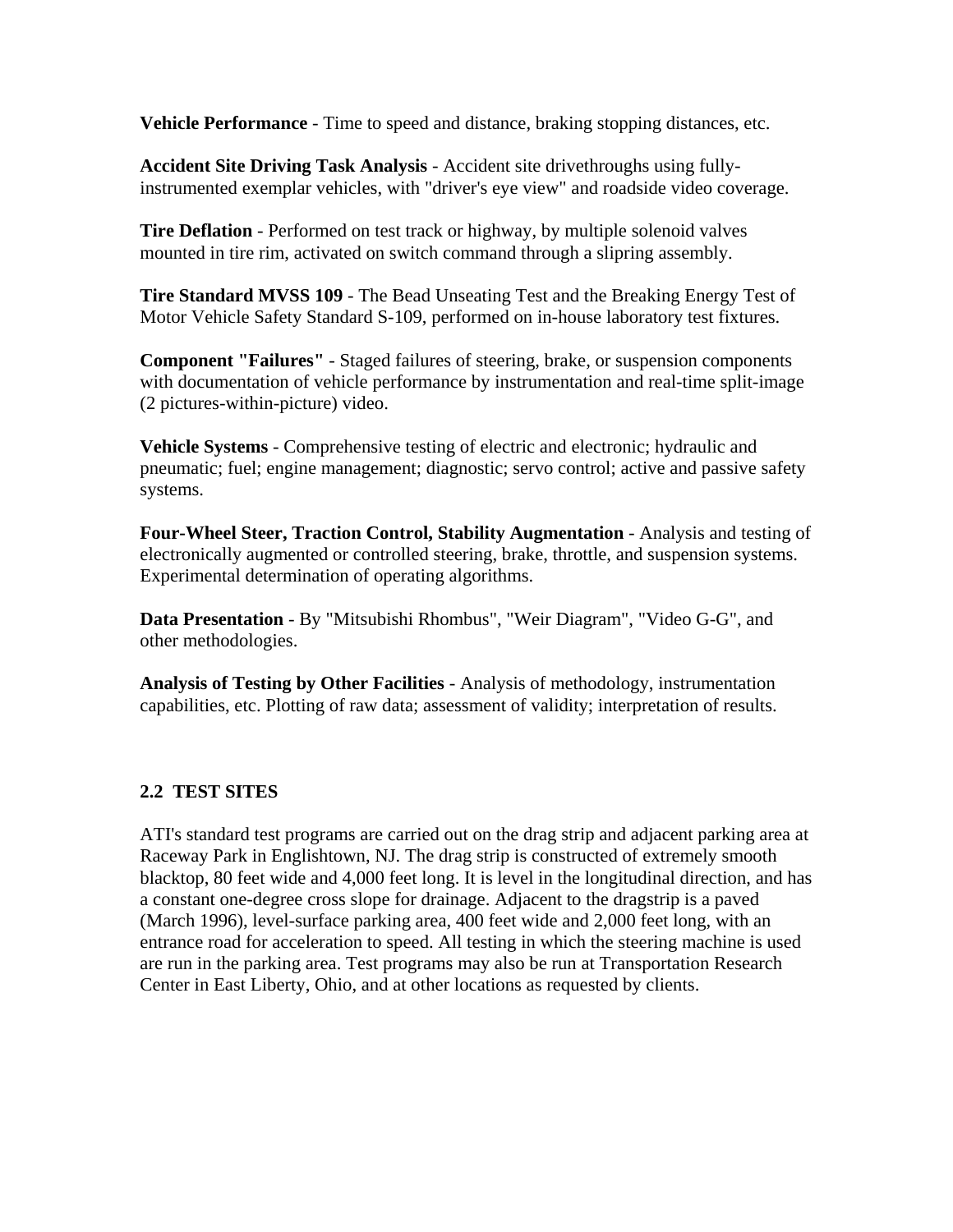#### **2.3 DATA RECORDING**

#### **2.3.1 Data Channels**

In vehicle handling tests the following data channels may be recorded or plotted:

- Vehicle speed
- Steering wheel angle
- Throttle position
- Brake pedal effort
- Yaw velocity
- Roll velocity
- Fore acceleration (stable platform or strap-down)
- Lateral acceleration (stable platform or strap-down)
- Inertial Roll angle
- Steer effort
- Sideslip angle
- Distance covered
- Accelerations measured on stable platform are referred to CG by differentiated roll and yaw velocities. Sideslip is computed from inertial measurements.

In tip-up testing the following additional data may be recorded or plotted:

- Inertial Pitch angle
- Suspension travel
- Tire vertical deflection
- Tire lateral deflection
- Roll acceleration

#### **2.3.2 Transducers Used in ATI Handling Tests**

**Speed and distance:** ATI-developed all-weather fifth wheel with a 45 pulses/foot optical encoder sealed inside the hub. Distance output 10 or 1 pulse/ft by BCD rate multiplier, calibrated to  $\pm 1$  ft. over a taped 1877 ft distance. Speed obtained thru frequency-tovoltage converter, with crystal calibration to 100 mph full-scale. Metric calibration by resetting rate multiplier.

**Wheel speed/Tire deflection/suspension travel:** A hollow-shaft encoder runs on a plate supported by lugnut extensions. The body of the encoder is in a frame that is connected through a pin/clevis joint to a vertical shaft. The vertical shaft travels through a fendermounted eyebolt assembly which contains a string encoder for measurement of suspension travel. The encoder measures wheel speed. A downward-facing ultrasonic distance sensor measures tire deflection.

**Steering wheel angle/effort:** "second steering wheel" normally clamps to original steering wheel, with adjustable arm to suction cup on windshield. Optional attachment is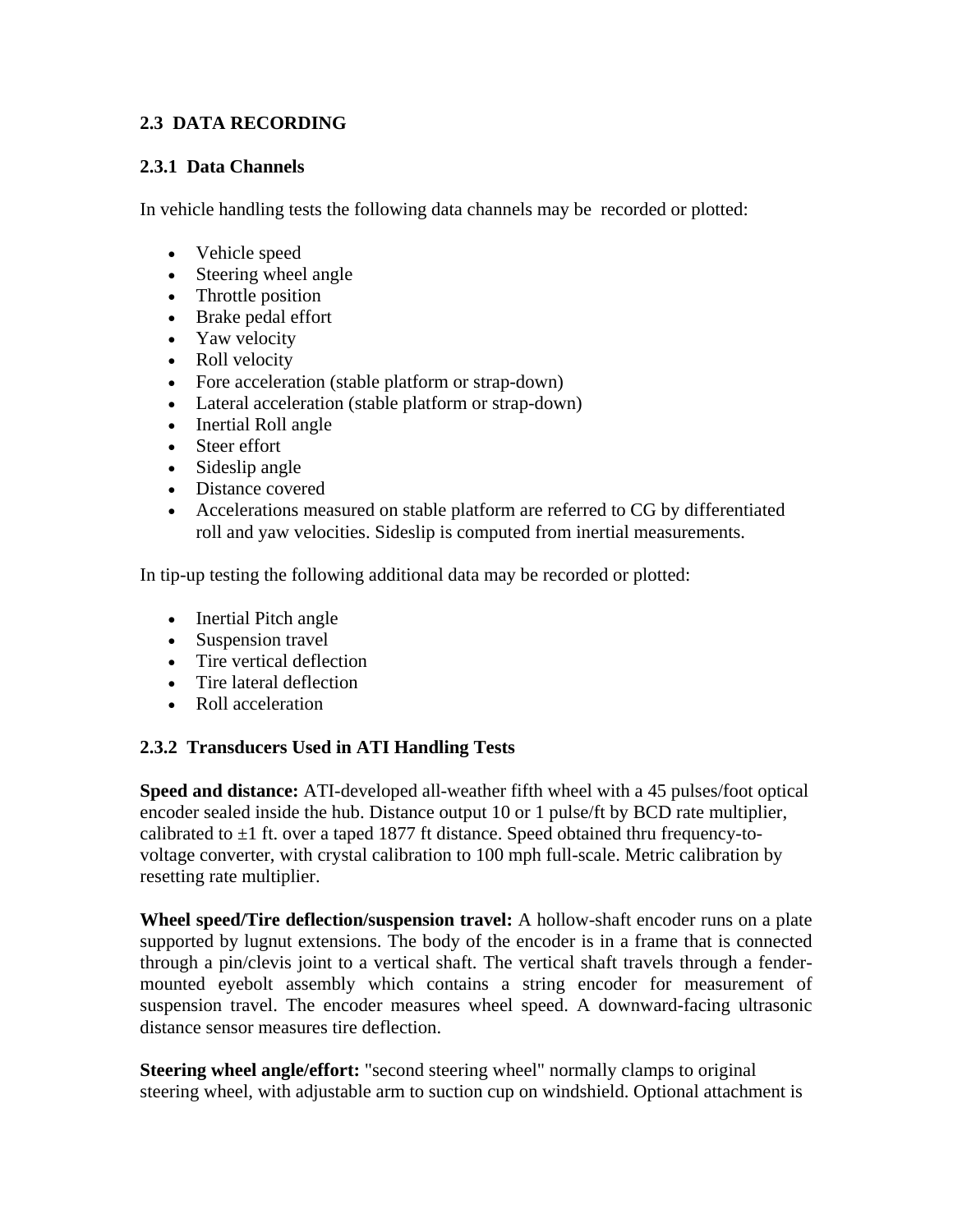directly to the steering column, replacing the vehicle steering wheel. Strain-gauge paddle wheel element with built-in amplifier measures steer effort. Optical encoder angle readout. Calibration by special torque wrench. Used in lane-change and free-control studies.

**Throttle position:** Tap into vehicle's throttle position potentiometer.

**Throttle position:** String encoder attached to accelerator linkage.

**Brake effort:** LEBOW 3363-200 brake pedal load cell. 200 pounds full-scale; linearity 0.1 percent. Cal by precision 100 lb TROEMER 9082 NBS Class F weight.

**Brake effort:** LEBOW 3363-300 brake pedal load cell. 300 pounds full-scale; linearity 0.1 percent. Cal by precision 100 lb TROEMER 9082 NBS Class F weight.

**Yaw velocity:** NORTHRUP Nortronics 3-axis DC-DC rate gyro package, P/N 77025, SN17 and SN18 (2 units, one installed in Humphrey Package). 90 deg/sec FS; linearity 0.5 percent; hysteresis 0.1 deg/sec; threshold 0.01 deg/sec. Calibration on 36 degrees/sec rate table.

**Yaw acceleration:** SYSTRON-DONNER INERTIAL DIVISION Fluid-Rotor Angular Servo Accelerometer, Model 4591. Full-scale 570 Degrees/sec/sec; Linearity 0.2 percent. Calibration check on pendulous swing.

**Linear acceleration:** Force-balance servo accelerometers: SYSTRON-DONNER Models 4383 and 4310; SUNDSTRAND Models 303 and 305, SUNDSTRAND Model 2180 "MiniPal". Several of each, with full-scale 0.25 to 10 G, linearity 0.05 or 0.1 percent. Calibration on sine table with precision gauge blocks.

**Stabilized Inertial Reference System:** Pitch & roll Angles, X,Y,Z accelerations, pitch, roll, yaw velocities: HUMPHREY Stabilized Accelerometer System, Model SA07-0304- 1. Vertical/free gyro can be used with servo erection (at 2 deg/min) or as low-drift free gyro caged until beginning of maneuver. Angles are calibrated against accelerometers by forced drift. Gimballed accelerometers held vertical by gyro are SUNDSTRAND Linear Servo Accelerometer Model 303. Full scale 1 g, linearity 0.05 percent. Calibration  $\pm$  1 g by tilting. Package is modified by installing NORTRONICS rate gyro package (S/N 17) inside and incorporating power supplies in box lid. Weight 38 pounds,

**Strap-down Inertial Measurement System (IMU1):** X,Y,Z accelerations, Roll, Pitch, Yaw Rates. Assembly consists of three orthogonally-mounted SUNDSTRAND Model 303 linear servo accelerometers, together with three Systron Donner GyroChip rate sensors.. Dimensions 4x4x3.5 inches, 3.2 pounds.

**Strap-down Inertial Measurement Ststem (IMU2):** X,Y,Z acceleration, pitch, roll, yaw velocities. Assembly consists of three orthogonally-mounted Sundstrand Mini-Pal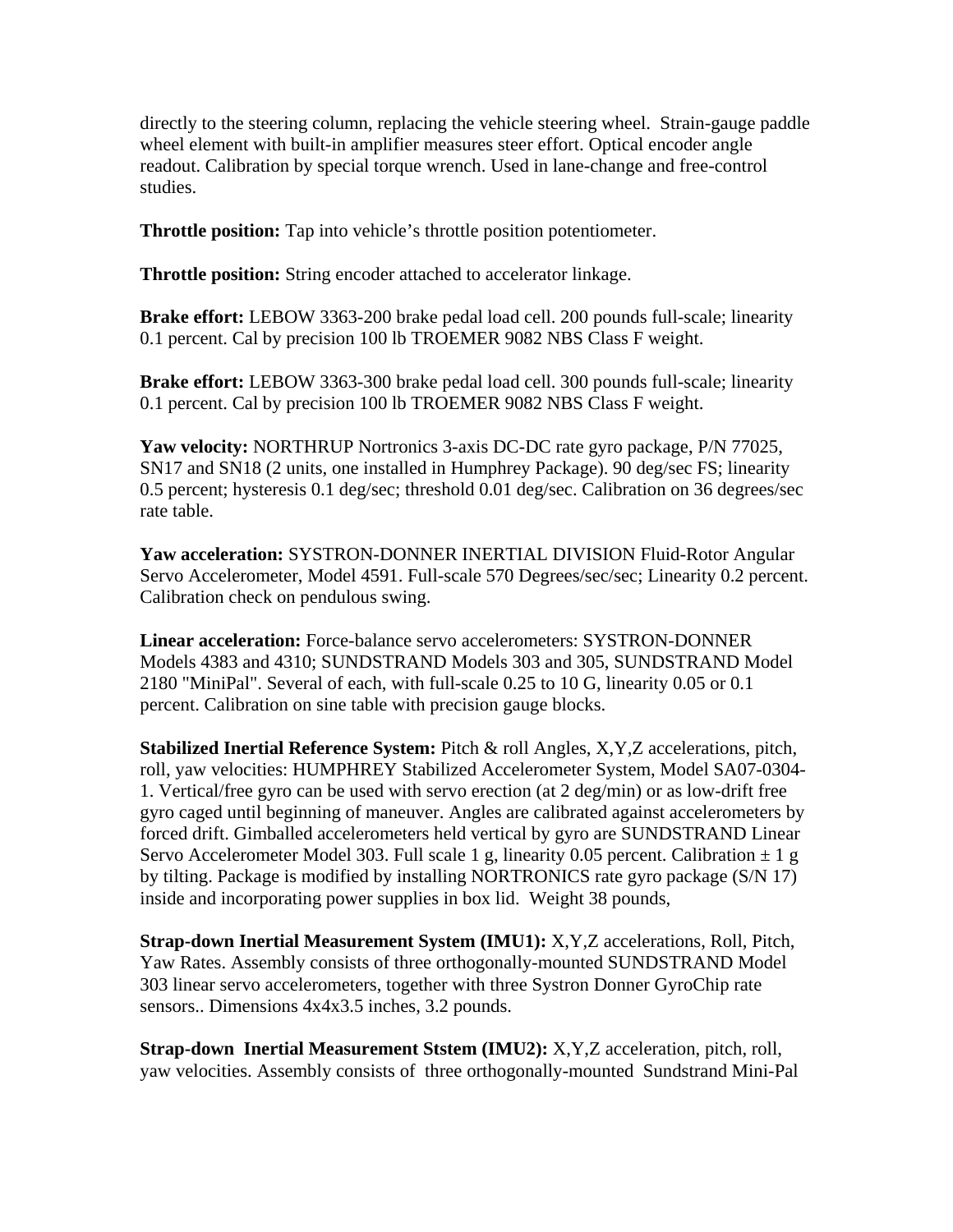servo accelerometers and three Systron Donner GyroChip rate sensors. Dimensions 3.5x4.5x2 inches, weight 1 pound.

**Sideslip angle and ground-referenced roll angle:** ATI-designed BETA TROLLEY TYPE 1. Angular accuracies 0.1 degree, ground-generated noise permitting.

**Wind speed and direction:** Assembly consists of a lightweight rotating cup anemometer and a fast-response, fiberglass-over-styrofoam wind vane, specially designed by Princeton University Aerospace Department.

## **2.4 Specialized Test Equipment**

#### **2.4.1 Data Acquisition System**

All data is conditioned in instrumentation amplifiers, and anti-alias-filtered in tenth-order 14.2 hz Butterworth active filters. Available conditioners include DC General Purpose; DC Strain Gauge; Shaft Encoder; Frequency Input. The filters use precision operational amplifiers, one-percent resistors, and temperature-stable capacitors matched to 0.1 percent. The filter characteristic is flat to one part in 4000 at 10 hz and is down 66 db at 30 hz. The filtered data is sampled 60 times per second, digitized to 12 bit accuracy and resolution, and stored with 12 channels on one horizontal line of the video recorder. Each data line appears as a dot-dash line across the top of the visible video picture.

The digitized data can be shown as an overlay on the video picture, either as a 12 channel horizontal analog bar display, or as a vertical array of numerics, each ranging from -1000 to +1000 full scale. Both displays can be used simultaneously, if desired. The numeric display can be updated 60 times per second, on every video field, for single-framing analysis, or at slower rates (4 times per second and 2 times per second) for real-time viewing. In running the test, these displays are shown on a video monitor usually placed on the floor of the passenger side, for a visual check of proper transducer operation.

Only the data line must be recorded, as the other displays can be regenerated during playback, or recorded on the picture during editing.

The system has a plug-in 12 channel 12 bit Digital to Analog converter module, to provide strip-chart recording capability or analog recording into other data systems.

The system also has a plug-in "RAM Buffer" module, which serves as an interface to an IBM - PC computer. Thru this module, the computer sees the data being reproduced as RAM that is updated with twelve 12-bit data samples in a 53 microsecond burst occurring sixty times per second. Various "handshake" lines and data flags are provided for easy software access.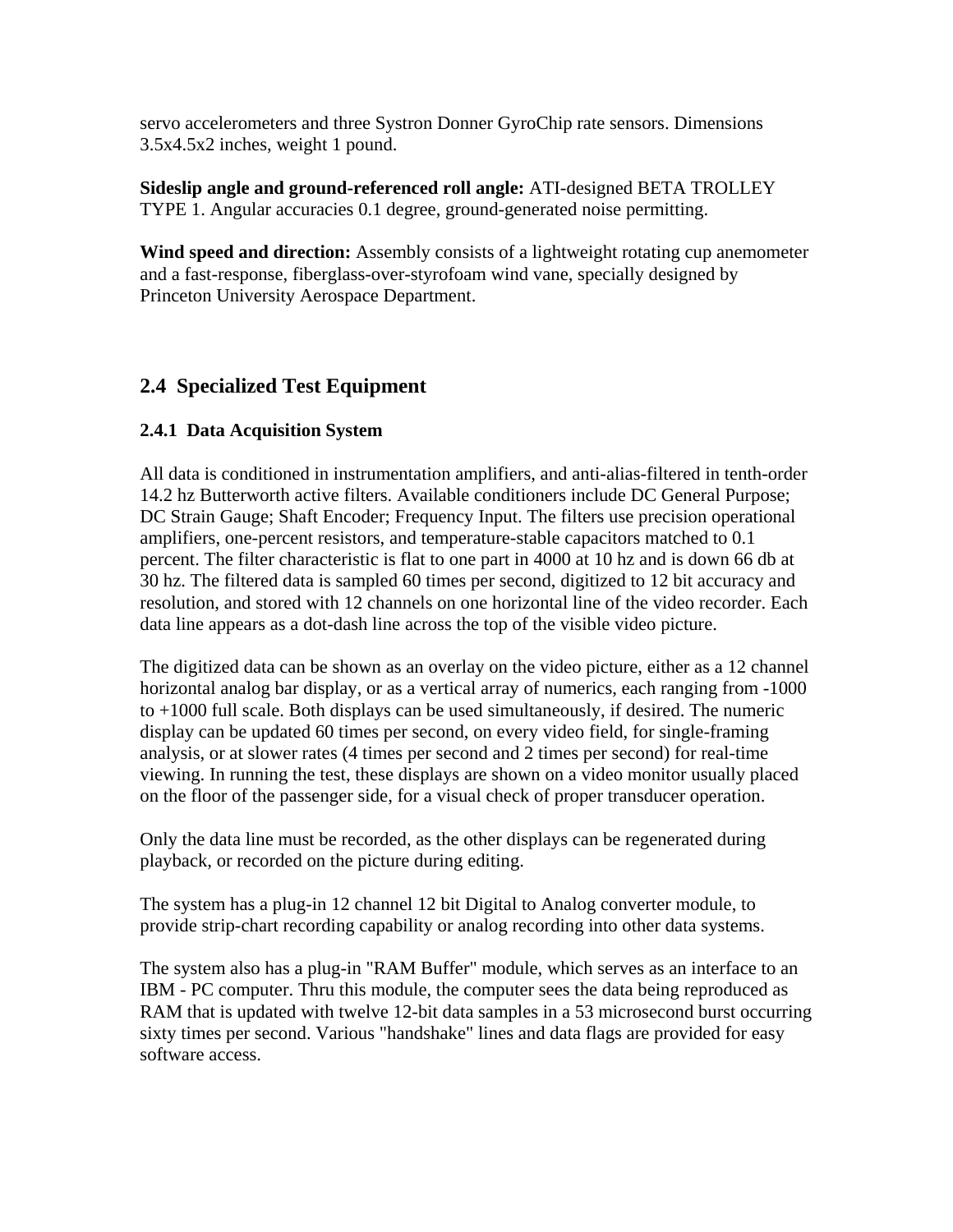**Unique Capabilities of Data Acquisition System -** In many test programs there is visual and auditory "data" which can be seen or heard but not measured. The ATI "Real-time Video Data Acquisition System" (US Patent 4,819,896) overcomes this problem by recording all three sources of information - sight, sound, and instruments simultaneously and in synchronism, on videotape.

**Display Capabilities -** The real-time data display overlaid on the video picture has proved to be particularly useful . For example, in accident scene drivethroughs, in demonstration of avoidance maneuvers, and in standard lane-change tests the video picture can be single-framed, with steering wheel angle, lateral acceleration, and other variables shown in 1/30 second increments against the driver's view of lane boundaries or other obstacles.

**Video G-G Diagram -** The ATI "Driver-Vehicle Display Apparatus" (US Patent Number 4,716,458) shows the instantaneous cornering/braking/acceleration state of a car with respect to its various limits, overlaid on the "Driver's eye view" video picture. With acceleration/braking as the vertical axis and lateral acceleration as the horizontal axis, various diagrams bit-mapped in PROM are used to represent the driver unwillingness limit, the vehicle's control limit, the rollover limit, etc. The actual forward and lateral accelerations experienced by the test vehicle are combined into a moving dot on the screen. The instantaneous relationship between the vehicle and its limits are immediately obvious. The "Video G-G Diagram" has been utilized in demonstrating safety margins in vehicle scene drive-throughs, in showing the severity of lane change maneuvers, and in demonstrating the margins between vehicle handling limits and rollover limits.

**Race Car Video G-G -** In the adoption of the video G-G diagram, horizontal bar graph representations of throttle and brake are added at the top of the screen, and lap time in a numeric display at the bottom of the screen. The lap time is reset by a radio signal sent by a stopwatch operator at the side of the track.

**Real-Time Split Image -** The output of up to three video cameras can be combined into one composite picture, maintaining the capability for data overlay. Typical applications have a master "driver's eye" view through the windshield, with smaller picture-in-picture views to show disconnected components, wheel lift, etc. The Heitz PIP system is done in real time, using three cameras and one recorder, for economy and to enhance admissibility.

#### **2.4.2 Programmable Steering Machine**

See Heitz Section and downloadable PDF files.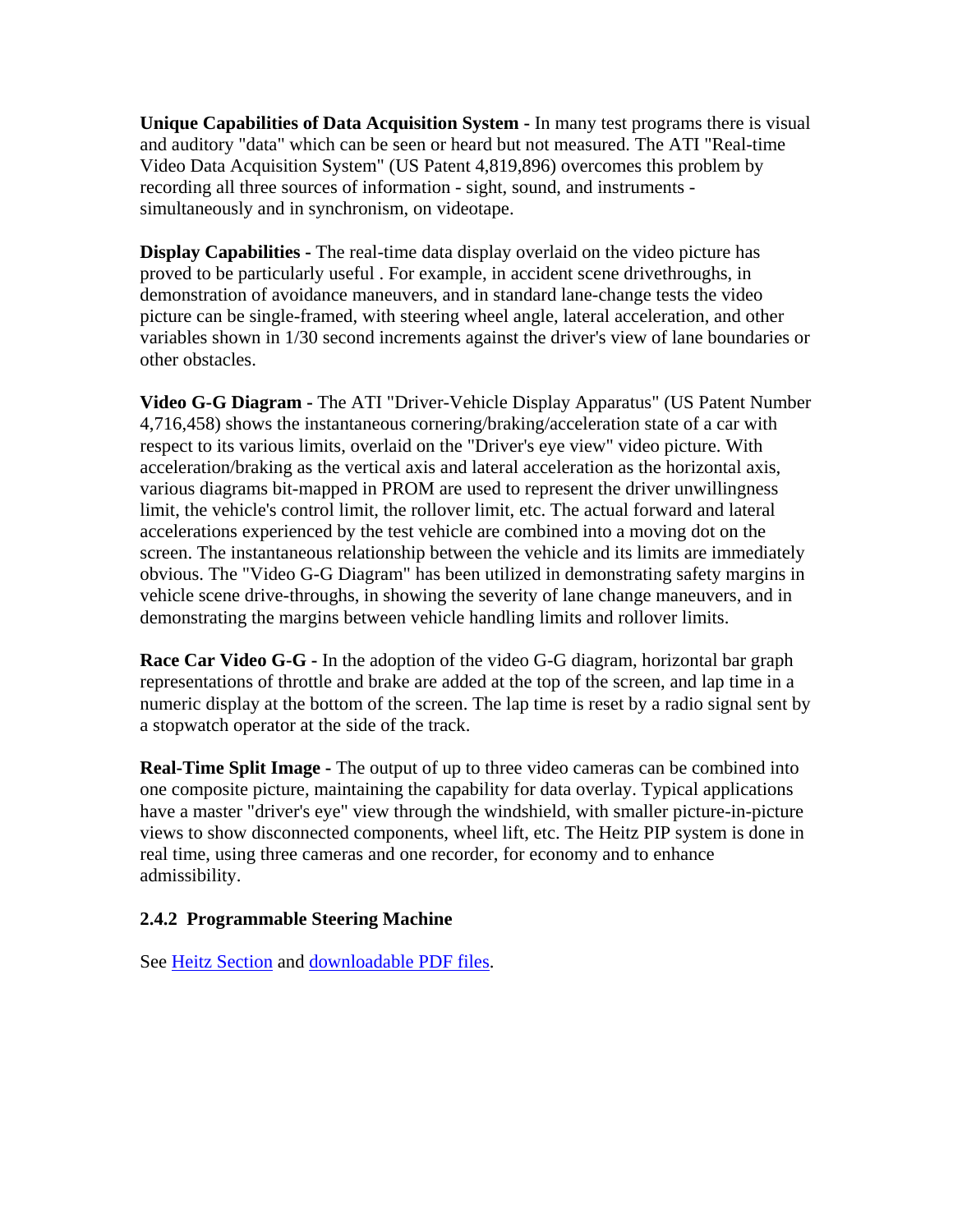## **2.5 Rollover Resistance Test Evaluation**

#### **2.5.1 Overview of Rollover Analysis**

Objective rollover analysis includes the following areas: vehicle form and function; criteria for vehicle rollover resistance; vehicle rollover testing; vehicle handling characteristics; and the role of vehicle trajectory and tripping mechanisms in accidents.

- 1. The first rule in all industrial design is "Form Follows Function". Accordingly, a vehicle designed for off-road use at the expense of on-road performance will be relatively narrow and short for maneuverability; it will have large road clearance and measures to protect running gear; and it will have oversize tires for flotation in mud or loose sand. Small vans and short station wagons will be taller than passenger cars because passengers must "sit up straighter"; and vans will also be taller for easy entry. These characteristics, dictated by the vehicle's intended use, will generally result in a higher center of gravity and a tendency toward compromised rollover resistance in vehicles designed primarily for off-road use or for utility than in passenger cars or sports cars.
- 2. A vehicle's rollover resistance should be evaluated by various objective criteria, in the light of its expected use. The design aim must be maximum practical safety for the vehicle's demographic target and intended use.
- 3. Static rollover resistance depends primarily upon center of gravity and trackwidth; on suspension roll compliance; and on lateral elasticity of tires and suspension. Dynamic rollover resistance depends upon these factors, plus roll inertia and shock absorber characteristics, and the vehicle's handling responses.
- 4. There have been five different static criteria for vehicle rollover resistance. "T/2h" (the ratio of the half-track dimension to the CG height) can best be described as the rollover resistance of the equivalent brick: it is no more than a first-order approximation because it completely disregards the static lateral elastic properties of tires and suspension, as well as all vehicle dynamic aspects. "Tilt table ratio" takes into consideration the static lateral elastic properties, but introduces a confounding, unnatural rise in the vehicle CG proportional to the departure of the cosine of the tilt angle from unity. Tilt table ratio has the advantage of simplicity and repeatability, but it is "repeatably wrong". "Side Pull Ratio" is a relatively difficult and complicated test, but when performed correctly with precision equipment it provides the best available estimate of static, as contrasted to dynamic rollover resistance. "Critical sliding velocity" (CSV) adds vehicle roll moment of inertia to track width and CG height, and provides a theoretical estimate of the minimum lateral sliding speed at which a tripped rollover will occur. "Steady-State Rollover Safety Margin" is the margin between the maximum steady-state cornering capability of the vehicle as measured in one of the SAE J266 handling test protocols, and the sidepull ratio as measured in laboratory tests.
- 5. Sidepull has the advantage of measuring separately the effects of body roll angle and the lateral compliance of suspension and tires, and the vertical movement of the sprung mass due to side load. Sidepull therefore yields true measurements of T/2 and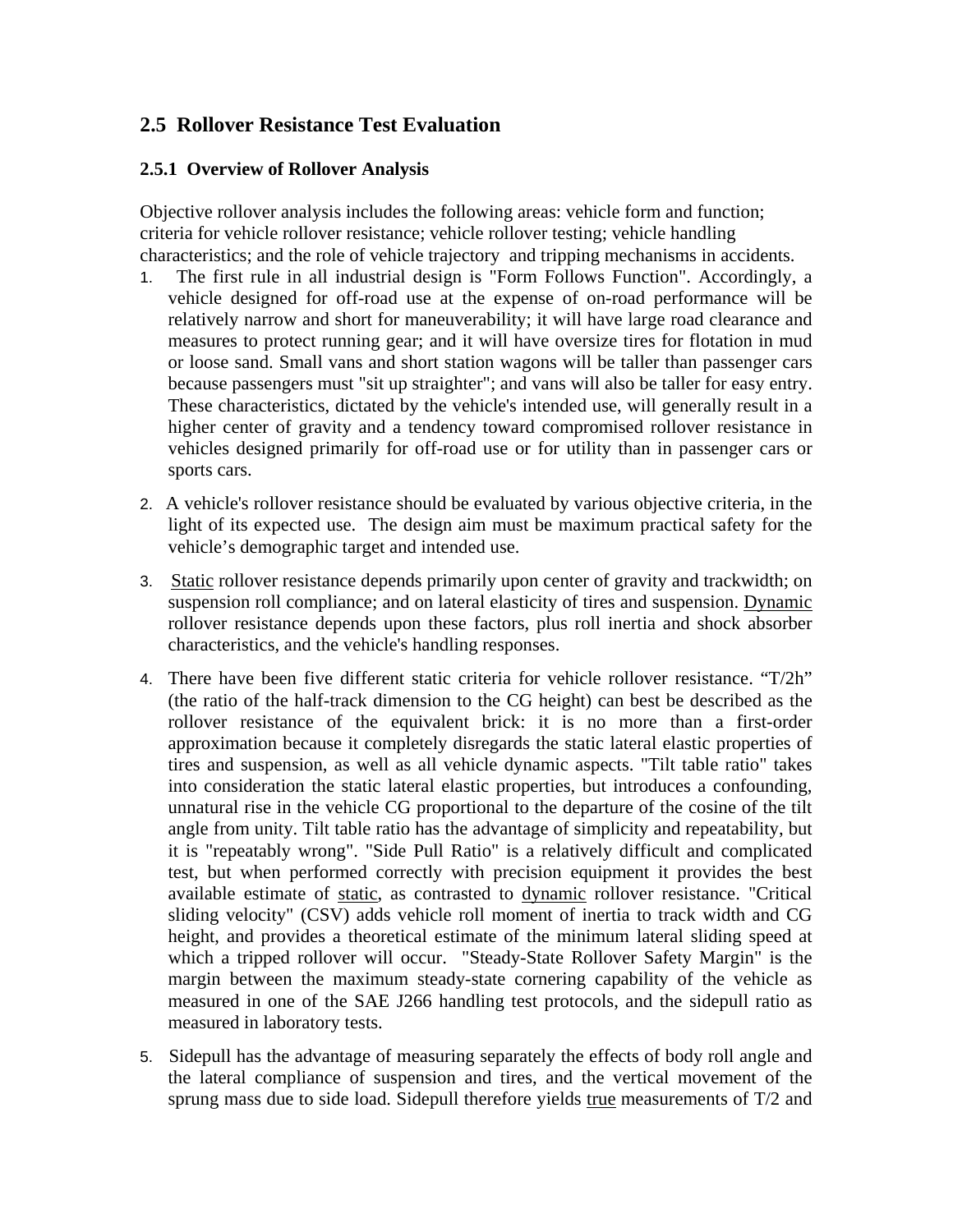H, under static conditions.

- 6. Critical Sliding Velocity can be improved by using the values of  $T/2$  and H measured in a sidepull test as opposed to "undeformed" values obtained from measurements without applied sideload.
- 7. Because of these considerations, Side Pull Ratio is the most objective static laboratory criterion presently available for evaluation of "steady-state rollover resistance", and CSV using sidepull data is the most complete overall criterion using only laboratory test procedures. Although Sidepull Ratio is theoretically the most objective static criterion, it requires very sophisticated testing equipment, currently available at only a few places, such as General Motors and Heitz Chassis Lab.
- 8. In the period 1971-1974 NHTSA made a concerted effort to develop a consistent dynamic test procedure for vehicle rollover. The "VHTP" procedures: braking in a turn, trapezoidal steer, sinusoidal steer, and "drastic steer & brake maneuver", all using a primitive automatic vehicle controller to remove the human element, were developed. The conclusion of this effort was that rollover testing is essentially a "can of worms" for two reasons -- tire variability and roll/yaw synergism. (1) In recent years, however, both of these difficulties have been overcome.
- 9. Tire peak sideforce was found to increase with successive runs during a test due to shoulder wear, by as much as 40 percent with some square-shouldered 1970-vintage bias-ply tires. It was later found that radial tires tend to behave oppositely, but with less variability, due to their as-designed rounded shoulders. Tires with different tread patterns would change at different rates (squared-shoulder greater than roundedshoulder), such that a consistent test procedure was impossible to develop. (Recent ATI rollover tests with modern radial tires have found stable lateral acceleration measurements in repeated test runs). (2)
- 10. Roll/yaw synergism made the timing of steer reversals an important factor in rollover. It was found that a human driver, after a few practice runs to get a "feel" for the vehicle, could roll a passenger car that would not roll under the automatic controller's program. However, a quandary arose in the driver-control testing. After "getting the feel" the driver could achieve rollover in every run; but after a tire change it would take two or three runs to "get the feel" again. The question was whether the "learning" was taking place in the driver or the tires. This problem was solved 1n 1997 with the introduction of the Heitz Programmable Steering Machine, which provides precisely-repeatable steering inputs.
- 11. In 1988 and again in 1996, *Consumers Union* called certain vehicles Unacceptable, in the subjective opinion of CU's experts, because they tipped up in CU's obstacle avoidance maneuver. Critics pointed out that the tests were not instrumented, so the exact maneuvers could not be duplicated for evaluation; that test results were very driver-dependent; and that other vehicles with less rollover resistance had been deemed OK by Consumers Union experts.
- 12. In 1992 a NHTSA-sponsored report by Systems Technology, Inc. described "Steadystate Rollover Propensity Margin" as a rollover criterion.(3) This margin was defined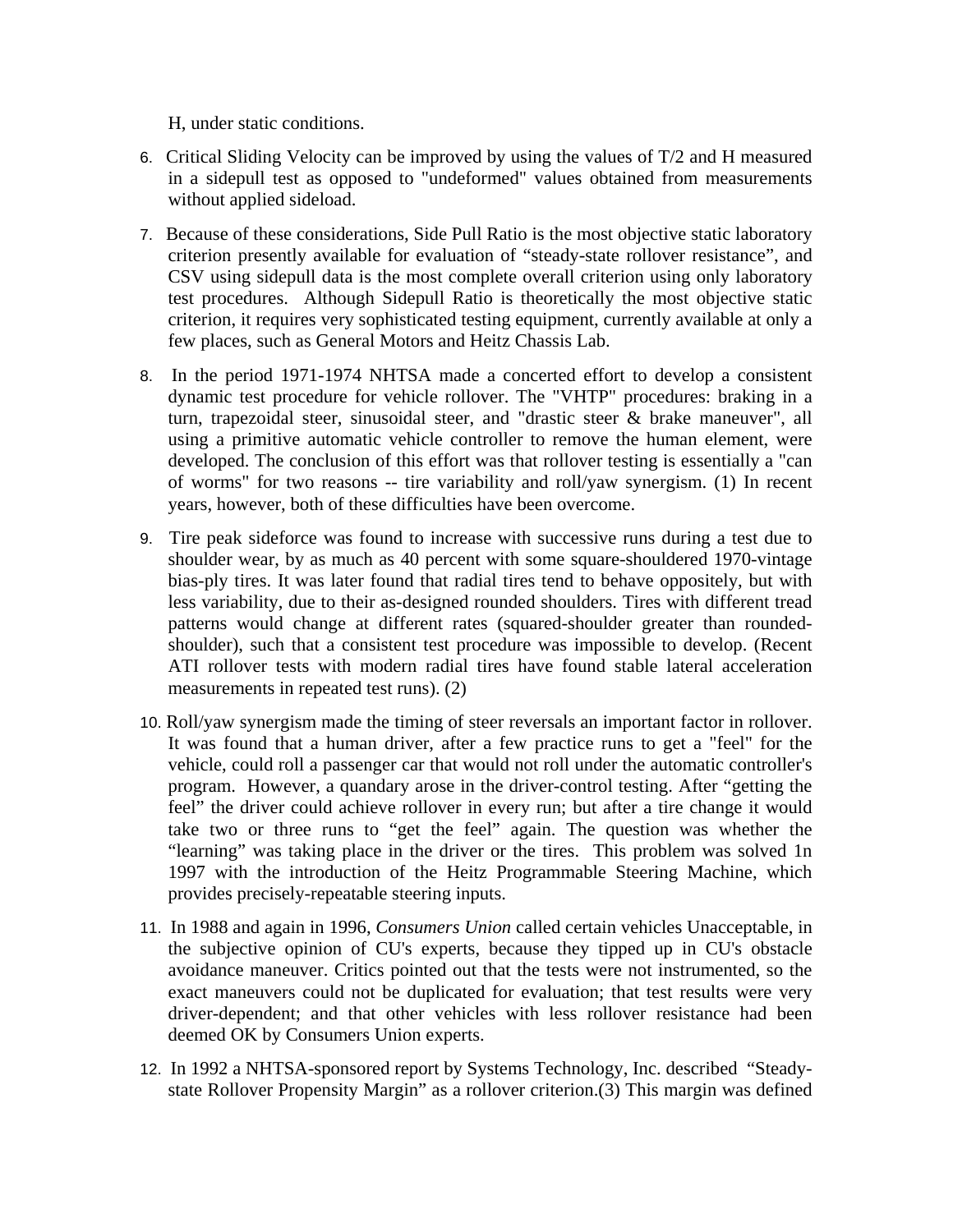as the difference between Sidepull at tip-up and the maximum lateral acceleration ("max lat") in a circle test. This criterion was immediately put to use by ATI as a useful steady-state criterion, and it was later adopted by General Motors as a design guide.

- 13. In 1997 Toyota unveiled their "Fishhook" test, which consists of a violent swerve to miss an obstacle pylon, followed by a steer reversal to full lock in the other direction. The Fishhook test is instrumented, and the criterion obtained is the lateral acceleration at tip-up. According to the test protocol, if tip-up is not achieved, pulse braking is used to stimulate tip-up. (4)
- 14. In 1998 the Swedish magazine *Teknikans Verld* rolled one of the new A-class Mercedes in an obstacle avoidance maneuver called the "Elk Test". Mercedes responded by stopping production to modify the vehicles, and by demonstrating rollovers of six competitive vehicles: the VW Sharon and Golf, Renault Megane Scenic, Peugeot 306, Audi A3, and Opel Astra. Opel rolled a VW and VW rolled an Opel. The methodologies for these demonstrations were not published, and may have used extreme combinations of steering, throttle, and brakes. For this reason the International Standards Organization Technical Committee 22, Subcommittee 9 (Vehicle Roadholding) responded by beginning work on a standardized Elk Test. The result was the introduction of ISO 3888 Part 2
- 15. In 1997 ATI/Heitz introduced the Heitz Programmable Steering Machine, called "Sprint 1", which could provide precisely-repeatable programmed steering inputs in an easily-installed package.(5) One of these machines was supplied to NHTSA in April 1998.
- 16. In June 1998 NHTSA began their "Phase II Test Plan for Dynamic Rollover Research", using the Heitz Programmable Steering Machine. The test Plan included eight Protocols: Frequency Response; Variation of steady-state steering gain with increasing lateral acceleration at 50 mph; variation of steady-state gain with speed at constant steer angle; J-turn without pulse braking; J-turn with pulse braking; openloop Fishhook, without pulse braking, with steer timing determined from the frequency response test; open-loop Fishhook without pulse braking, with steer compensated for the vehicle's steering ratio; and resonant steer testing. The NHTSA protocol attempted to overcome the steer timing problem in the 1972 Michigan tests, but the timing of the pulse braking was still driver-dependent. The test series included 12 vehicles: three each of SUVs, cars, trucks, and vans; in order to define a spectrum of rollover behavior. (6)
- 17. In 1998 ATI/Heitz implemented "Start at preset speed" and "Roll rate feedback" in the Sprint 1 Machine. The test driver could bring the vehicle to a speed somewhat higher than the test speed, release the throttle and depress the START PROGRAM switch. When the vehicle slowed to the precise set speed the steer program would begin. In this way the uniformity of test initial conditions is enforced. With "Roll rate feedback" the steer reversal in a Fishhook-like maneuver always occurs at maximum roll angle (roll rate zero-crossing), regardless of the vehicle's roll response time. Roll rate feedback offered the simple solution to the "tire/driver learning problem".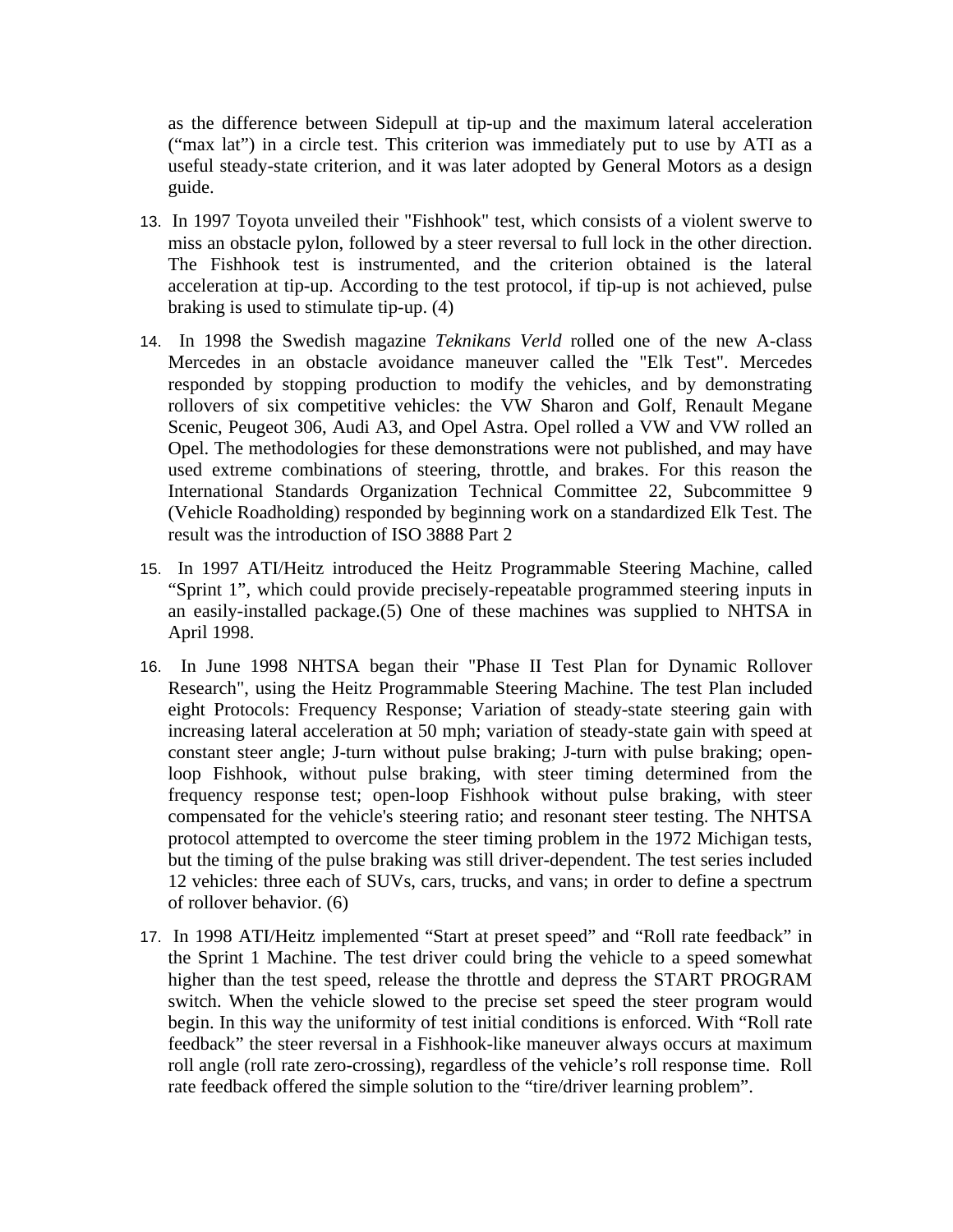- 18. In 1999 Heitz upgraded the NHTSA machine and supplied a second-generation Sprint 2 machine to several vehicle manufacturers, with the additional test automation capabilities. These features would simplify the test procedure by eliminating the need for prior frequency response testing, and would standardize the timing of steer, regardless of the vehicle dynamics.
- 19. In April 1999 ATI announced three rollover test protocols: "Reversed Steer With and Without Braking" and "J-Turn With and Without Braking", and "Resonant Steer". (7) These were made possible by the addition of roll rate feedback to the Steering Machine capabilities. Experience with these protocols and further research led to a number of minor changes in the reversed-steer protocols and dropping the J-turn and resonant steer tests in 2002.
- 20. A study of the time and energy aspects of rollover testing and the forces on the outrigger led to criteria for data filtering and an objective definition of rollover based on outrigger force. (8) Systematic tip-up testing resulted in criteria for when tires must be changed during a test. Run-to-run comparisons with different steer rates supported the selection of 600 degrees/second as an optimum balance between rollover efficiency and human capabilities, for the ATI test protocol.
- 21. Reversed-steer testing in 2000 revealed that the "Steady-State Margin" used by ATI and others since 1992 was inadequate, for two reasons. The dynamic roll angles before tip-up were much greater than those measured in the static sidepull tests; and for typical understeer vehicles the reversed steer produced much greater rear tire slip angles and therefore greater total tire forces. Reversed steer produces higher side forces and lower "T/2h", and therefore significantly reduces the "safety margin" from that which had been believed prior to 2001.
- 22. In October 2002 NHTSA announced its intention to use a Reversed Steer with roll rate feedback as a rollover test for its NCAP Consumer Information Program. All tests will use the Heitz Programmable Steering Machine.
- 23. Accident investigations indicate that rollovers always involve out-of-control situations. In the most frequently reported scenario a vehicle drifts off the road on the right due to driver inattention causing, in a panic reaction, a gross overcorrection to the left followed by an even greater overcorrection to the right. Rollover occurs during the second half-cycle, or during a following portion of this "driver-induced oscillation". Careful, systematic testing which examines a vehicle's behavior in a steering reversal maneuver, with steer inputs designed to keep the trajectory within reasonable lateral "roadway" boundaries while at the same time observing human factors limits in amplitudes and rates, has relevance to safety evaluation. While the occurrence of tip-up *per se* may be typical of certain classes of vehicle, the broadness of the range of inputs that cause tip-ups may separate vehicles within a class. The reversed steer protocol introduced by ATI is based on these factors.
- 24. Systematic dynamic rollover testing has demonstrated the inadequacy of steady-state rollover criteria. Rollover occurs when the *dynamic* lateral acceleration exceeds the *dynamic* T/2h by a sufficient amount, for a sufficient time. Dynamic rollover testing using repeatable, reproducible, objective protocols is the only sure way to evaluate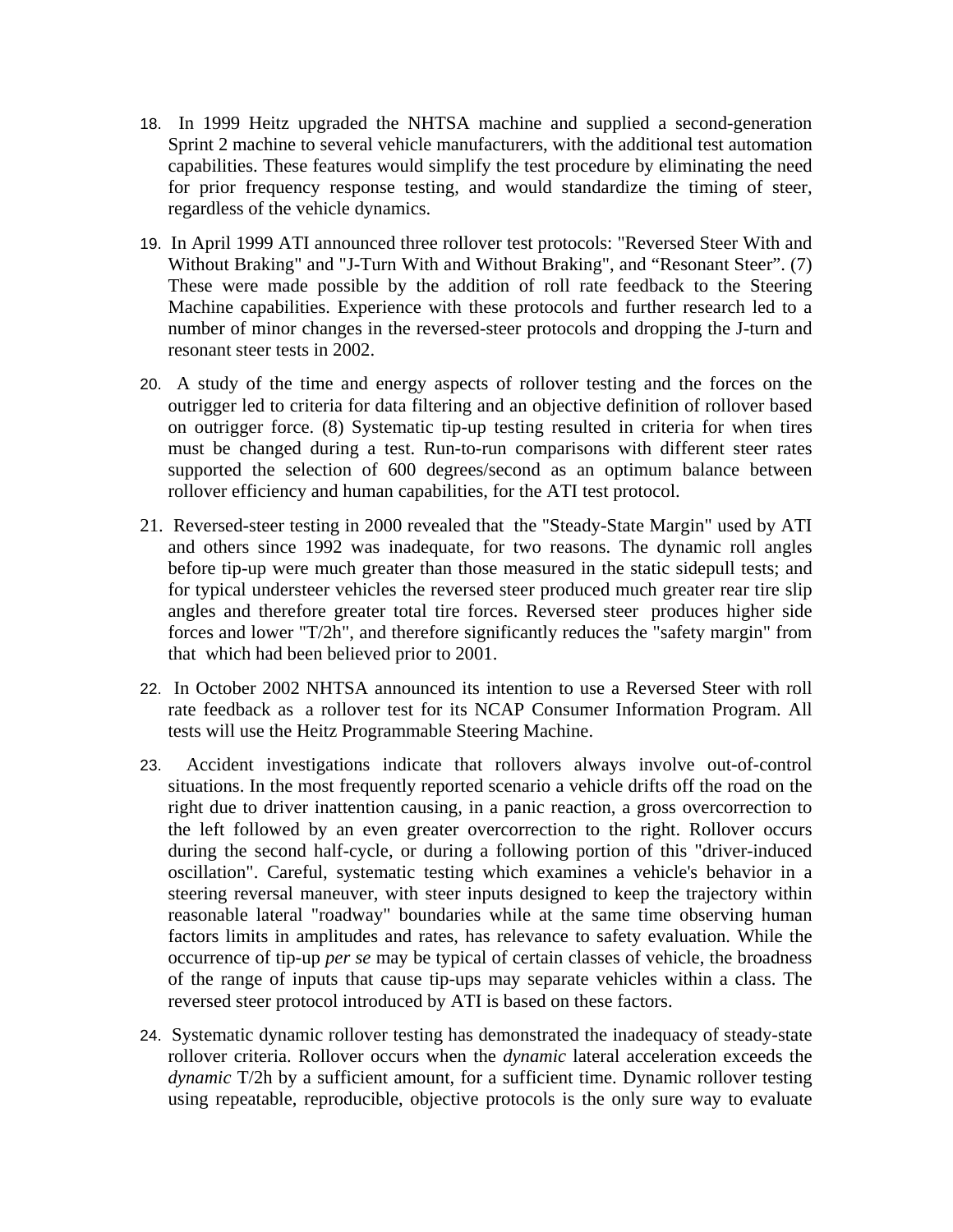rollover. In particular, it has been found that roll angles in dynamic testing are considerably greater than those in static tests such as side pull or in steady-state testing. This is a very important factor in rollover, since the resulting lateral movement of the vehicle cg causes a dramatic reduction in "T/2h". In fact, the most effective practical measure to increase rollover resistance is a reduction in dynamic roll compliance.

#### **2.5.2 NHTSA vs. ATI Rollover Test**

The ATI Reversed Steer Protocol and the NHTSA NCAP Rollover test (variously called "NHTSA Fishhook" or "Road Edge Recovery Maneuver") are similar in that both use reversed steer with roll rate feedback. However, their basic aims are different: the ATI protocol is an engineering test intended to simulate an on-road highway rollover accident while producing data on vehicle characteristics important to rollover. The NHTSA is a Go/No-Go test intended simply to discriminate among vehicles for consumer information. "Relatability" to the real-world highway environment is not as important in the NHTSA test as the ability to discriminate between vehicles in obtaining "Star Ratings" for consumer information.

The standard ATI is run at 50 mph with steer angles incremented from 90 degrees to 270 degrees. 50 mph is a typical highway speed which is vehicle independent, and with steer angles above 270 the loaded "outside" front tire tends to suffer bead unseating. Bead unseating is almost never found in on-road highway accidents, and steer of 270 is considered to "push the limit" of panic steering in non-test situations. (Human capabilities are much greater, and in test situations extreme steer and steer rates are common (12). The ATI test is intended to simulate on-road rollovers, and too-large steer angles may also produce too-large path deviations. With incremented steer, plots can be made of lateral acceleration, yaw velocity, sideslip, roll angle, etc. to study vehicle trending toward rollover. If rollover occurs, the protocol provides small variation in test speed to determine precise thresholds. The protocol also provides optional additional testing at incremented speeds at constant steer to plot motion "partial derivatives" variation with steer at constant speed and variation with speed at constant steer.

The NHTSA test has regulatory aspects. in which all vehicles from minicars to large vans must be tested under the same conditions For that reason the NHTSA test uses constant steer angle with speed increased incrementally from 35 mph to 50 mph. The lower test speeds are considered safer than 50 mph, especially for the larger vehicles. For fairness between vehicles, the test steer angle is set at 6.5 times the steer required to obtain 0.3g of lateral acceleration at 50 mph. This is intended to compensate for differences between vehicles in steering ratio and understeer gradient. It sometimes occurs that a vehicle will not tip up at the 6.5 ratio due to tire force saturation: in these cases a ratio of 5.5 is tried, sometimes successfully. To avoid bead unseating tubes are used in test tires: this protective measure causes no significant effect on test results.

In NHTSA testing some vehicles exhibit severe bouncing on the outriggers, which is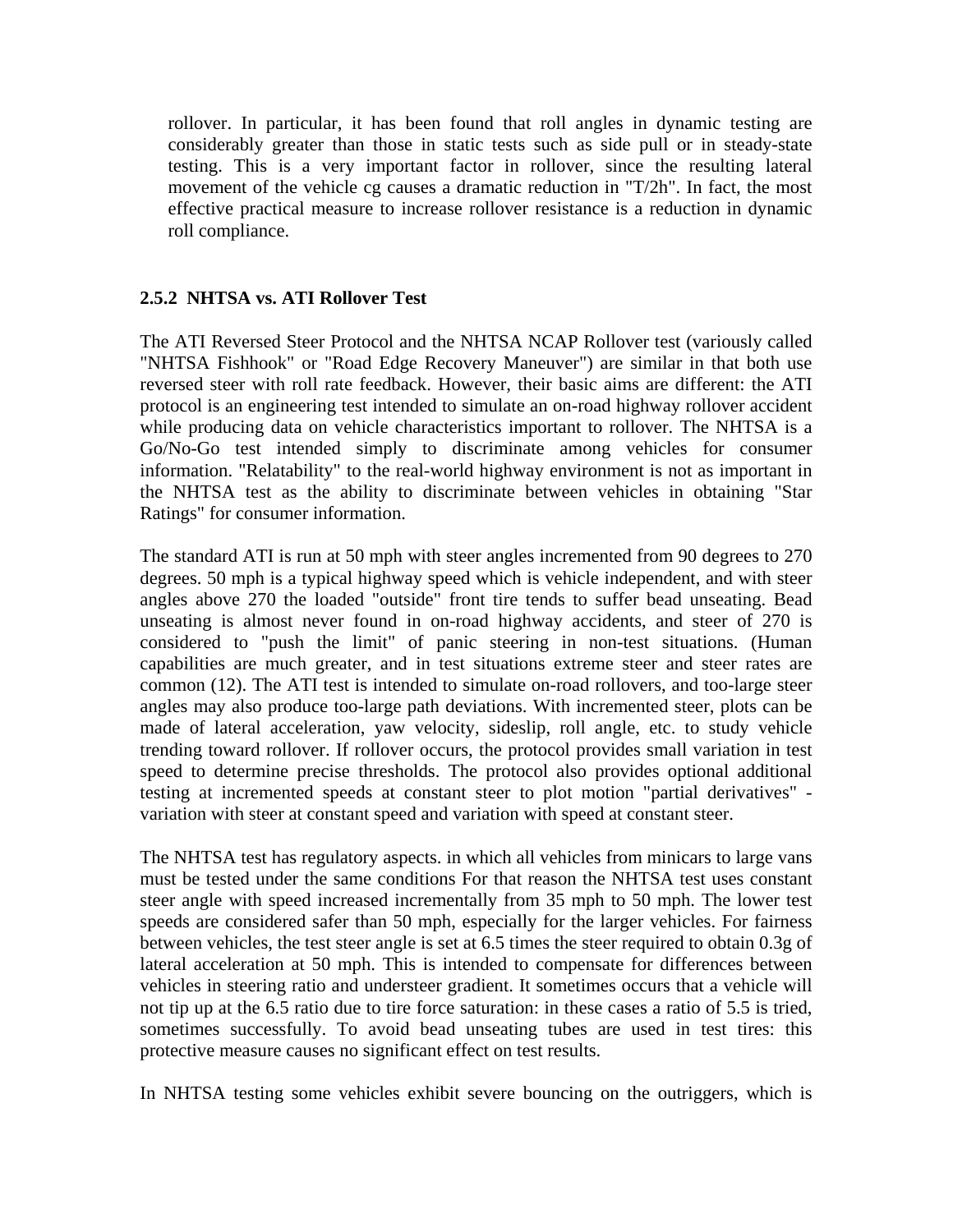another reason to restrict test speeds. This behavior has not been seen in ATI testing: the difference is possibly due to outrigger design. The NHTSA outriggers are relatively stiff transverse beams attached to front and rear bumper mounts. These can act as undamped springs when a vehicle tips up "hard" onto them. ATI uses one center-mounted outrigger on each side, with air cylinders fitted to soften the strike-down and absorb energy, and they may prevent the severe bouncing experienced by NHTSA. On the other hand, the ATI outriggers permit 4 or 5 degrees of additional roll angle after "outrigger down".

The ATI protocol is limited to tip-ups with the driver on the "low" side, to avoid back injury to the driver when the vehicle "falls" at the end of a tip-up run. The NHTSA test must be run in both directions, which is incentive to limit tip-up roll angles.

#### **2.5.3 The "Hump" Problem In Reversed-Steer Testing (Reference 11)**

The use of roll rate feedback, originated by ATI in 1998 was intended as an economical solution to the timing of the steer reversal, since both fast-responding and slowresponding vehicles would have their steer reversals at maximum roll angle. However, in testing during 1991 by NHTSA and ATI of the same vehicle, occasional long steering delays were observed. The problem was traced to variation in the time of zero-crossing of the roll rate signal.

After considerable research at ATI the source of the phenomenon was discovered to be in the difference in roll frequencies of the vehicle sprung mass on its suspension and the total vehicle on its tires. Long delays resulted when the total mass frequency was more than twice the sprung mass frequency. Two "countermeasures" were developed: a bandpass filter to suppress the roll rate signal and a lead network to accentuate it.

The effects of longer delay in steer reversal serves to increase sideslip angles and scrub off speed at a greater rate, and these tend to cancel each other. NHTSA decided to let the vehicle "be itself" and omit the filters. ATI uses band pass selectively: when long delay is observed the test is repeated with a filter and notes whatever difference it makes.

#### **2.5.4 J-Turn Test**

The J-Turn test, typically consisting of a 180 degree step steer, applied at 500 degrees/second and held in for several seconds at 50 mph, has been around since the 60's at least. Its advantage is simplicity to run: the steering wheel is manually turned rapidly against a stop. The J-turn has two major disadvantages. If tip-up results, it generally occurs at deviations from the original path of 100 feet or more, And except for an initial transient it is a steady-state test which is an inefficient rollover test. It was dropped by NHTSA because it did not offer anything in addition to theit reversed-steer "Fishhook" test.

In the J-turn with pulse braking, a hard brake pulse is applied at the peak roll angle resulting from the steer input. If all four wheels lock up, the vehicle transitions from a circular path to a straight-line tangent to the circular path, since a sliding tire has no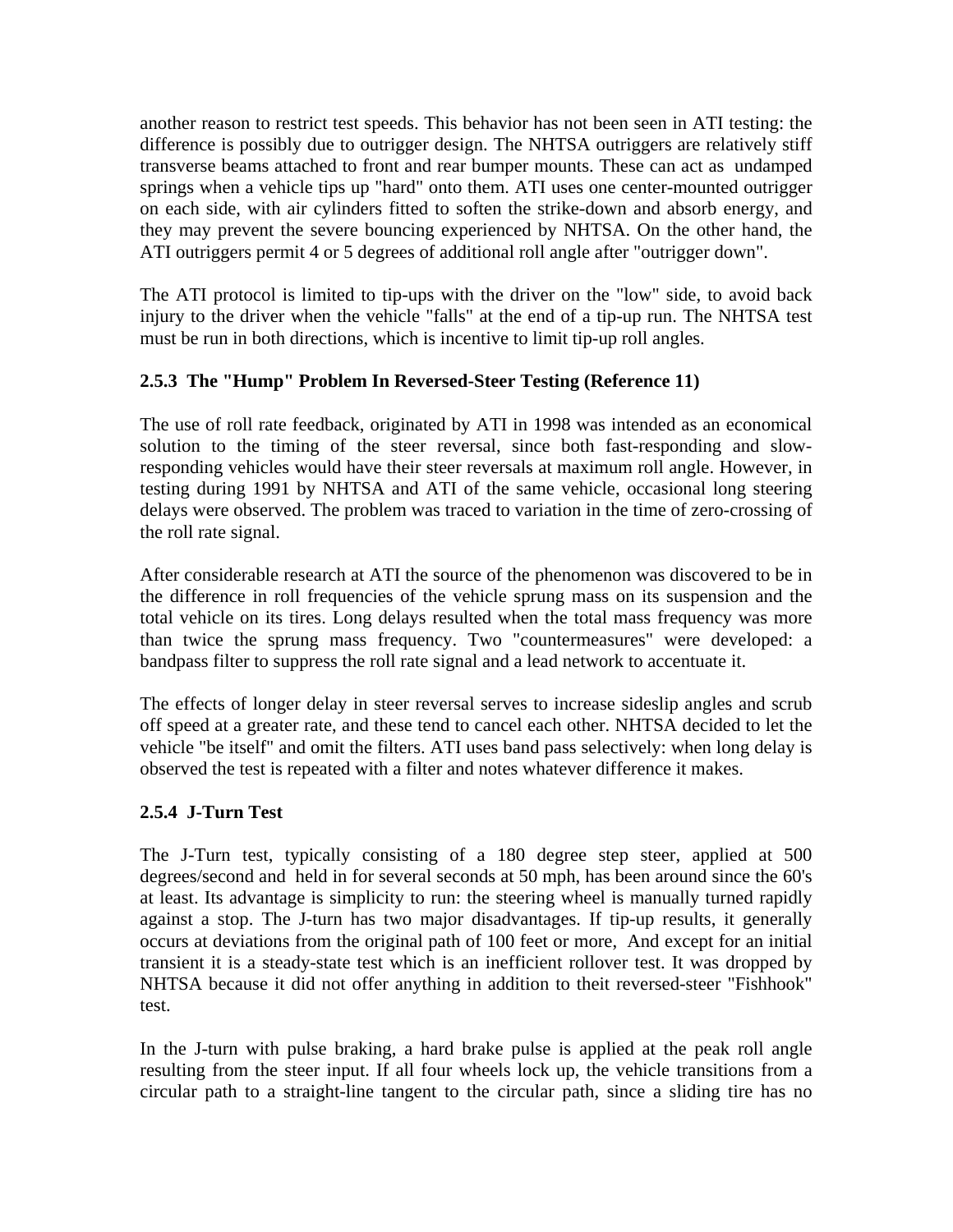directional sense. Releasing the brakes immediately restores the circular path. By optimizing the brake pulse, the vehicle can be "rocked" at a frequency unattainable with the steering wheel, so tip-up can sometimes be achieved. The brake input must be very precise in timing and must be sufficient to lock the wheels. Its relatability to the rear world is poor at best; and it may not work at all with anti-lockup brakes.

#### **2.5.6 Resonant Steer Tests**

On paper the resonant steer test looks promising. However, testing of several protocols by several organizations as part of an ISO task force showed that with large steer angles the resulting trajectories can be "crazy", and repeatability is very poor.

#### **2.5.7 Roll Behavior Near Tip-up Thresholds (Reference 8)**

The ATI Reversed Steer Protocol has enabled precise study of roll behavior at the tip-up threshold. Below the threshold the roll angle increases to an asymptotic value or (more usually) a slight overshoot, then settles to a steady-state value. Just above the threshold the roll angle tends to follow an identical trace, but then "takes off" to a high value. At the threshold the roll can go either way, like a card standing on end. In the tip-up case the inflection point where roll angle begins to turn upward can be considered the time of rollover.

In all cases the peak roll angle before tip-up is significantly greater than that found in steady-state tests, because of the time lag between the "excess" roll angle and the take-off point.

#### **REFERENCES**

- 1. R.D. Irvin, P.S. Fancher, L. Segal*, Refinement and Applications of Open-Loop Limit-Maneuver Response Methods,* SAE Paper 730941.
- 2. *Tire Shoulder Wear In Repetitive Rollover Testing*, ATI Report No. 111901, November 2001.
- 3.R. Wade Allen et al, *Vehicle Dynamic Stability and Rollover,* Report No. DOT HS 807-956, STI Report No. TR-1268-1, June 1992.
- 4. *Method for Measuring Lateral Acceleration for Rollover,* Toyota Engineering Standard TSA1544, revised March 1997.
- 5. E.J. Heitzman and E.F. Heitzman*, A Programmable Steering Machine for Vehicle Handling Tests,* SAE Paper 971057.
- 6. *An Experimental examination of selected Maneuvers that May Induce On-Road Untripped, Light Vehicle Rollover – Phase II of NHTSA'S 1997-1998*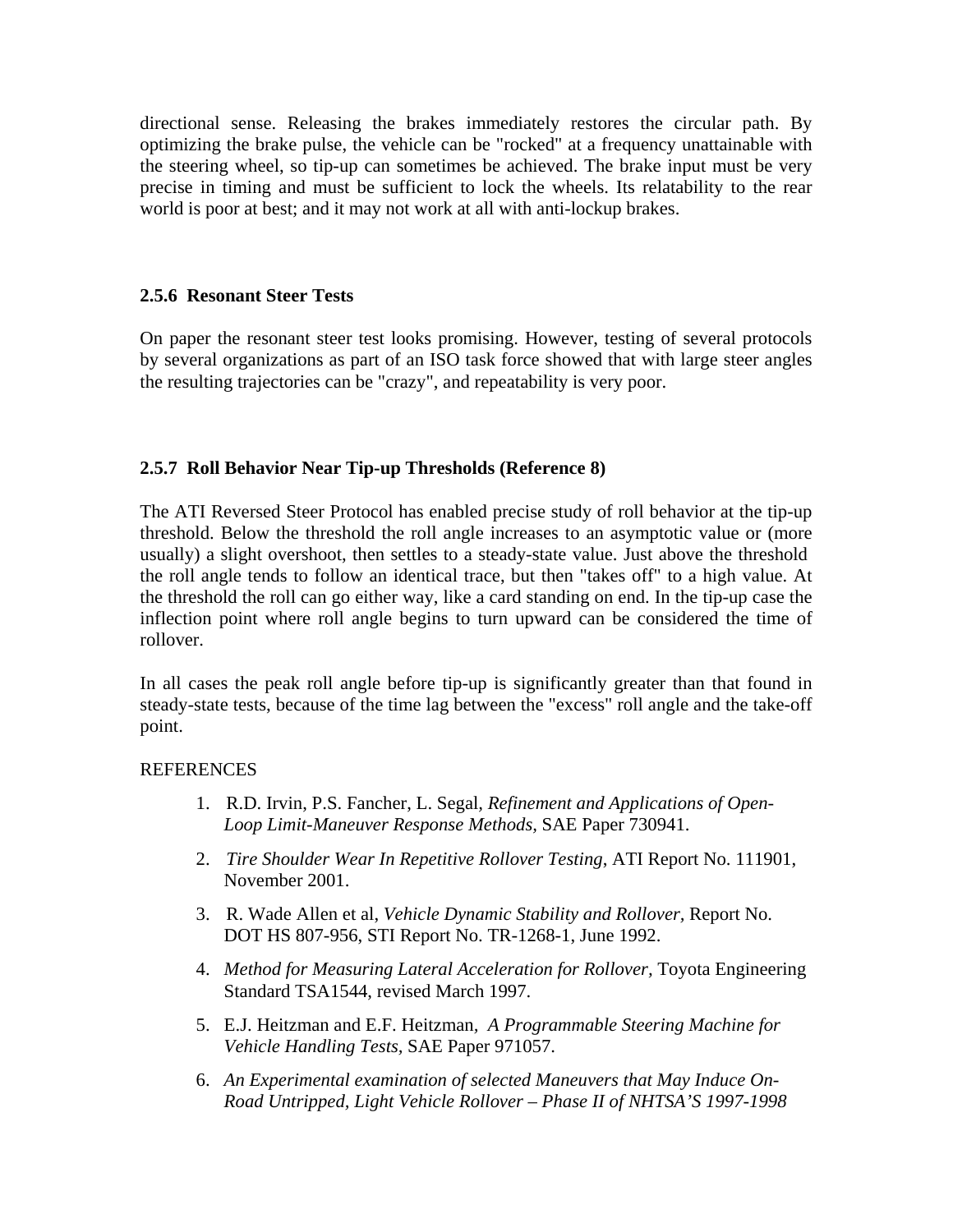*Vehicle Rollover Research Program,* DOT HS Report, July 1999.

- 7. *Specifications for ATI Rollover Test Protocols*, http://www.atiheitz.com/rolltest.pdf.
- 8. E.J. Heitzman and E.F. Heitzman, *On Road Rollover Testing: Outrigger Height and Data Filtering*, ATI Report No. 011500, January 2002.
- 9. Part II, Department of Transportation, NHTSA, 49 CFR Part 575: Consumer Information Regulations; Federal Motor Vehicle Safety Standards; Rollover Resistance; Proposed Rule. *Federal Register, October 7, 2002.*
- 10. G.J. Forkenbrock and W.R. Garrott, *A Comprehensive Experimental Evaluation of Test Maneuvers That May Induce On-Road, Untripped, Light Vehicle Rollover. Phase IV of NHTSA's Light Vehicle Research Program.* DOT HS 809 513, October 2002.
- 11. *The Hump in Roll Rate Feedback: Source and Countermeasures, ATI Report No. 030112, January 2002.*
- 12. G.J. Forkenbrock and D.E. Elasser, *An Assessment of Human Driver Capability.* DOT HS 809 875, June 2005.

## **2.6 Testing and Consulting Services: Rates and Charges**

**TRAVEL TIME CHARGES:** Travel time charged is based on what seems reasonable under the particular circumstances, including such factors as effective time lost from a normal office workday, work vs. recreational reading or sleep accomplished enroute, and the time "it should have taken" under optimal conditions.

**PROJECT EXPENSES:** No charges are made for equipment owned by ATI, including test facilities, instrumentation, video, data acquisition and computation equipment; or for normal expendables (videotapes, etc.). Project expenses that are charged as line items include travel expenses, unusual expendable materials, rented equipment, subcontracted work, special printing and reproduction, shipping charges, special fees, or supplemental insurance. Air travel is normally in first class. However, unless specifically agreed otherwise, it is charged at the published unrestricted coach (Y) fare basis, as listed in online reservations systems. Local mileage is charged in accordance with IRS guidelines.

**FIXED PRICE SERVICES:** When the testing services or the final work product can be sufficiently defined, ATI prefers to quote such services at an agreed-on fixed price, on a "not to exceed" basis.

**PAYMENT:** Invoices are rendered monthly or at project "milestones", and are due upon receipt. Outstanding balances past due over sixty (60) days are considered to be delinquent. Interest at 1.5 percent per month will be charged on delinquent accounts.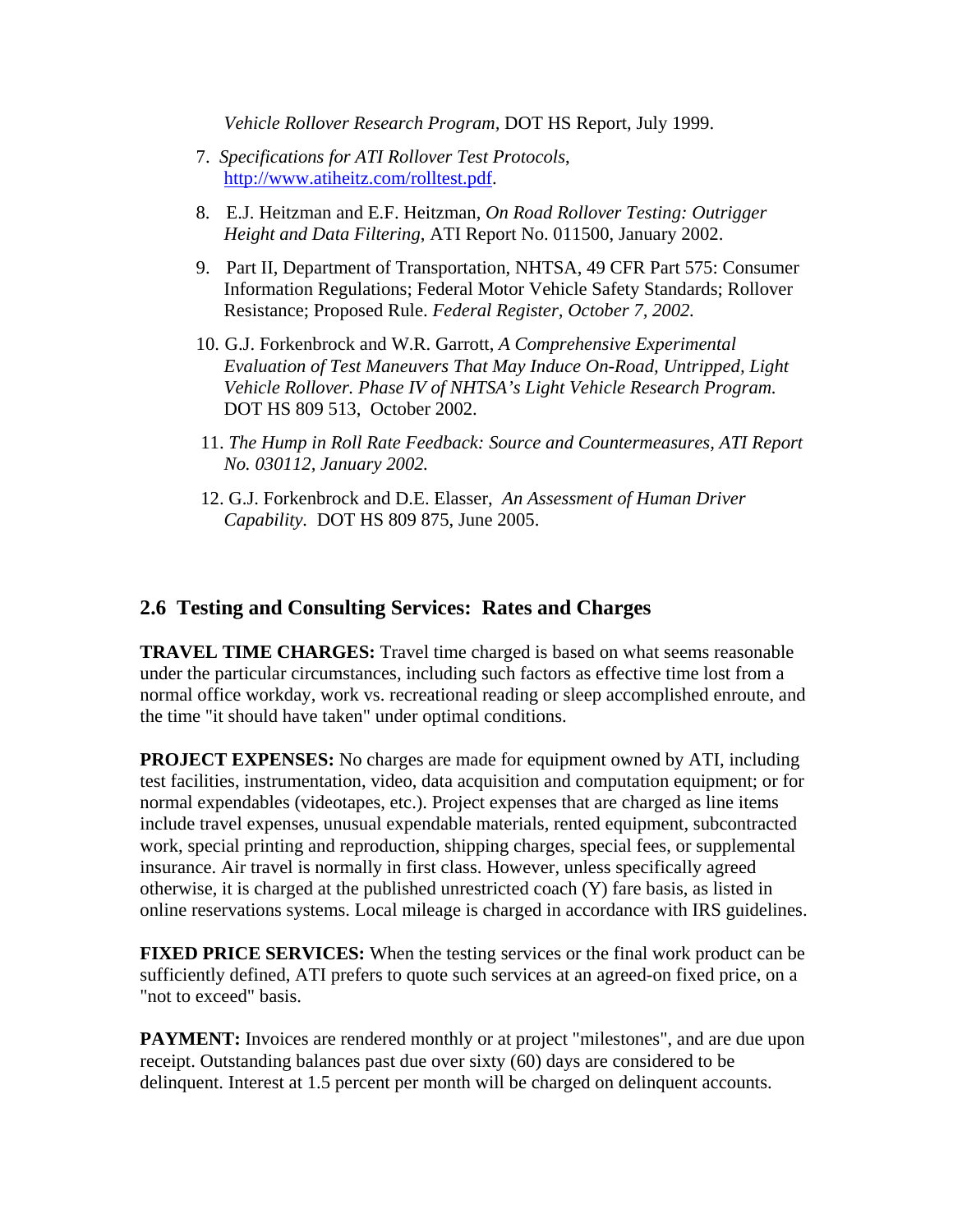## **2.7 Statement of Terms and Conditions of Agreement**

**CONTRACTUAL RELATIONSHIP :** Neither ATI nor a prospective Client is bound in any way by a quotation from ATI, except for confidentiality as stated below. ATI assumes that a contractual relationship exists only after a signed agreement equivalent to ATI's Standard Contract Form has been received. If the start of contracted work is delayed by the Client for three months after an agreement is signed, the agreement shall be nullified.

**CHARGES:** Work performed on a time-and-expenses basis will be charged in accordance with the most current "Schedule of Rates and Charges". Work performed under fixed price purchase of testing services will be charged at, or less than, the agreed "not to exceed" amount. Any unusual types of work not specifically covered by the original agreement may be subject to a revised agreement. A suitable retainer or prepayment will be required from the Client in advance. Such amounts will be held by ATI until the final invoice, at which time the Client's account will be reconciled.

**PAYMENT:** Invoices are rendered monthly or at project "milestones", and are due upon receipt. Outstanding balances past due over sixty (60) days are considered to be delinquent. ATI, without liability, may withhold delivery of reports and other data, and may suspend performance of its obligations to the Client, pending payment of delinquent charges. Furthermore, ATI reserves the right to decline further work with any Client delinquent in payment of charges due to ATI for previous work, until such balances are paid in full.

**EXECUTION OF SCOPE OF SERVICES:** ATI will perform all work in accordance with generally accepted professional engineering practice. In the event of deficiencies in the work performed, such as errors, omissions, or ambiguities, ATI's sole responsibility and liability will be to provide without additional charge, corrected, revised, amplified, or clarified data sufficient to correct the deficiency. No other warranty, express or implied, is made concerning work performed under the agreement. ATI will diligently proceed with the contracted work from the agreed-on start date and will report to the Client in a timely manner, except for delays occasioned by factors beyond ATI's control, by factors that were not reasonably foreseeable, or by factors initiated by the Client. Work under the agreement will be terminated upon receipt by ATI of written notice from the Client, except that ATI may complete such analyses, records, and reports as are reasonably necessary to protect professional reputation and to adequately document the work performed through termination. Charges for such work will be kept to a reasonable minimum, not exceeding ten percent (10%) of total charges incurred through the date of termination. Work under the agreement may be terminated by ATI only for just cause, including but not limited to excessive delays caused by the Client.

**CONFIDENTIALITY:** ATI will hold in strictest confidence all proprietary or confidential information of a Client or prospective Client to which it may be given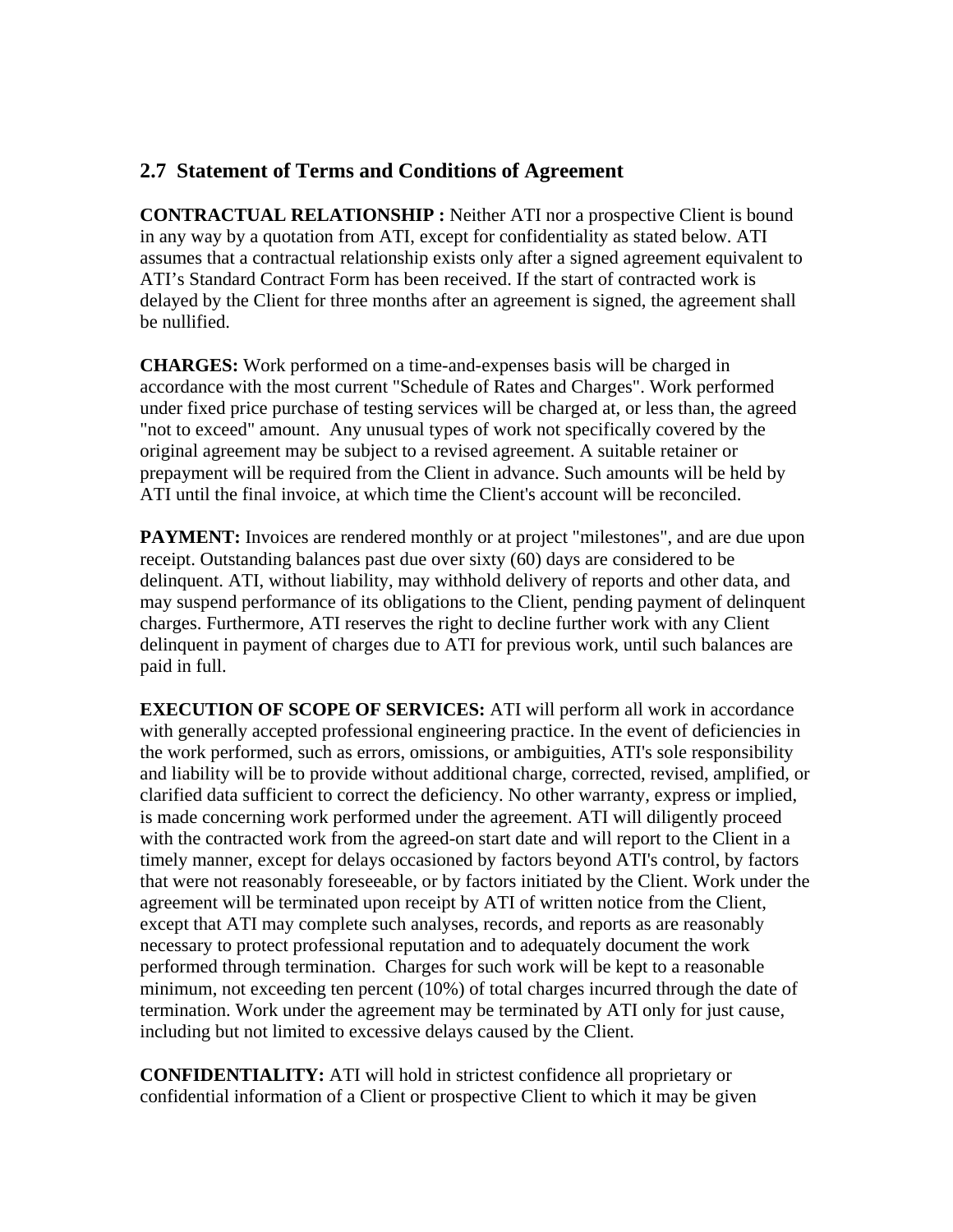intentional or accidental access. Unless otherwise expressly agreed in writing, all test data, videotapes, reports, and other information provided to the Client under this agreement shall be the exclusive property of the Client. ATI will not divulge under any circumstances except explicit written direction by the Client any test data resulting from its work, or any aspect of that data including the existence of the test.

**MISCELLANEOUS:** The Client assumes full and complete responsibility for all uses and/or applications of ATI's work under this agreement, and agrees to indemnify and hold harmless ATI, its officers, directors, employees, or shareholders against any and all liability, damages, losses, claims, demands, actions, causes of action, and costs including attorneys' fees and expenses, resulting from any alleged damages resulting from the aforementioned use, application, or non-use of ATI's work under this agreement. The Client agrees that in no event shall ATI, its officers, directors, employees, or shareholders be liable for any incidental or consequential damages, direct or indirect, arising from ATI's services under this agreement. Unless otherwise expressly agreed in writing, ATI shall retain exclusive rights to all patentable ideas developed during the performance of this agreement. In any litigation involving the Client in which ATI is compelled by subpoena or judicial order to testify at a deposition, or to produce documents regarding work performed by ATI for the Client, the Client agrees to compensate ATI, at its prevailing hourly rates, for all time spent by ATI in responding to such legal process, including all time spent in preparing for and providing such testimony. In such cases the collection of fees billable to opposing counsel will be the responsibility of the Client.

#### **ATI Contract Form**

*This page last modified on 05/11/2006*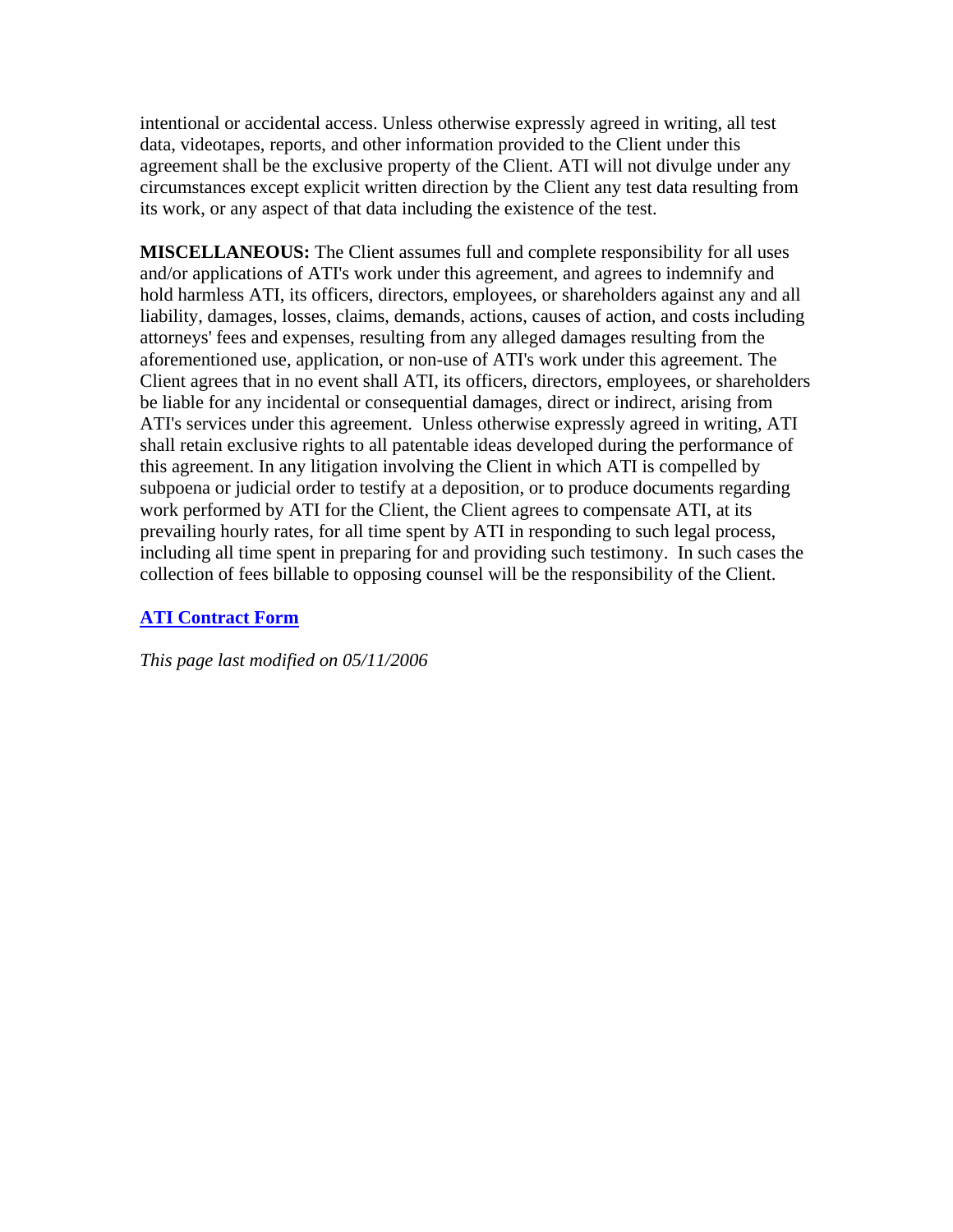## **3. Chassis Lab Services offered by ATI**

## **3.0 "Topsy" - The Chassis Parameter Measurement Facility**

Topsy is a modular system designed for measurement of all composite inertial, kinematic, and compliance parameters that appear in today's sophisticated mathematical simulation models. The emphasis in its design is not "production-line" testing, but research: the operator can observe the vehicle's reaction to developing forces; and as insights develop he can modify the test program as he goes along. Test errors are minimized by running all tests under servo control with continuous display of all data and recording of all known error sources, while the operators closely monitor the test and the developing data. The test facility is organized around an "infrastructure" consisting of baseplates; vehicle locating fixtures; scales; hydraulic and pneumatic power sources; interchangeable valve assemblies and actuators; and transducers. These are organized along with specialized devices into the several forms required for the different tests.

Topsy's development, test methodologies, equipment, and procedures are described in SAE Paper 971056 "Topsy - A Modular Chassis Parameter Measurement System", which was presented at the SAE International Congress in February 1997. An updated description based on that paper is available for download (http://www.atiheitz.com/download.htm).

All measurements made on Topsy are in accord with SAE J 1574/1 "Measurement of Vehicle suspension Parameters for Directional Control Studies - Rationale, Test Equipment, and Procedures", wherever that standard is applicable. In general, measurements on Topsy are extended to higher force levels than those suggested in J1574; and a number of parameters are measured in addition to those covered by that standard.

Topsy uses the ATI/Heitz proprietary data acquisition system, which allows close monitoring of a test in progress, and useful review of completed test programs. All testing is videotaped, with raw transducer data recorded in serial binary form on one or more lines at the top of the picture. Voice, noises, and transducer outputs are recorded in synchronism continuously during the entire test on two-hour tapes, so that anomalies that might occur during or between test runs can later be investigated. Throughout the test, data is displayed as columns of numerics, twelve channels to a column, overlayed on the video picture, for visual monitoring. All processed data is referenced to hours, minutes, and seconds of tape time, so that final plotted data can be looked at while watching a replay of the test run.

The system is designed to use a maximum of nine "data lines" with 12 channels per line, for a total of 108 10-Hz data channels sampled at 60 Hz. However, it is also possible to devote some data lines to "high-speed" use, with two data channels sampled at 480 Hz or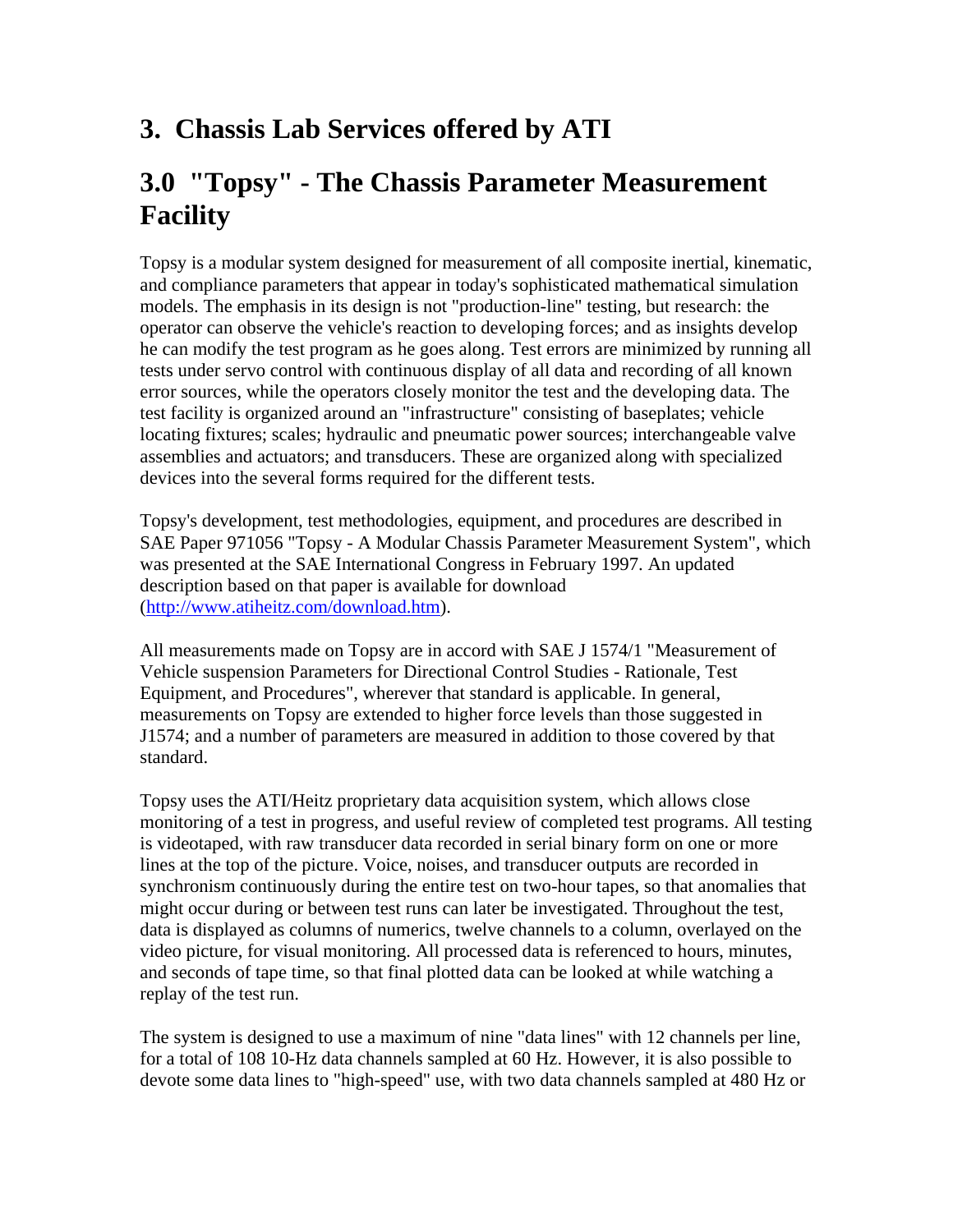one data channel sampled at 960 Hz. A typical test program requires 24 to 36 "lowspeed" 10 Hz channels.

## **3.1 Measurement Services Currently Offered**

### **3.1.1 Inertial Measurements**

- Whole vehicle center of gravity
- Whole vehicle moments of inertia: Roll, Pitch, Yaw
- Whole vehicle roll/yaw product
- CG of sprung and unsprung masses separated
- Driveline rotational inertia

#### **3.1.2 Chassis Compliances**

Measurements with forces and moments in parallel (aiding) and opposing Force and moment levels to wheel slip.

#### **Lateral**

- Lateral force compliance steer
- Lateral force compliance camber
- Lateral force compliance deflection  $(X, Y, Z)$  at reference point on spin axis)
- Lateral force y-deflection at tire contact
- Aligning moment compliance steer
- Aligning moment tire twist
- Aligning moment compliance camber
- Roll center height by equilibrium jacking force method

#### **Longitudinal**

Forces in parallel, forces opposing, forces applied to single wheel.

- Longitudinal force compliance steer
- Longitudinal force compliance camber
- Longitudinal force caster change
- Longitudinal force compliance deflection  $(X, Y, Z)$  at reference point on spin axis)
- Anti-dive angles by equilibrium jacking force method

#### **Steering Effort Reaction**

- To aligning moment
- To side force
- To balanced thrust/braking
- To unbalanced thrust/braking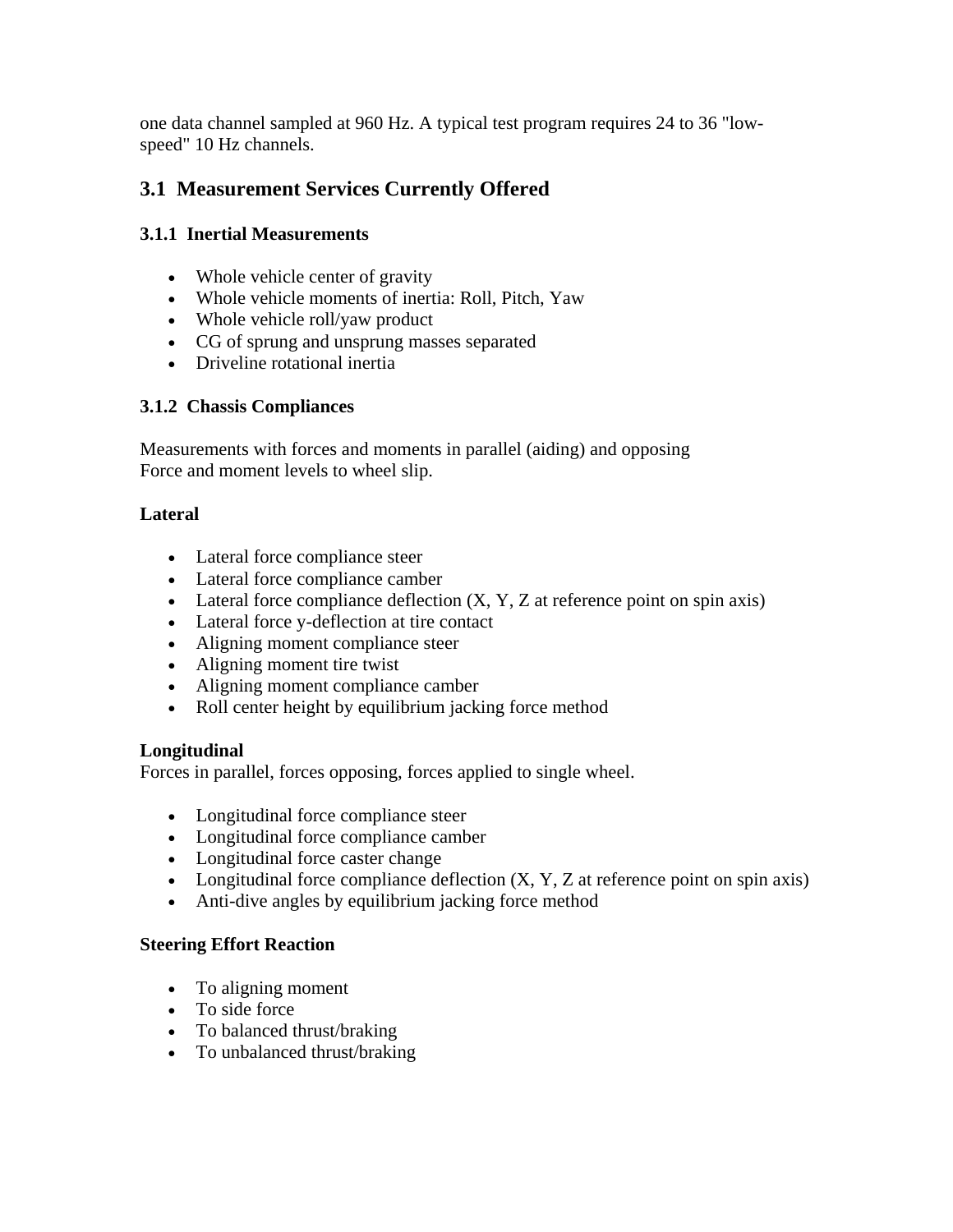#### **3.1.3 Ride/Roll Spring Rates & Kinematics**

Measurements from compressed stops to wheel-off Roll centers can be unrestrained, or fixed at ground or at any height to 3.5 inches below bottom of body.

- Normal forces at wheels
- Ride spring rates
- Ride coulomb friction
- Roll spring rates
- Roll coulomb friction
- Tire spring rates
- Roll stiffness distribution
- Camber change
- Caster change
- Swing arm lengths
- Ride steer
- Roll steer
- X, Y, Z displacements of reference point on spin axis
- X, Y displacements of tire contact
- Roll center heights by displacement method
- Shock absorber travel

#### **3.1.4 Steering System**

Measured Lock-to Lock

- Wheel steer vs handwheel angle
- Overall steering ratio vs handwheel angle
- Ackerman error
- Camber angle
- Caster change
- Caster angle
- Steering axis inclination angle
- X,Y,Z displacements of reference point on spin axis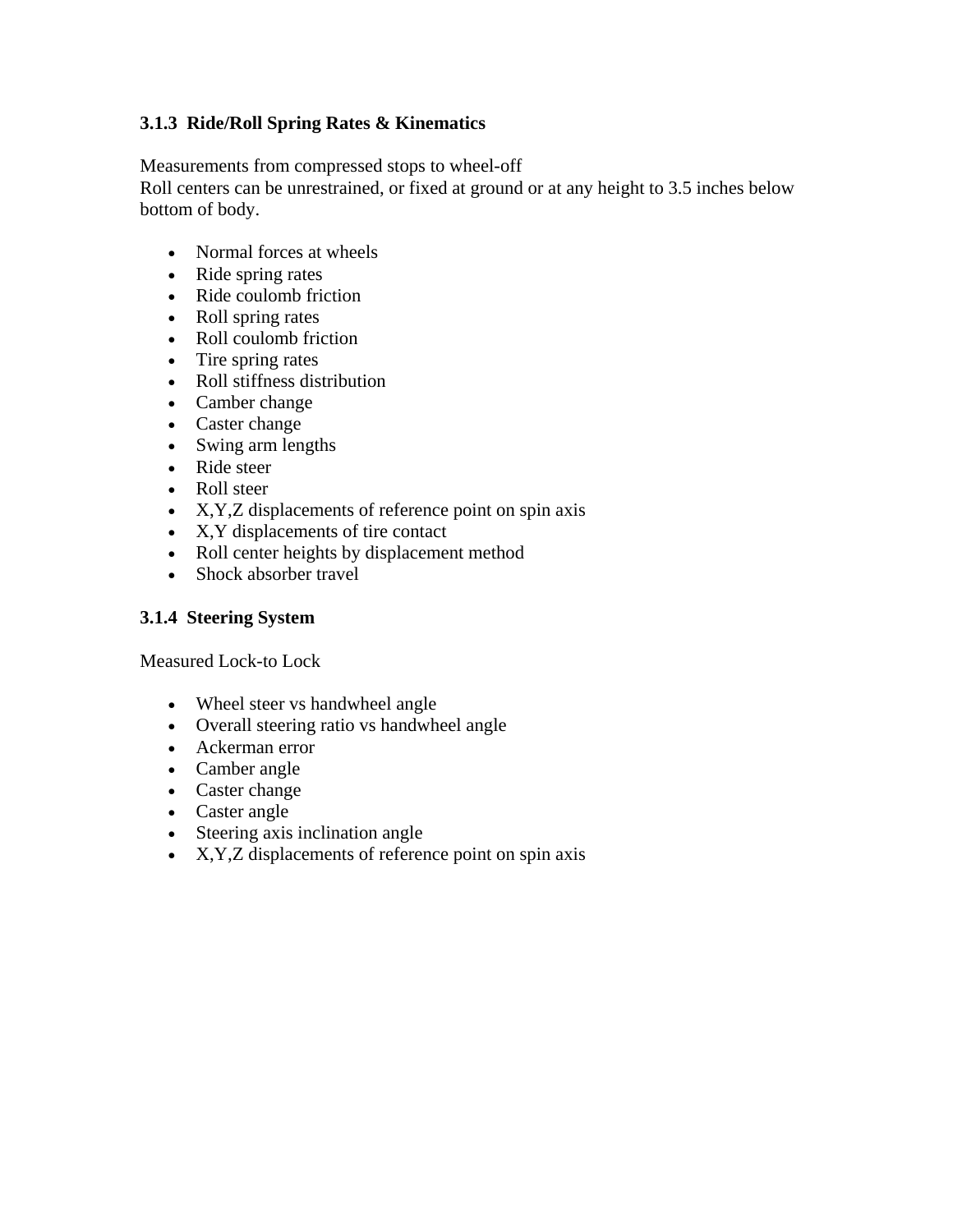## **3.2 Measurement Methodologies**

#### **Inertial Measurements**

Vehicle is locked to baseplate Frame. For CG measurements Frame is mounted on knife edges, and is cycled through tilt angles by a vertical linear actuator, equipped with a load cell and mounted on a torque arm. CG is normally measured at several ride heights, to permit CG estimation under different loadings. For roll and pitch inertia Frame is mounted on knife edges and linear springs. For yaw inertia Frame sits on "yaw cradle", which is attached to the floor through a large-diameter ball bearing with torsion bar spring restraint. Separation of sprung and unsprung masses by measurement of total vehicle CG height at several different ride heights is theoretically simple. However, because of body beaming deflection and the compliance of engine/suspension subframe rubber mounts, the results have been so far insufficiently accurate. Development of the methodology is continuing.

#### **Chassis Compliance**

Vehicle sprung mass is locked to the Frame, with tires on ball-bearing low-friction tables mounted on platform scales. Hydraulic servo cylinders equipped with load cells apply forces and moments at the tire contact patches. Compliances are measured from a transducer plate mounted on lugnut extensions to a ball-slide follower mechanism attached to the sprung mass, or from the tire contact surface to the Frame.

#### **Ride/Roll Spring Rates and Kinematics**

Vehicle rests on scales and ball bearing tables. Sprung mass is restrained laterally and fore/aft by vertical posts in linear ball bearings. Four hydraulic servo cylinders apply ride and roll forces. Vertical posts are unrestrained vertically for ride motions. For roll motions they can be left unrestrained so vehicle "finds its own" roll center; or they can be locked to define roll centers at ground level or at any level from 4 inches below ground to 3.5 inches below the sprung mass bottom of body. Deflections are measured from a transducer plate mounted on lugnut extensions to a ball-slide follower mechanism attached to the sprung mass, or from the tire contact surface to the Frame.

#### **Steering**

Vehicle rests on scales with ball bearing tables, restrained by unlocked vertical posts. The steering wheel is cycled slowly by hand or by geared electric motor through full lock. Measurements of displacements of reference point on the spin axis are made from a transducer plate mounted on lugnut extensions to a four-axis ball slide assembly (X,Y,Z, steer angle) attached to the sprung mass. Caster and steering axis inclination are computed from camber and caster changes.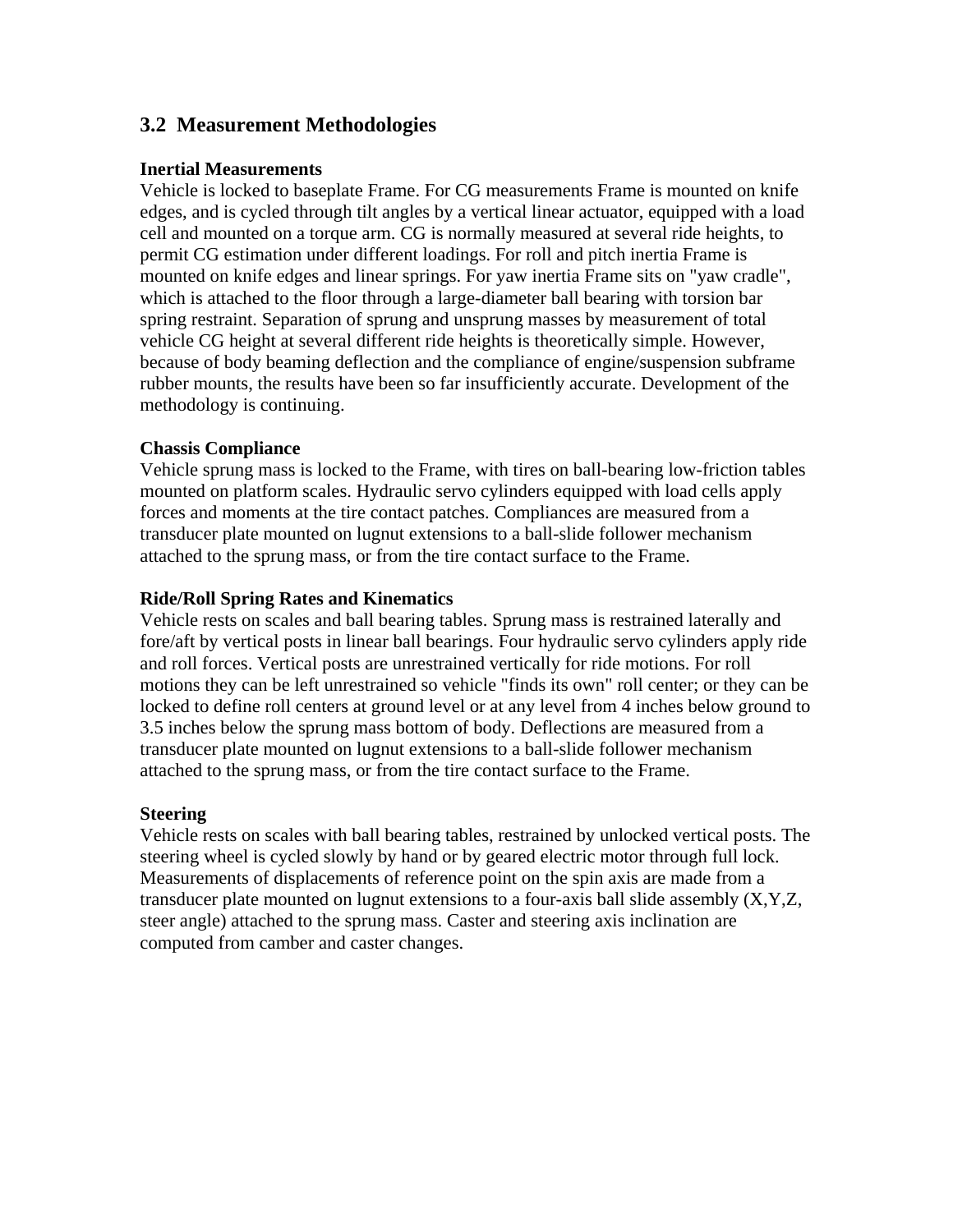## **3.3 Specification of Kinematics and Compliance Tests**

#### **3.3.1 Standard Conditions**

All tests are run at, or referenced to, curb trim height. All kinematics tests are run with engine stopped. Steering system tests are run with engine running and with engine stopped. Only handwheel torque is plotted for the engine stopped condition, as explained in the Notes below. Front lateral force and aligning torque compliances with forces or torques adding are run with engine running; and with forces and torques opposing the engine is stopped; as explained in the Notes below. Front longitudinal force compliance tests are run with engine running. All rear compliance tests are run with engine stopped.

#### **3.3.2 Equations Fitted to Plotted Data**

Third-order least-squares polynomial equations are fitted to most data plots. Where dictated by the character of the data, three-element linear plots (thru-center, and positive and negative extremes) are used instead. Examples of the latter are steer tests, where roadwheel steer angle vs aligning torque usually shows a distinct difference between oncenter and off-center slopes; and wheel loads in ride and roll, where rates change as bump or rebound stops are engaged.

#### **3.3.3 Choice of Data to Be Plotted**

Raw data (vs time) required for all plots will be supplied on floppy disks for all tests, and will be included in the test charge. All of the plots in the following listing can be generated from the floppy disk format. Since many of the data plots in the listing are useful only in some simulation models, and the quotation for Data Processing includes a separate charge for each plot, costs will be minimized by circling only those plots actually intended for use, or those for which fitted equations are desired.

#### **3.3.4 Organization of Data Plots**

Data plots are organized into four groups:

```
Test type and configuration 
Non-standard test conditions if present 
     Test 
              Parameter plotted
```
Examples of non-standard test conditions are engine running or stopped, non-curb ride heights, etc. For example, a front compliance test at 30 mm jounce instead of curb height would be coded as FC-30J-SFA, etc.

Notes:

1. In front steering and compliance tests, side forces adding and aligning torques adding include steering column compliance, which can be significant with power steering inoperative because the engine is stopped. With power steering in operation the steering column is affected only by steering wheel effort. Forces and moments opposing will tend to balance at the steering gear, and so do not load the steering column.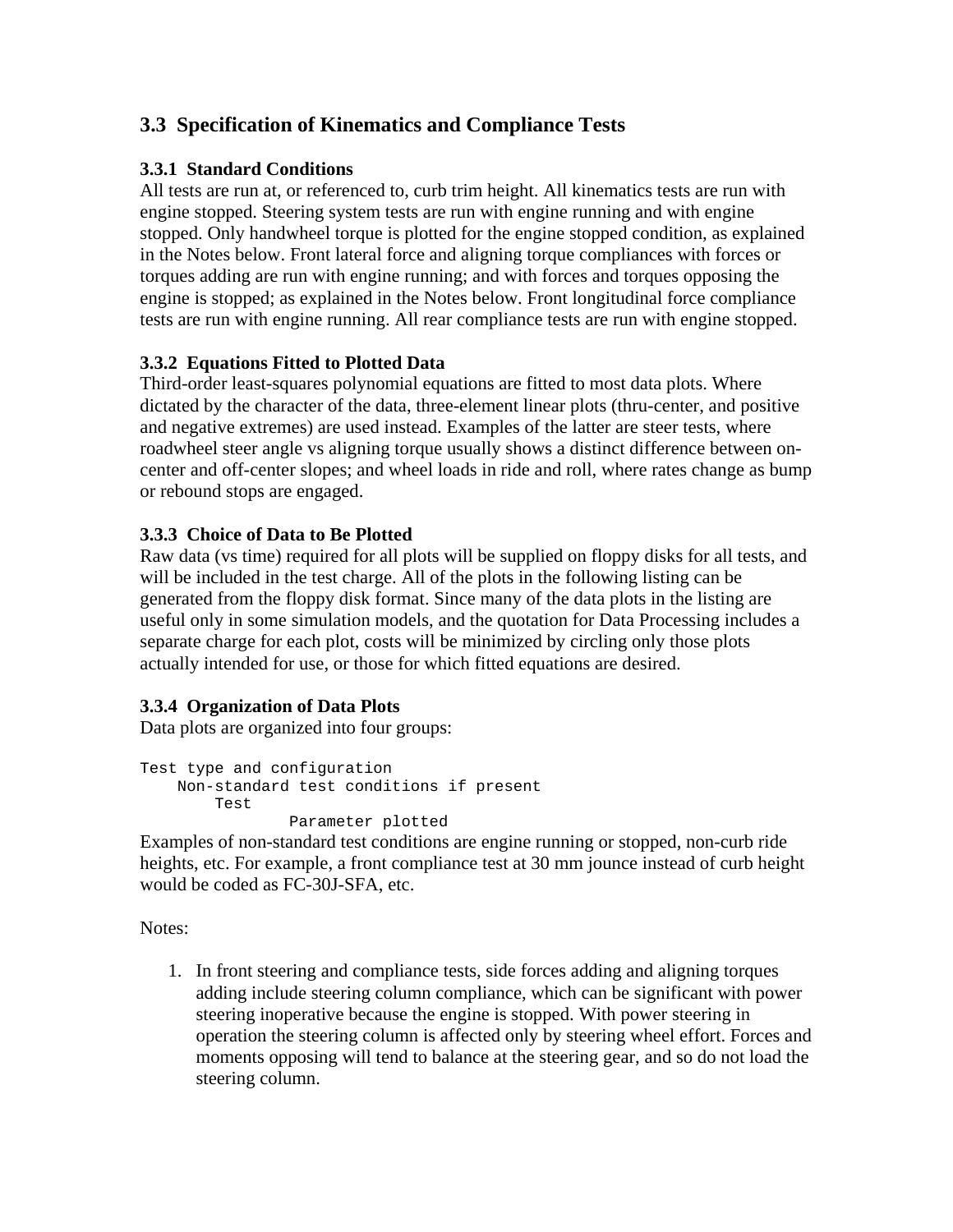2. The self-centering effect of front end geometry is best evaluated with power steering inoperative.

## **3.4 Quotations**

Quotations are based upon the following components of cost:

- 1. Incoming vehicle inspection: listing of vehicle specifications, departures from manufacturer's specifications, dimensional measurements, topping up or draining gas tank, cleaning of underside of accumulated dirt, preliminary vehicle wheel weights, etc.
- 2. Mounting and centering of vehicle on test fixture.
- 3. Ballasting of vehicle, if necessary.
- 4. Installation of vehicle clamping devices, or of Ride/Roll actuators and scales.
- 5. Setting and recording installed ride height per test specification.
- 6. Calibration of equipment and instrumentation.
- 7. Installation of special equipment and instrumentation appropriate to each test.
- 8. Performance of the test.
- 9. Data Processing.
- 10. Plotting of data.
- 11. Preparation of report.
- 12. Removal and restoration of the test vehicle to as-received condition.
- 13. Post-test calibration checks and restocking of instrumentation. and equipment.

#### **Whole-car CG and Moments of Inertia**

Whole-car center of gravity and moments of inertia are all measured with a single vehicle setup on the testing Frame. The principal cost items are 1 through 7 above. Current (March 1996) approximate quotations are: \$2000 for CG height at specified trim and two additional trim heights or loading conditions; \$500 each for roll, pitch, and yaw moments of inertia. For litigation-involved projects, we can provide as an extra-cost option, an oncamera, stepwise multipoint calibration of each measuring system, with computed linearity, measuring tolerance, and confidence limits for the particular test.

#### **Kinematics and Compliance Testing**

Compliance tests done alone might be done with hydraulic, electric or manual actuators in the vehicle positioning system, with hydraulic servoactuators used to generate tire side forces and aligning torques. Kinematics testing requires hydraulic servoactuators for body jounce, pitch, and roll motions. When Kinematics and Compliance tests are both to be run, the same setup of hydraulic actuators in the Ride/Roll crossmember fixtures is used for both tests, with useful cost savings. Items to be measured are selected from the list of identification codes. Of these, items to be plotted and those to be curve-fitted are selected, and a quotation is made based on all of these considerations.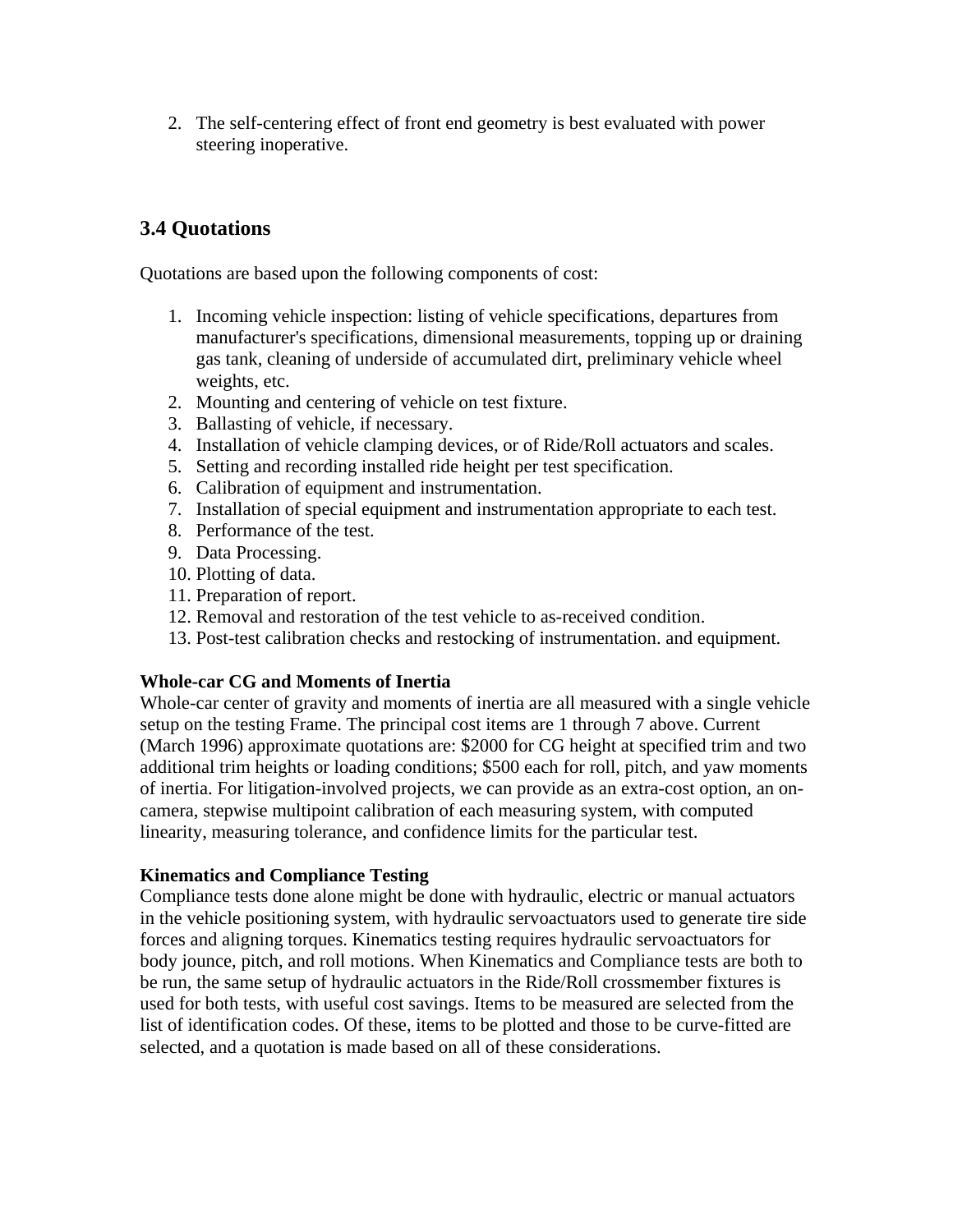As noted under "Specification of Kinematics and Compliance Tests", raw data for all items measured are supplied on floppy disks. Some costs can be saved by plotting only items certain to be needed: others can be plotted by the Customer or by HCL at any time later.

#### **Time & Material Quotes**

For exploratory "cut & try" tests with a customer's engineer present, a quotation can be prepared with a fixed price covering defined items, with time & materials for "messing around" negotiated separately.

## **3.5 Rates and Charges**

#### **Fixed Price Services**

When the testing services required or the character of the final work product are sufficiently defined, ATI prefers to provide such services at an agreed-upon quoted price, on a "not to exceed" basis.

#### **Equipment Used**

The use of equipment owned by HCL, including test facilities, instrumentation, data acquisition, video, and computation equipment, is included in the rates quoted above, or in fixed-price quotes.

#### **Other Project Expenses**

Project expenses that are included in time & material charges as line items, at HCL's cost, include (but are not necessarily limited to) subcontracted work, special printing and reproduction, and shipping charges.

## **3.8 Terms and Conditions of Agreement**

Same as Section 2.7. *last modified 05/11/2006*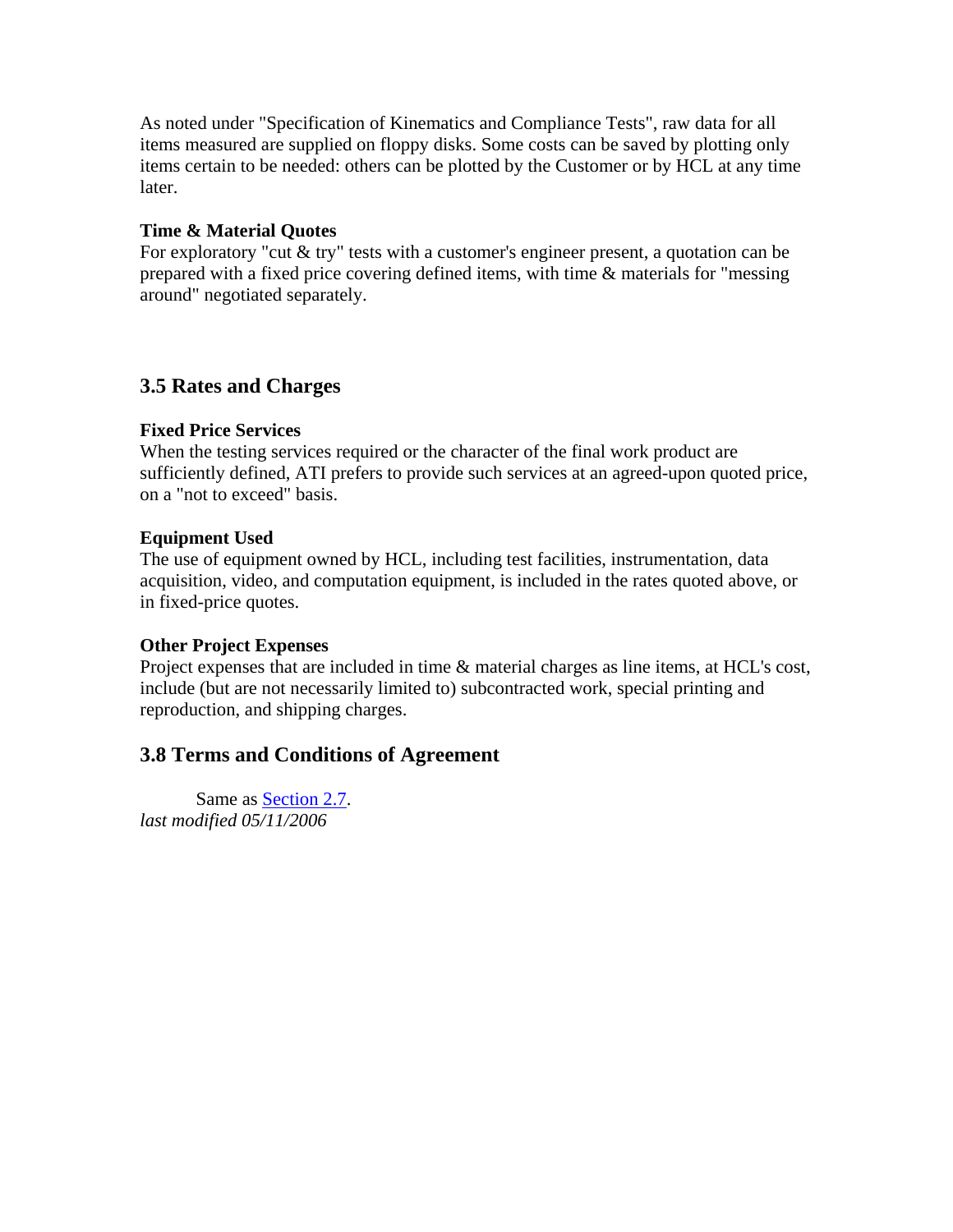## **HEITZ SPRINT 3 PROGRAMMABLE STEERING MACHINE**



## **FEATURES**

Powerful, Fast, And Accurate 16 programs of 16,384 steps in each plug-in EPROM Basic tool for NHTSA rollover & ESC research In use by research groups in USA, Japan, and Europe Roll Rate Feedback and Start Program at Preset Speed functions Thumbwheel switch selection of program, max steer, start speed, direction of initial turn EPROMs programmable from notebook computer Flash memory card option (all machines retrofit expected 2006) Optional capability to follow an external analog steer angle input Alternative "on the fly" computer control via USB interface (expected in 2006) Machine clamps to vehicle handwheel for 15-minute installation Alternative installation directly to steering column Handwheel panel meters show speed and steer angle Analog outputs for steer angle and torque Driver's hands remain on Sprint handwheel throughout a maneuver, for safety Releasing either of two handwheel switches reverts to manual control Powered by its own batteries with charge maintained from vehicle Installed weight: Machine 13 kg; Battery/Electronics Box 15 kg. Two transit cases for storage/transport 3-year full warranty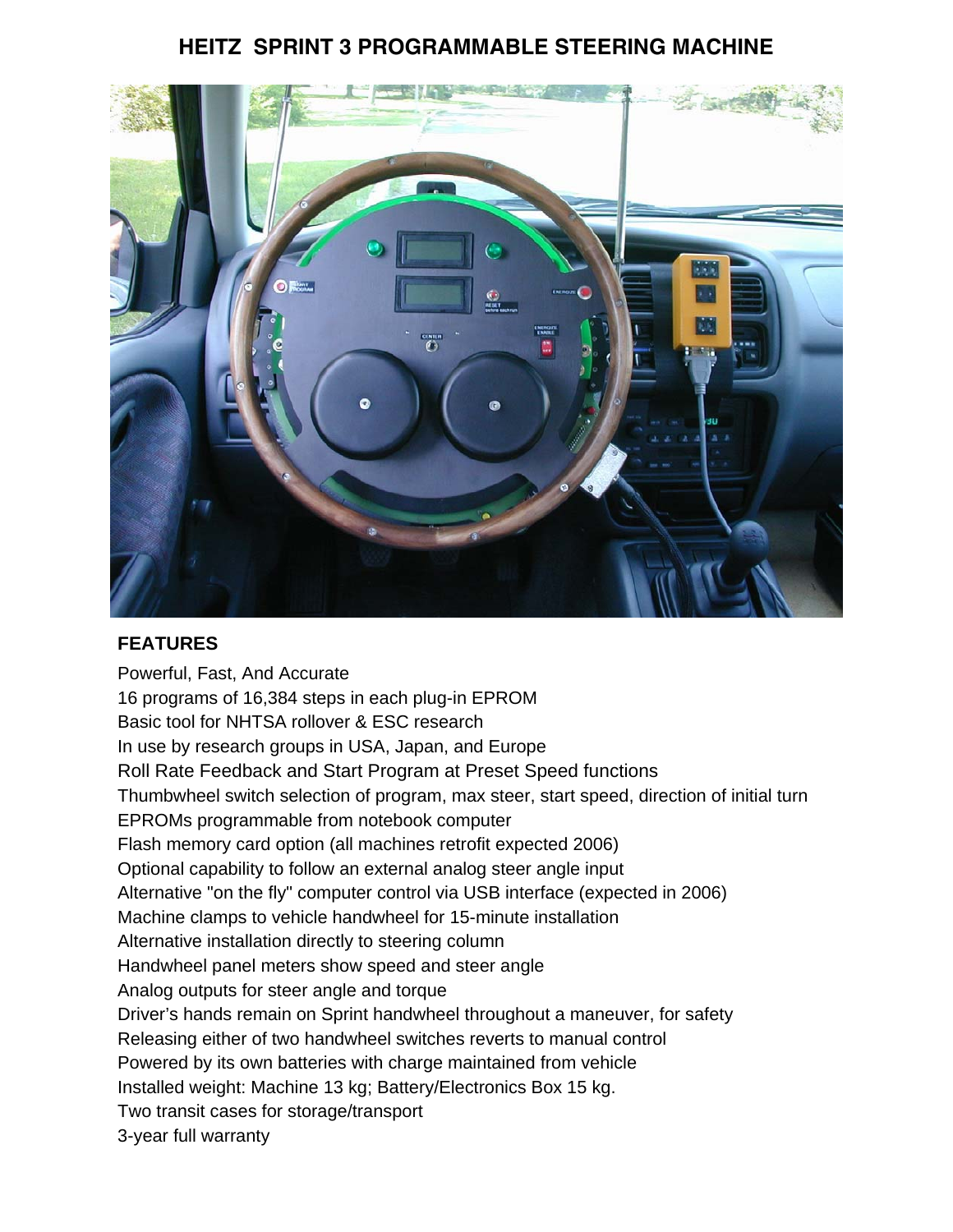

#### **COMPONENTS**

The photo above shows all components for the Sprint application. The B/E (Battery/Electronics) box is a rugged ABS case in which the cover is removed for installation. The B/E Box is connected to the vehicle 12-volt system, the Steering Machine, the Command Module, and the data acquisition system by the four cables shown. The Grounding Plate (a "disk brake rotor") attaches to the vehicle windshield by adjustable struts and suction cups. The Steering Machine clamps to the vehicle handwheel using the 4 mm hex driver tool. The EPROM is inserted in the ZIF (zero insertion force) socket on the leftmost PC board in the B/E Box. A second EPROM is available for optional control of throttle, brakes, recorders, or other devices. The Command Module contains digital thumbwheel switches for selection of program number, direction of first turn, maximum programmed steer angle, and vehicle speed for program start.

#### **OPERATION**

With the system unenergized a failsafe brake locks the motor and the Handwheel is ungrounded, so driving is normal. The driver energizes the system by depressing the right-hand thumb switch. After a short self-check cycle the motor fail-safe brake is released. Since there is as yet no Program signal, the servo holds the angle between the vehicle steering wheel and the Sprint Handwheel to zero, and driving remains normal. With energization one of the two green "Klutzlights" will indicate the direction of the initial programmed turn for drivers with poor short-term memories. When the driver depresses the left-hand thumb switch the Program is enabled and the grounding brake is applied, freezing the position of the Sprint Handwheel. If "start at speed" is not selected the program starts immediately; with "Start at Speed" the Program will begin when the vehicle has slowed to the preselected speed.

#### **SAFETY**

If the left-hand switch is released, the Program is inhibited and the Grounding Plate is freed. The servo holds the last commanded steer angle between vehicle and Sprint handwheels, with manual control. With release of the right-hand switch, the system is de-energized: the Grounding Plate is freed and the motor fail-safe brake locks the motor position, restoring full manual control. Releasing either or both switches produces the same driving condition.

The Sprint Steering Machine is capable of very large steer angles, at rotational speeds over 1000 degrees/second. For this reason it is important from a human factors standpoint that the driver's hands remain on the handwheel in the same way for both normal driving and programmed conditions. This feature is made possible by use of a "Series Servo", in which the Machine adds to the rotation of the Sprint Handwheel. During programmed steer the vehicle steering wheel rotates while the Sprint handwheel remained "grounded" to the vehicle windshield. During violent maneuvers the driver's hands remain on the stationary Sprint handwheel, for body support and machine control. In our competition's steering robots, the handwheel spins: in violent maneuvers the driver must avoid contact with the spinning handwheel while "hanging on" to a joystick.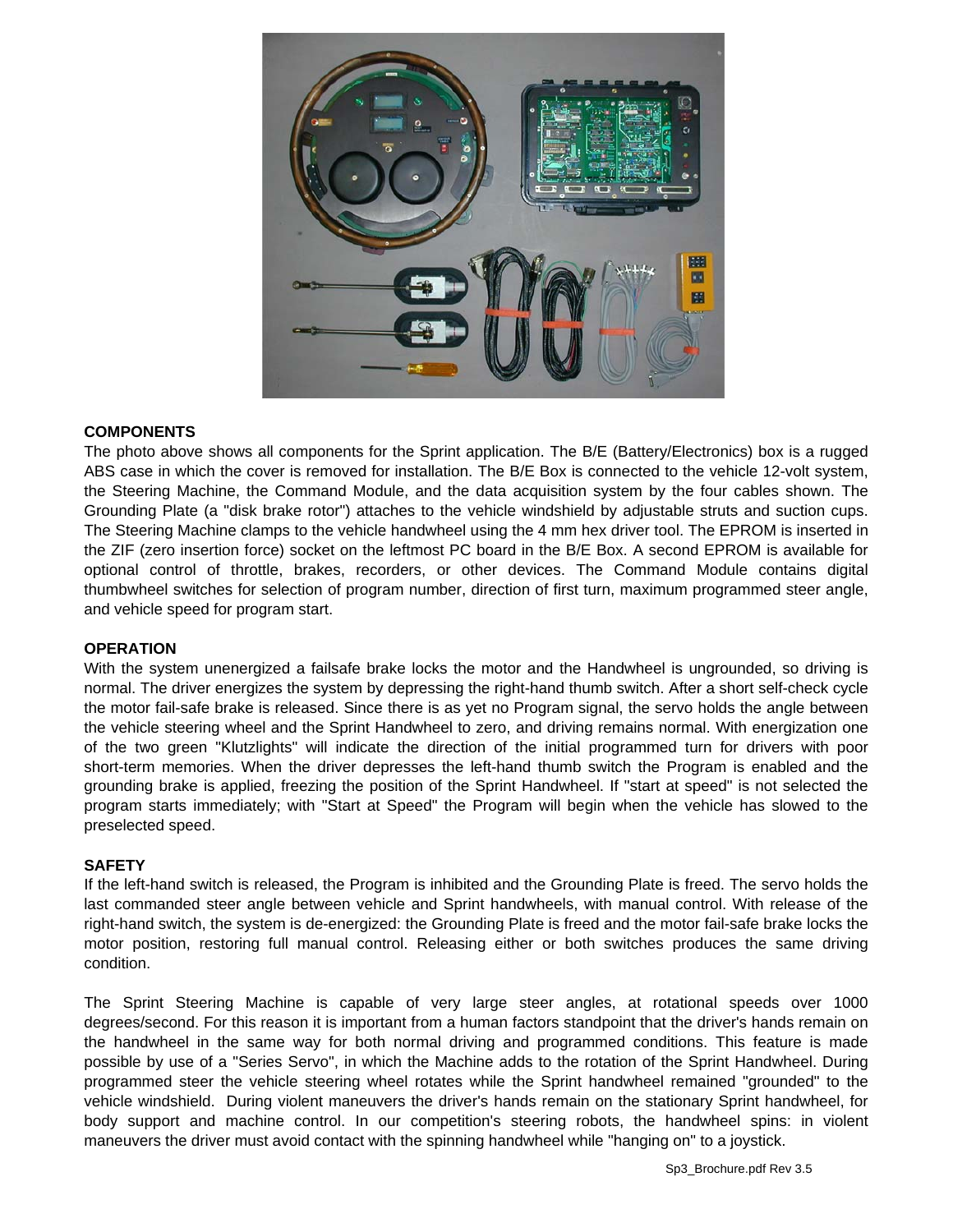#### **SPRINT 3 SPECIFICATIONS**

#### **INTERMITTENT DUTY TORQUE**, at any speed to 1500 degrees/second:

Peak torque (adjusted by a current limiting resistor) = 60 Nm. (80 Nm on request). Peak torque for a 2.7 second burst followed by power amplifier foldback to a resistor-adjusted 25 Nm. Amplifier controls peak duration to maintain long-term average current at continuous rating.

#### **CONTINUOUS DUTY TORQUE**, at any speed to 2000 degrees/second:

25 Nm average or RMS. (Peak torque for continuous sinusoidal operation = 30 Nm).

#### **TORQUE MEASUREMENT**

To 100 Nm at 1.5 percent linearity, no damage limit.

#### **ANGLE MEASUREMENT**

Resolution 0.025 degrees, 16-bit D/A, Full-scale switchable 800/400/200/100 degrees and additional potentiometer-adjustable gain for flexible scaling.

#### **INSTALLATION**

Machine clamps to vehicle steering wheel. Left/right are synchronous for automatic centering. Upper/lower are independently adjustable, since steering wheel center is frequently offset vertically from the center of steering column. Adjustable-length struts (11 to 25 inches, 280 to 640 mm) and oval-shape (3 x 6 inches, 75 x 155 mm) suction cups ground Handwheel to windshield. Adapters are supplied for mounting directly on the steering column.

Battery/Electronics Box has cables to vehicle battery, to hand-held Command Module, to Steering Machine, and to data system (Speed & Roll Rate in; Angle & Torque out).

"Hand-held" Command Module sets program, steer angle, direction, and start speed by "pushwheel" digital switches. It connects to Battery/Electronics Box through 15-pin D-Sub cable. It is usually taped down somewhere within the driver's reach.

#### **SIZE & WEIGHT**

Machine has 15 inch (380 mm) outside diameter handwheel. Handwheel to vehicle steering wheel is 5.2 inches (134 mm). Installed mass is 29 pounds (13.2 kg).

The Battery/Electronics Box measures 14 x 10.5 x 6 inches (360 x 270 x 160 mm) and weighs 33 pounds (15 kg) installed.

The Command Module measures  $4.7 \times 2.6 \times 2.0$  inches (120 x 65 x 50 mm) and weighs 11 oz (0.310 kg).

#### **POWER**

Input power is 9 to 18 volts from the vehicle's battery/alternator, which is used to maintain a 13.6 volt charge on system batteries through isolating regulated DC/DC converters. System has five 12-volt, 5 amp-hour lead-acid batteries connected in series for 60 volts at the power amplifier when the servo is energized; and an additional 12 volt, 5 amp-hour battery for miscellaneous system use.

With the system energized, the maximum current draw from the vehicle is 8 amps since additional current is supplied by the batteries.

The DC-DC converters isolate the system from the vehicle battery/alternator system, to prevent accidental ground loops.

The system is protected from reversed connection and alternator load dump transients.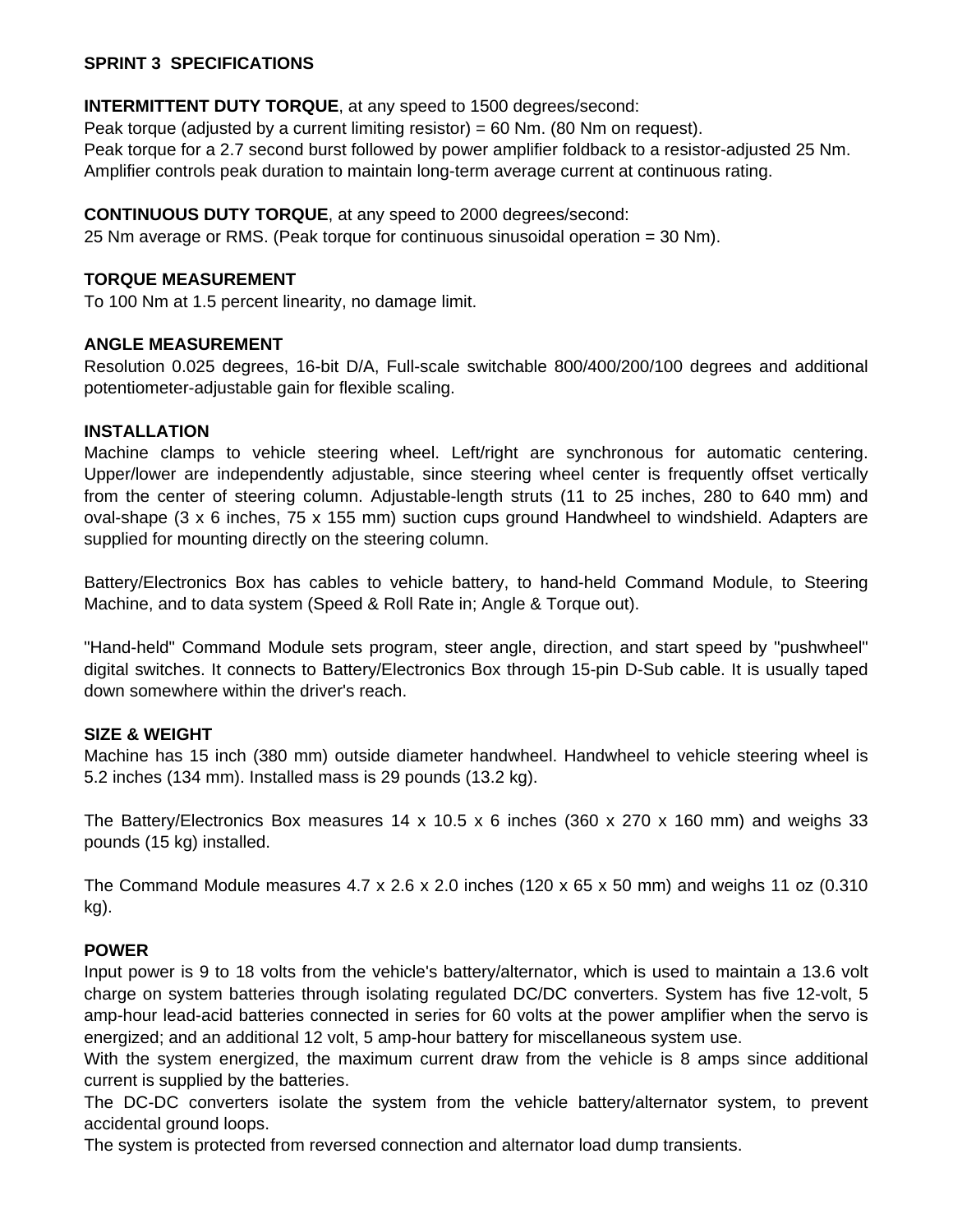#### **WARRANTY**

Heitz Automotive Testing, Inc. warrants the machine and its components to be free from defects in materials and workmanship at the time of manufacture, and to operate normally for a period of three years from the date of delivery. This warranty is subject to the following qualifications:

 (1) The machine must be used normally. Heitz Automotive Testing cannot be responsible for machines subjected to severe physical or electrical abuse, or damaged by gross negligence or by vehicular accident, or crash-test collision or rollover.

 (2) Certain "programming rules" must be observed, as described in the Technical Manual under "Programming Rules for Motor Heating Considerations" in Section 4 and "Motor Heating Considerations" in Section 6. For example: no program should hold the machine stalled at full current for an extended period.

According to customer's preference, we will immediately and at no charge FedEx any required repair parts, or we will repair and return within 7 days a machine sent to us for repair. Although there will be no charge for repairs, if a machine is returned the customer may be asked to arrange for and pay for shipping charges.

#### **FURTHER INFORMATION**

For further information contact:

#### **Heitz Automotive Testing Inc. 6 Moores Mill Road Pennington, NJ 08534 USA**

| Telephone: | +1 609-466-2071 |
|------------|-----------------|
| Fax:       | +1 609-466-4866 |
| Email:     | ed@atiheitz.com |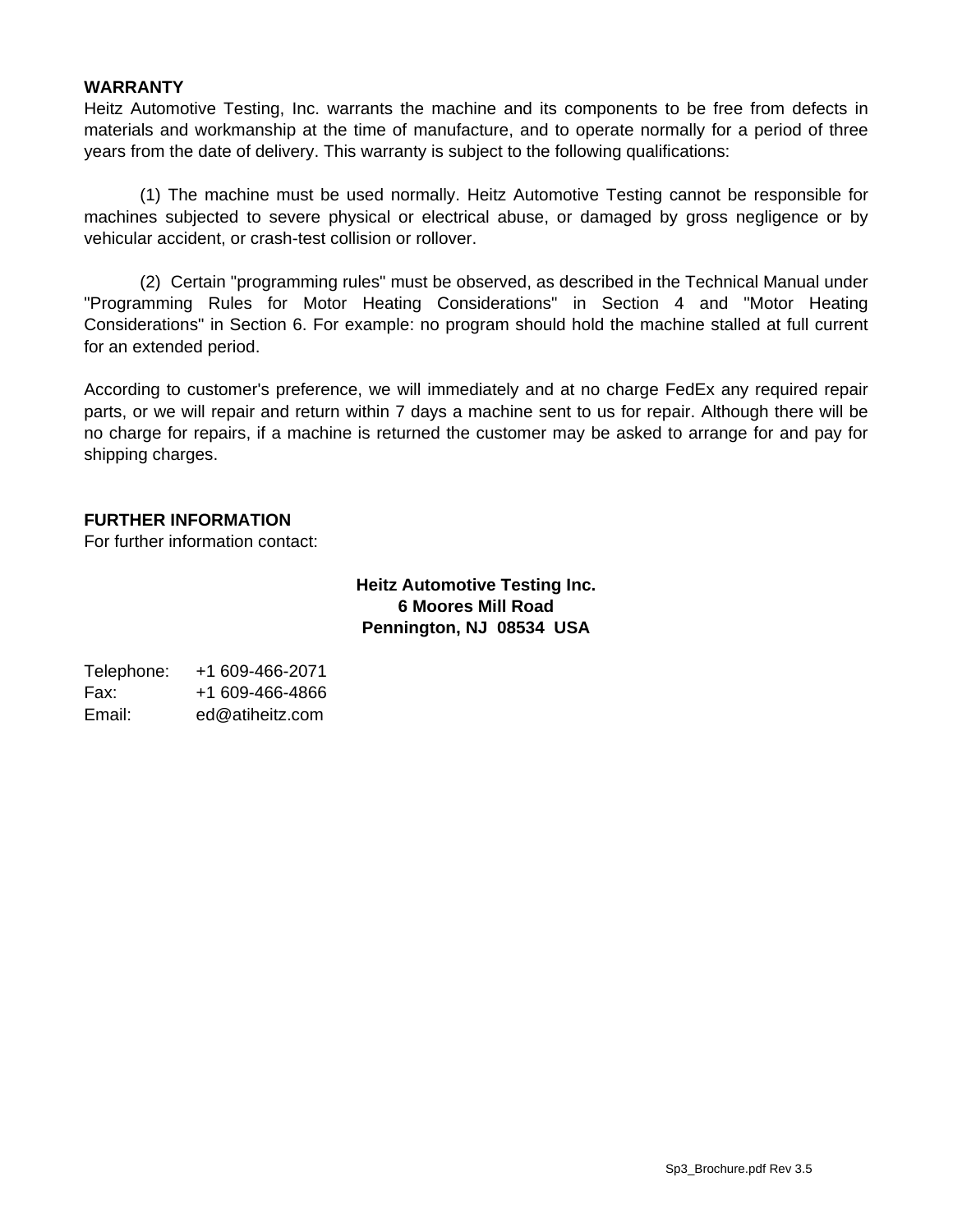**Figure 1 Max Torque vs Steer Rate**

measured using step inputs of 360 or 720 deg on Sprint 3 S/N 3-14

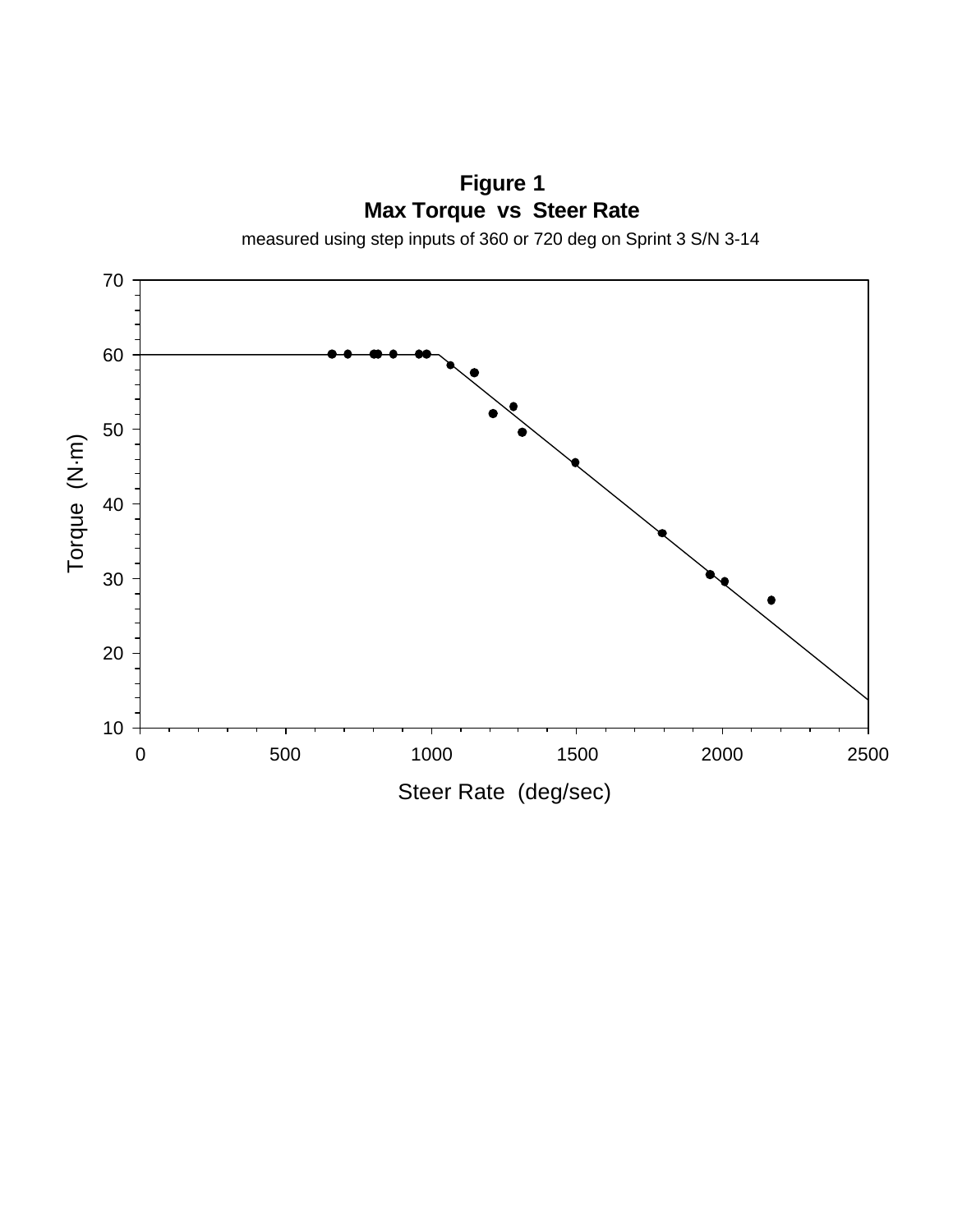# **ATI / Heitz Download Page**

The following documents are available in Adobe Acrobat Portable Document Format (PDF). To be viewed or printed, these PDF files require an Acrobat viewer, such as Acrobat Reader or Acrobat Exchange. Acrobat Reader is available free of charge for Windows, Macintosh, SGI, Sun SPARC, DOS, and HP platforms. Click on the button below to get Acrobat Reader from Adobe's website.



Download Report - "Topsy - A Modular Chassis Parameter Measurement System" (topsy.pdf - 03/01/97 - 838K)

Download Report - "A Programmable Steering Machine for Vehicle Handling Tests"

(progstr.pdf - 03/01/97- 547K)

Download Specifications for the ATI Rollover Test Protocols (rolltest.pdf - 05/20/02 - 188K)

Download Report - The Hump in Roll Rate Feedback: Source and Countermeasures ( Hump.pdf  $-551K$ )

Download Report - Tire Shoulder Wear in Repetitive Rollover Testing (TireWear.pdf - 885K)

Download Report - On-Road Rollover Testing: Outrigger Height and Data Filtering (LAR\_filter.pdf - 321K)

Download Report - The Design of ATI's Outriggers (Outrigger.pdf - 3098K)

Download Full Text of this website not including documents on this page (atiheitz.pdf - 05/11/06  $-316K$ )